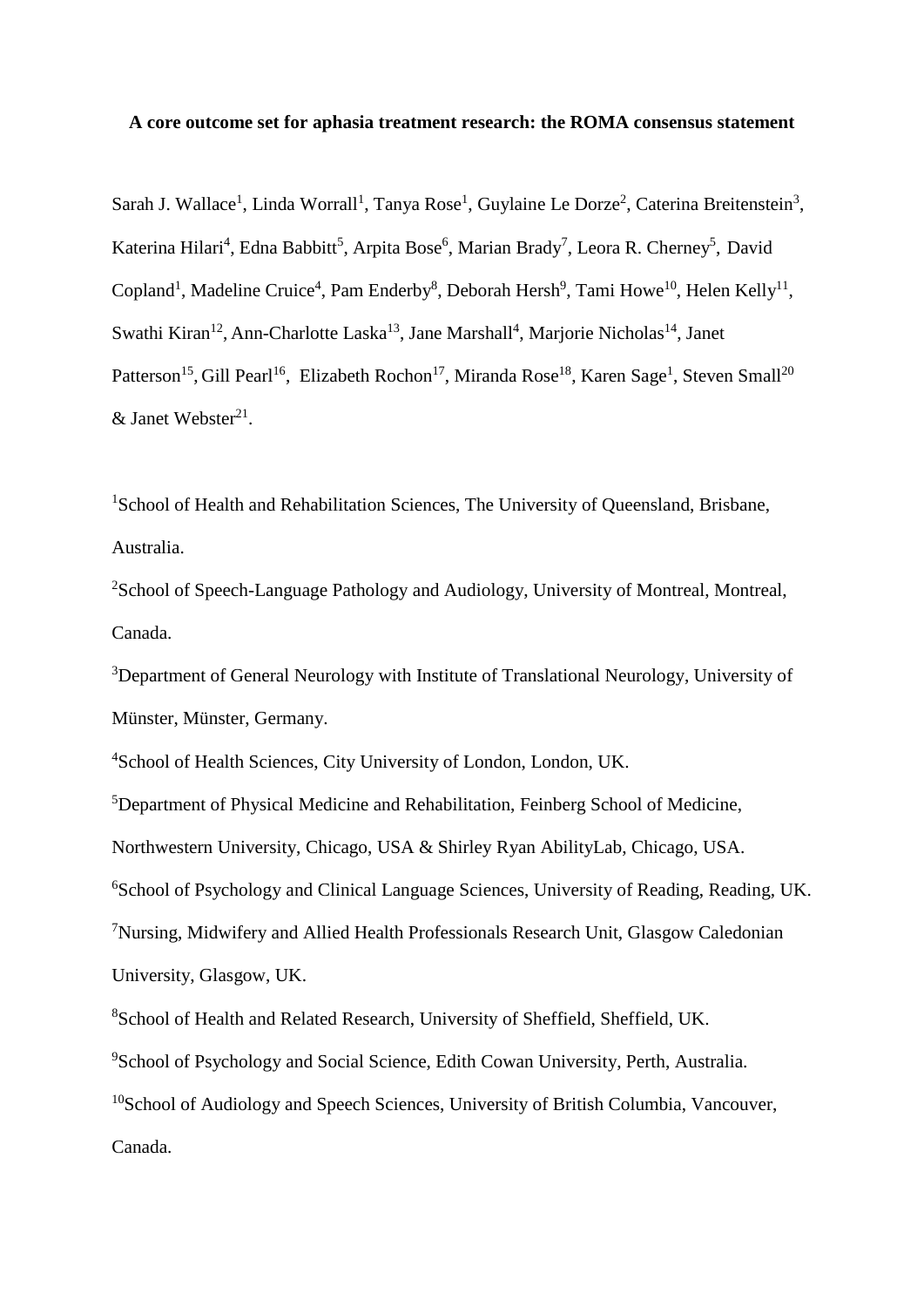<sup>11</sup>School of Clinical Therapies, University College Cork, Cork, Republic of Ireland.

<sup>12</sup>Department of Speech, Language, and Hearing Sciences, Boston University, Boston, USA

<sup>13</sup>Karolinska Institutet, Department of Clinical Sciences, Danderyd Hospital, Division of Internal Medicine, Stockholm, Sweden.

<sup>14</sup>School of Health and Rehabilitation Sciences, MGH Institute of Health Professions, Boston, USA.

<sup>15</sup> California State University East Bay, Hayward, USA.

<sup>16</sup>Speakeasy, UK.

<sup>17</sup>Department of Speech-Language Pathology, University of Toronto, Toronto, Canada.

<sup>18</sup>School of Allied Health, La Trobe University, Bundoora, Australia.

<sup>19</sup>Centre for Health and Social Care Research, Sheffield Hallam University, Sheffield, UK.

<sup>20</sup>Department of Neurology, University of California, Irvine, USA.

 $21$ School of Education, Communication and Language Sciences, Newcastle University,

Newcastle Upon Tyne, UK.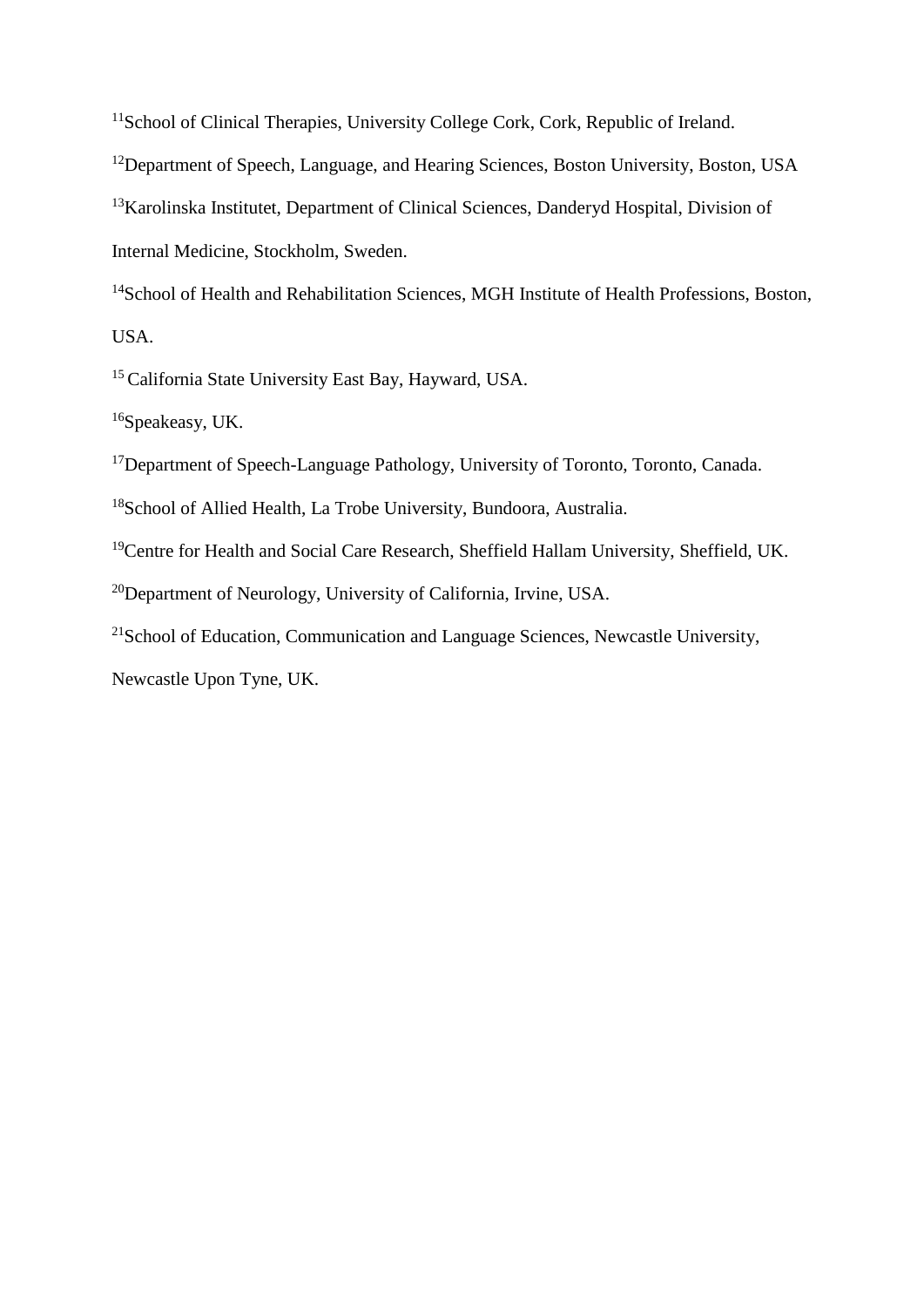#### **Abstract**

**Background:** A core outcome set (COS; an agreed, minimum set of outcomes) was needed to address the heterogeneous measurement of outcomes in aphasia treatment research and to facilitate the production of transparent, meaningful and efficient outcome data.

**Objective:** The Research Outcome Measurement in Aphasia (ROMA) consensus statement provides evidence-based recommendations for the measurement of outcomes for adults with post-stroke aphasia within phase I-IV aphasia treatment studies**.**

**Methods:** This statement was informed by a four-year program of research which comprised investigation of stakeholder-important outcomes using consensus processes, a scoping review of aphasia outcome measurement instruments, and an international consensus meeting. This paper provides an overview of this process and presents the results and recommendations arising from the international consensus meeting.

**Results:** Five essential outcome constructs were identified: Language, communication, patient-reported satisfaction with treatment and impact of treatment, emotional wellbeing, and quality of life. Consensus was reached for the following measurement instruments: Language: The Western Aphasia Battery Revised (WAB-R) (74% consensus); emotional well-being: General Health Questionnaire (GHQ)-12 (83% consensus); quality of life: Stroke and Aphasia Quality of Life Scale (SAQOL-39) (96% consensus). Consensus was unable to be reached for measures of communication (where multiple measures exist) or patientreported satisfaction with treatment or impact of treatment (where no measures exist)*.*  **Discussion:** Harmonisation of the ROMA COS with other core outcome initiatives in stroke rehabilitation is discussed. Ongoing research and consensus processes are outlined. **Conclusion:** The WAB-R, GHQ, and SAQOL-39 are recommended to be routinely included within phase I-IV aphasia treatment studies. This consensus statement has been endorsed by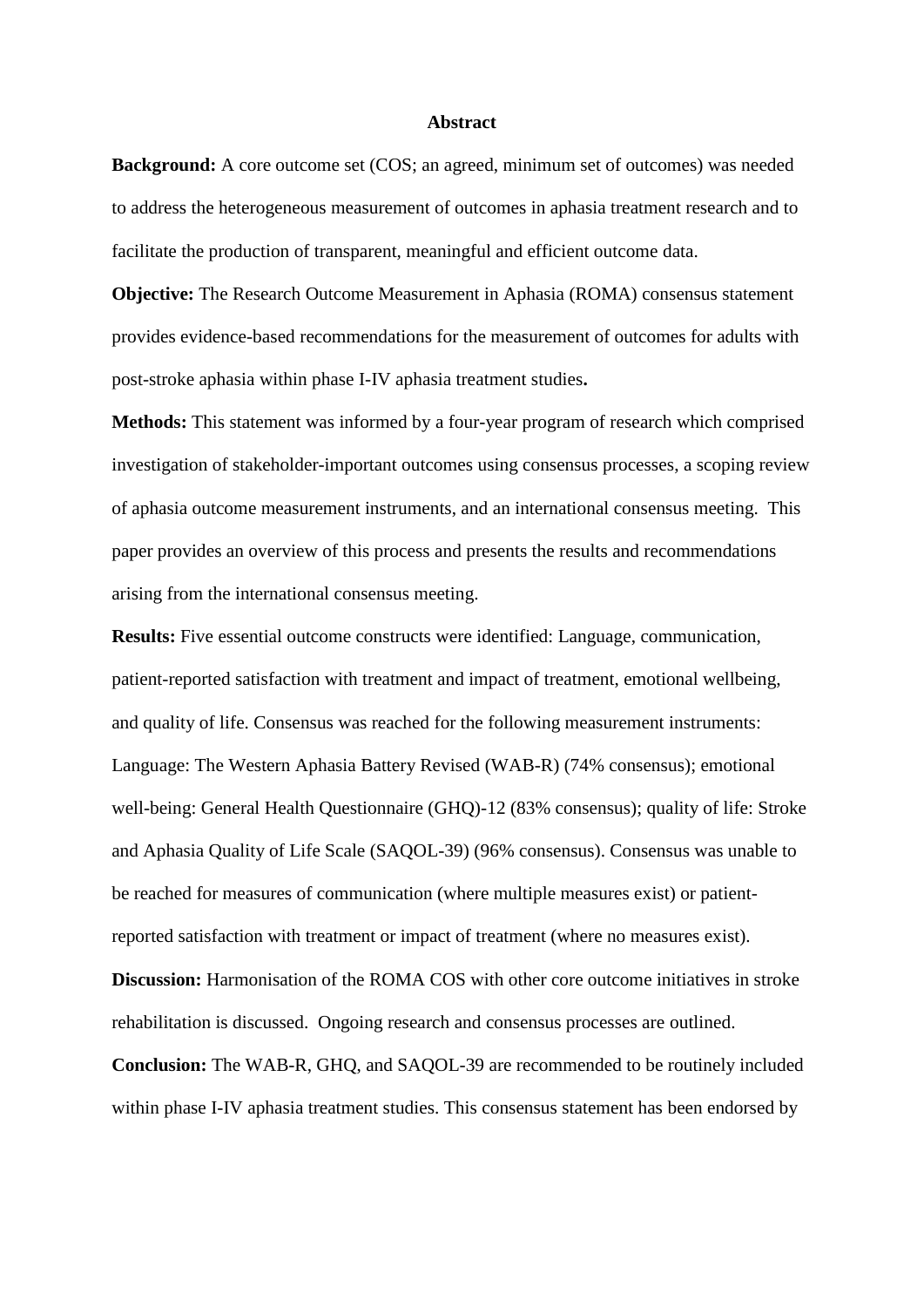the Collaboration of Aphasia Trialists, the British Aphasiology Society, the German Society for Aphasia Research and Therapy, and the Royal College of Speech Language Therapists.

**A core outcome set for aphasia treatment research: the ROMA consensus statement** The Research Outcome Measurement in Aphasia (ROMA) consensus statement provides recommendations for a core outcome set (COS) for use in aphasia treatment studies. A COS is a minimum set of outcomes that should be measured and reported in research trials of a specific health condition or population (1). The use of a COS does not preclude the measurement of additional outcomes, but rather represents the minimum outcomes that should be collected and reported (2). A COS for aphasia was developed in response to a trend of heterogeneous outcome measurement in research and the merits of this initiative were debated in a published forum in 2014 (3-7). The ROMA consensus statement was informed by a four-year program of research in three phases: (1) investigation of stakeholder-important outcomes using consensus processes (8-11); (2) a scoping review to identify aphasia outcome measurement instruments (OMIs) and their psychometric properties (12); and (3) an international consensus meeting (results reported herein). The ROMA COS is intended to complement other existing and ongoing initiatives to standardise the measurement of stroke recovery (13-15).

#### **Objective**

The ROMA consensus statement provides evidence-based recommendations for the measurement of outcomes for adults with post-stroke aphasia within phase I-IV aphasia treatment studies.

#### **Target users**

The primary users of this consensus statement will be researchers involved in the design and conduct of aphasia treatment studies.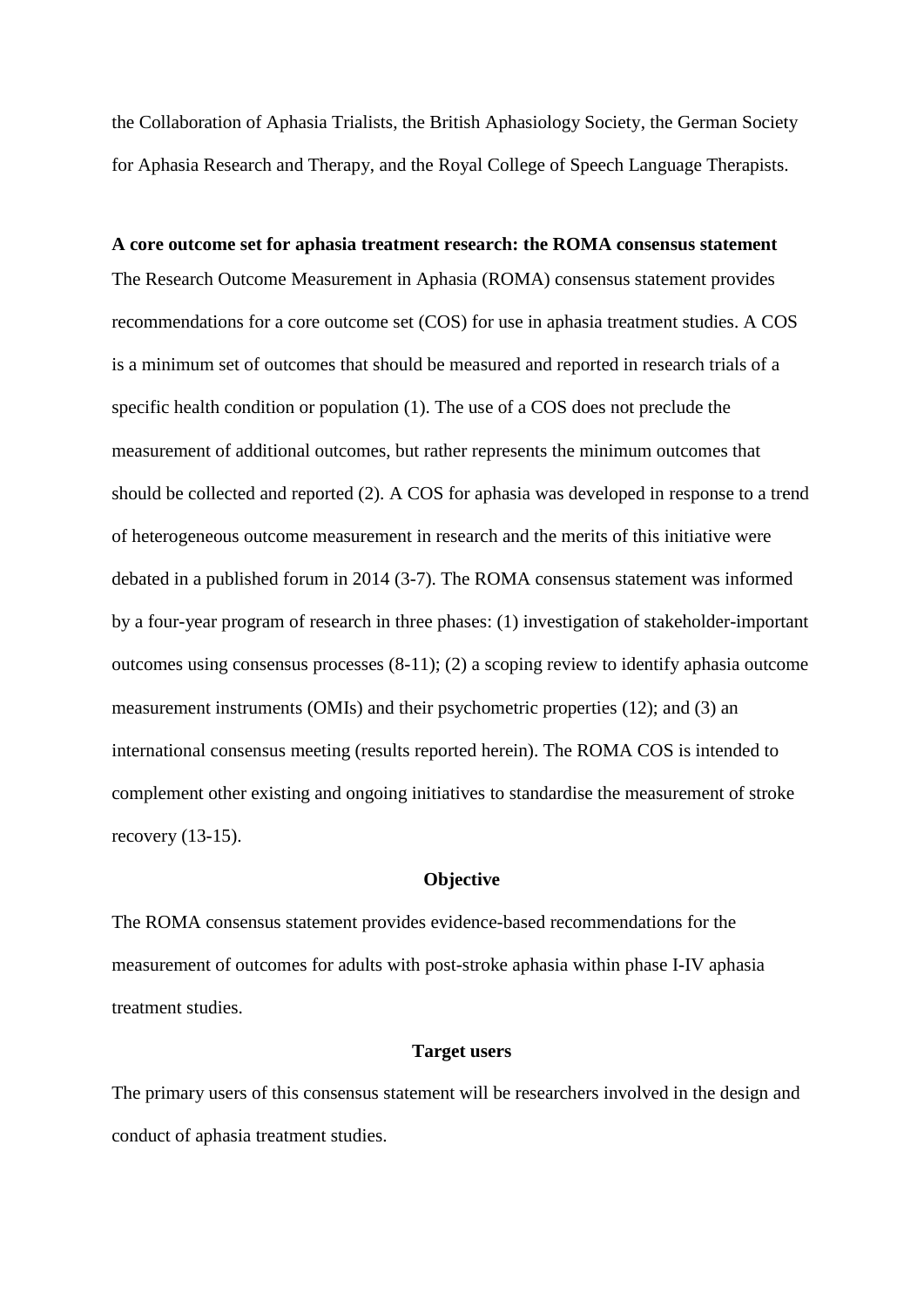#### **Methods**

The research methods are based on the recommendations of the Core Outcome Measures in Effectiveness Trials (COMET) Initiative (2, 16) and are reported in alignment with the COS-STAR (Core Outcome Set-STAndards for Reporting) statement (17). The World Health Organization International Classification of Functioning, Disability and Health (ICF) (18) has been used as a conceptual framework and classification tool. This project is registered with the COMET Initiative [\(http://www.comet-initiative.org/studies/details/287\)](http://www.comet-initiative.org/studies/details/287).

## **Stage 1: Identification of Core Outcome Constructs**

Outcome constructs were derived from three separate stakeholder consensus studies conducted with: people with aphasia and their families (9); aphasia clinicians and managers (8); and aphasia researchers (10). Outcomes prioritised by stakeholder groups were integrated using the framework of the ICF (19). Essential constructs were identified as: Language, communication, patient-reported satisfaction with treatment and impact of treatment, emotional wellbeing, and quality of life (11).

#### **Stage 2: Identification of Outcome Measurement Instruments**

A scoping review was conducted to identify OMIs which have been validated with people with aphasia. Primary searches were run using PUBMED, EMBASE, and CINAHL databases on 10 November 2015. The search strategy incorporated filters developed for the identification of studies reporting the measurement properties of health OMIs (see 20 and supplementary file). Inclusion criteria required that studies focused on the psychometric properties of measurement instrument and included participants with aphasia or stroke patients where participants with aphasia were not specifically excluded. Studies reporting measurement instruments which primarily measure neurological function associated with, but not central to aphasia: e.g., consciousness; health; motor speech; cognition; memory; were excluded. Secondary searches were conducted for each OMI identified in the first search. In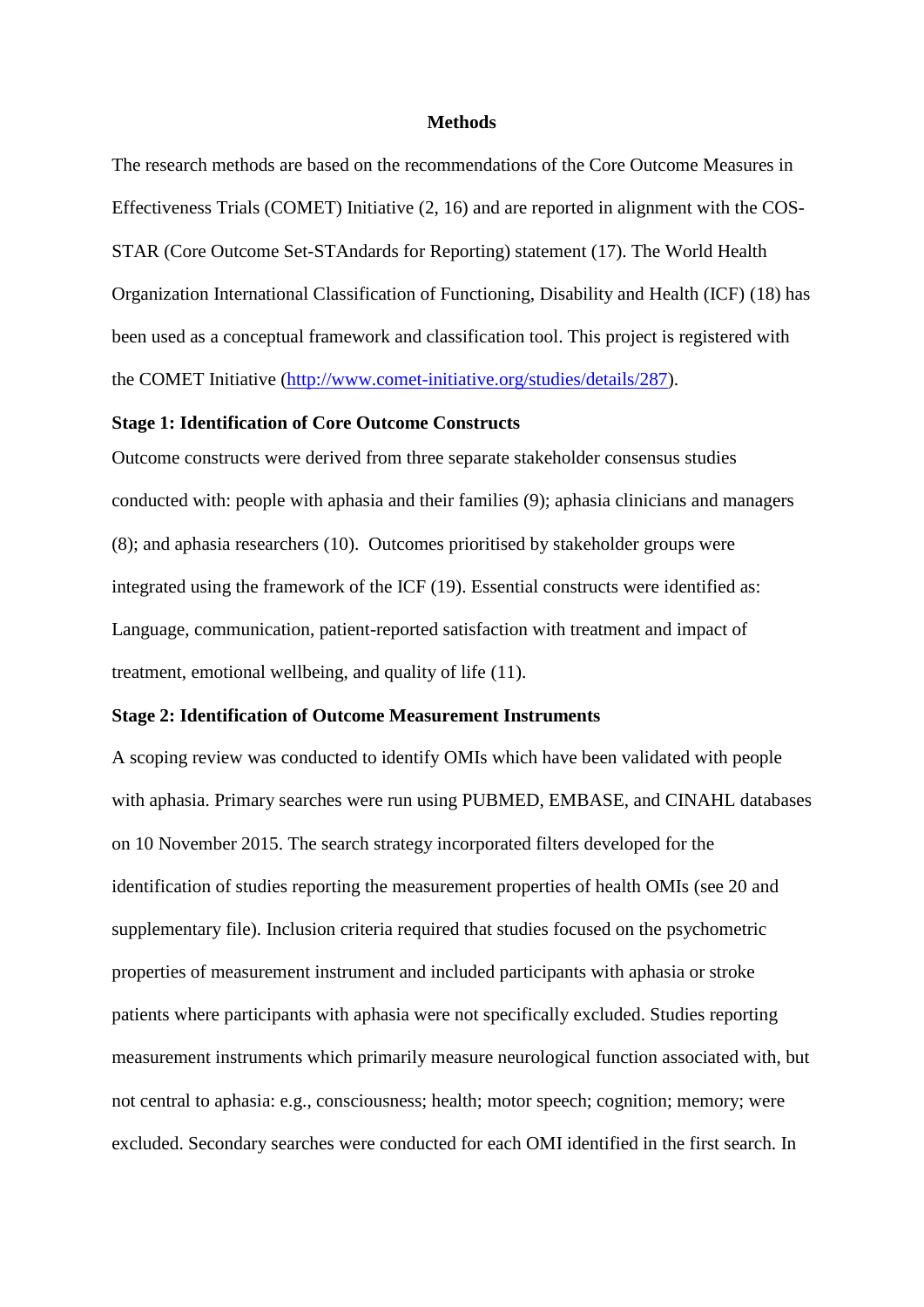total, 184 references for 79 measurement instruments were identified (12). No measures of patient-reported treatment impact or patient-reported satisfaction were identified through this search.

## **Stage 3. Formation of Consensus Panel**

Researchers who participated in the first phase of this project (n=80) (10) were invited to participate in the final consensus meeting. These researchers were purposively sampled from researchers whose trials were included with the Cochrane Collaboration review of "Speech and language therapy for aphasia following stroke"(21) and the 100 most highly published aphasia treatment researchers in the Web of Science database. In total, 23 researchers participated in a consensus meeting in London, UK (December, 2016). Panel members were experienced researchers with expertise in: the design and conduct of aphasia trials; measurement instrument development and testing; and clinical guidelines development (see table 1 and supplementary table 1). Authors Wallace, Worrall, Le Dorze and T. Rose facilitated the COS development process and did not participate in COS voting.

## *Table 1*

*Characteristics of researchers who participated in the international consensus panel (n=23)*

| <b>Panel Characteristics</b>    |       |  |  |
|---------------------------------|-------|--|--|
| Country                         |       |  |  |
| United Kingdom                  | 9(39) |  |  |
| <b>United States of America</b> | 6(26) |  |  |
| Australia                       | 3(13) |  |  |
| Canada                          | 2(9)  |  |  |
| Germany                         | 1(4)  |  |  |
| Sweden                          | 1(4)  |  |  |
| <b>Ireland</b>                  | 1(4)  |  |  |
|                                 |       |  |  |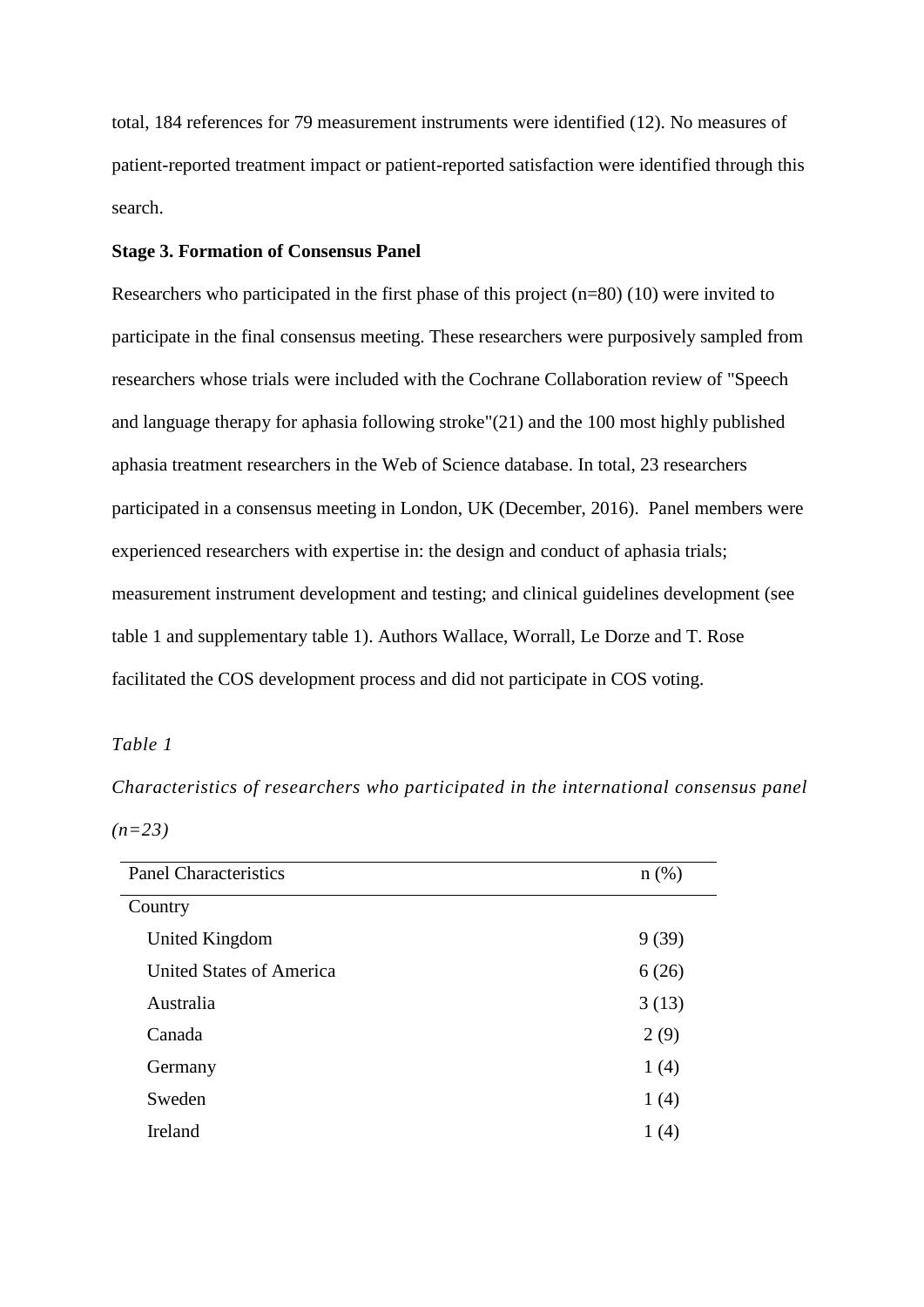| ICF component to which their own research relates (panel |                             |
|----------------------------------------------------------|-----------------------------|
| members could nominate more than one component)          |                             |
| Body functions                                           | 16                          |
| Activity/Participation                                   | 21                          |
| <b>Environmental factors</b>                             | 10                          |
| Personal factors                                         | 15                          |
| Quality of life*                                         | 12                          |
| Number of treatment studies published by participants    |                             |
| 1                                                        | $\mathcal{D}_{\mathcal{L}}$ |
| $2 - 5$                                                  | 8                           |
| $6 - 10$                                                 | 4                           |
| more than 10                                             | 7                           |
| not specified                                            | 2                           |

**\***nb. Quality of life is not defined as a component of the ICF

## **Stage 4. International Consensus Meeting**

Ethical approval for the consensus meeting was gained from the Behavioural and Social Sciences Ethical Review Committee at The University of Queensland, Australia. The following process was used:

## **Prior to meeting**

- (1) Panel members generated consensus-based criteria to enable an initial reduction of OMIs (see table 2).
- (2) The consensus-based criteria were applied to the list of OMIs identified in the stage 2 scoping review (n=79) to produce a short-list (n=50) (see supplementary table 2).
- (3) Panel members generated consensus-based feasibility criteria (see table 3).
- (4) The short-listed OMIs (see supplementary table 2) were assigned to panel members, who reviewed OMI feasibility and measurement properties prior to the consensus meeting.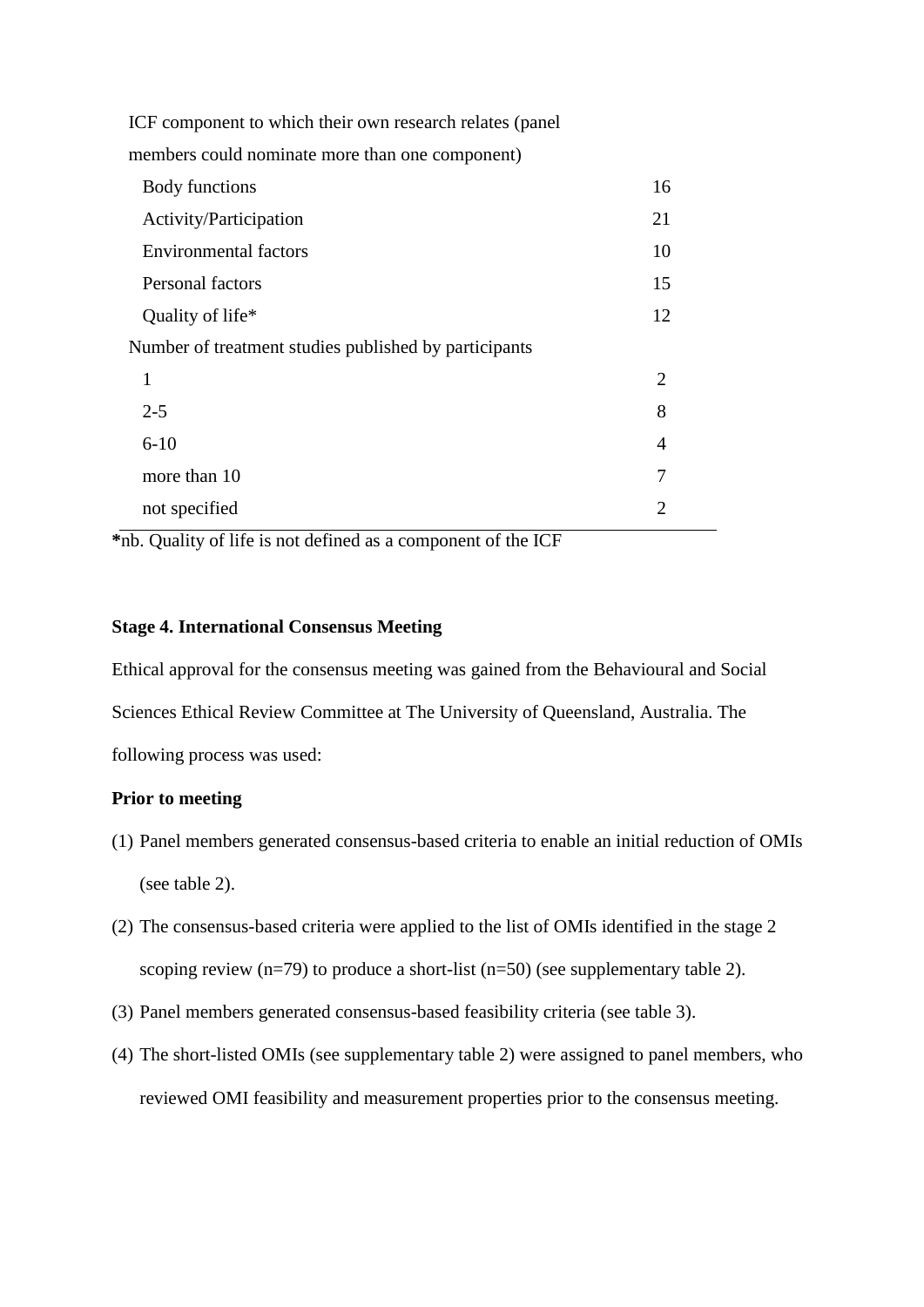## **During the meeting**

- (1) Panel members engaged in a whole-group discussion using an iterative process to apply feasibility criteria and eliminate OMIs.
- (2) Panel members divided to smaller groups to review the measurement properties for each OMI in the target population (people with aphasia). Properties considered included: acceptability/feasibility of use with people with aphasia, reliability (test-retest, inter- and intra- as applicable), construct validity, and sensitivity to change.
- (3) Each small group recommended two OMIs for voting. Panel members voted YES/NO for each OMI in a closed voting process with consensus defined a priori as agreement on each OMI for each outcome construct by  $\geq 70\%$  of meeting participants, as suggested by the COMET initiative and GRADE working group (2). Potential conflicts of interest were managed through agreement that authors of OMIs under consideration could not participate in voting for that construct area.

## *Table 2*

## *Criteria for initial reduction of outcome measurement instruments*

Measures were excluded if:

- 1. The purpose of the measurement instrument was to screen for the presence of aphasia, rather than to measure outcomes.
- 2. The measurement instrument was published more than thirty years ago (i.e., prior to 1986) without subsequent revision and/or was not in current use.
- 3. The measurement instrument targeted only one severity level of aphasia.
- 4. For measures of language: the measurement instrument did not assess all modalities of language (e.g. reading only, writing only, comprehension only, verbal output only).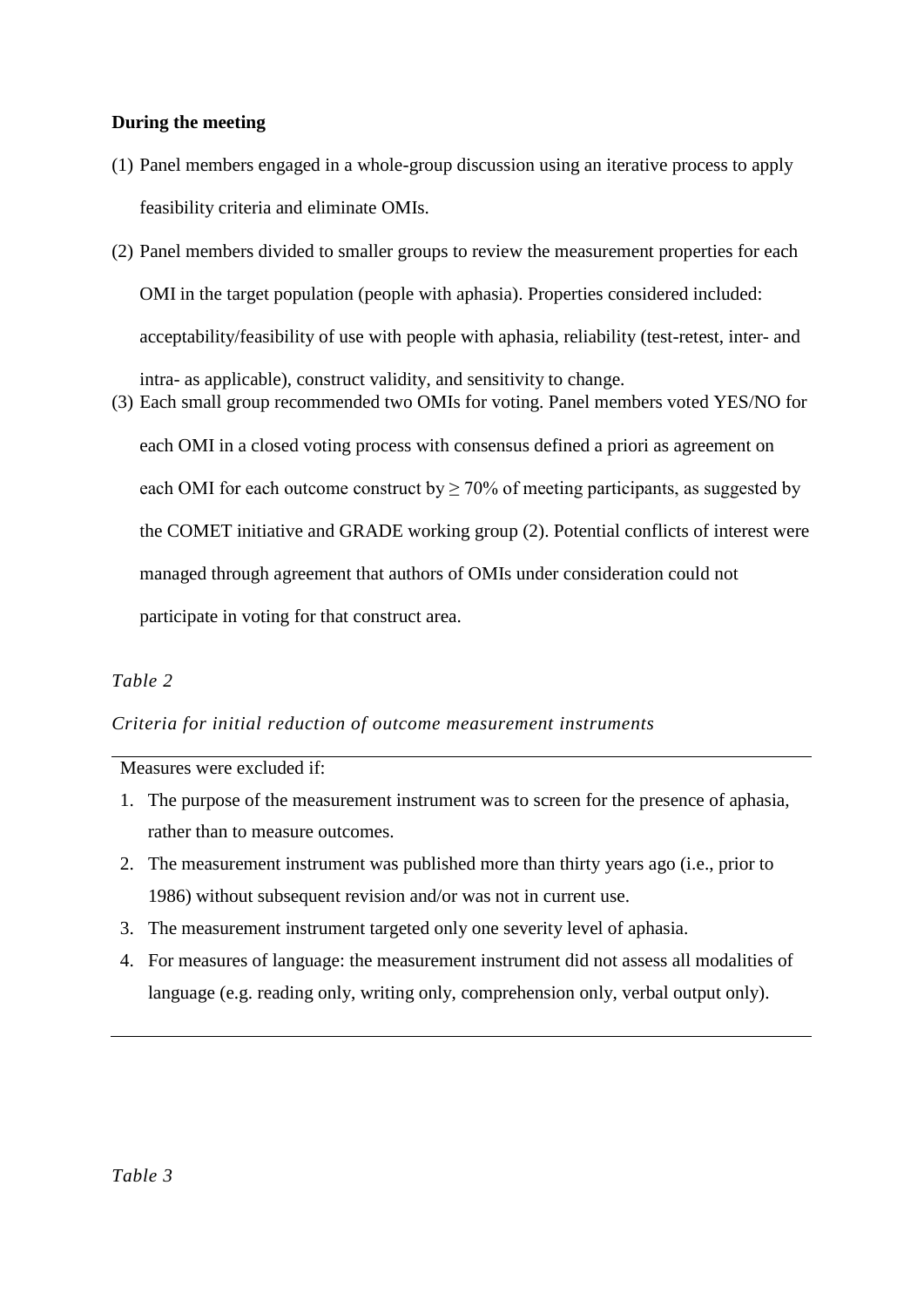### *Feasibility criteria*

- 1. Availability in different languages or ease of translation/adaptation.
- 2. Cost.
- 3. Burden to respondents or researchers (ease of administration, length of outcome measurement instrument, completion time).
- 4. Ease of score calculation and provision of an aggregate score.

## **Results**

After compilation of votes, panel members reached consensus for measures of language, emotional wellbeing, and quality of life (refer to table 4). A consensus of  $\geq 70\%$  was not reached for a measure of communication. Inability to gain consensus on a measure of communication may relate to the multi-factorial nature of this construct, as well a lack of understanding and consensus around how 'effective communication' is best operationalised in treatment research.

## *Table 4*

*Results of final voting to decide core outcome measurement instruments*

| Construct       | Measure*                                       | Votes for     |
|-----------------|------------------------------------------------|---------------|
|                 |                                                | inclusion     |
| Language        | The Western Aphasia Battery Revised (WAB-R)    | $74\%$ (n=17) |
|                 | The Comprehensive Aphasia Test (CAT)           | $22\%$ (n=5)  |
|                 | Neither                                        | 4\% $(n=1)$   |
| Communication   | The Scenario Test                              | $57\%$ (n=13) |
|                 | The Communication Effectiveness Index (CETI)   | $39\%$ (n=9)  |
|                 | Abstained                                      | 4\% $(n=1)$   |
| Emotional well- | <b>General Health Questionnaire (GHQ)-12</b>   | $83\%$ (n=19) |
| being           |                                                |               |
|                 | Stroke Aphasic Depression Questionnaire (SADQ) | $17\%$ (n=4)  |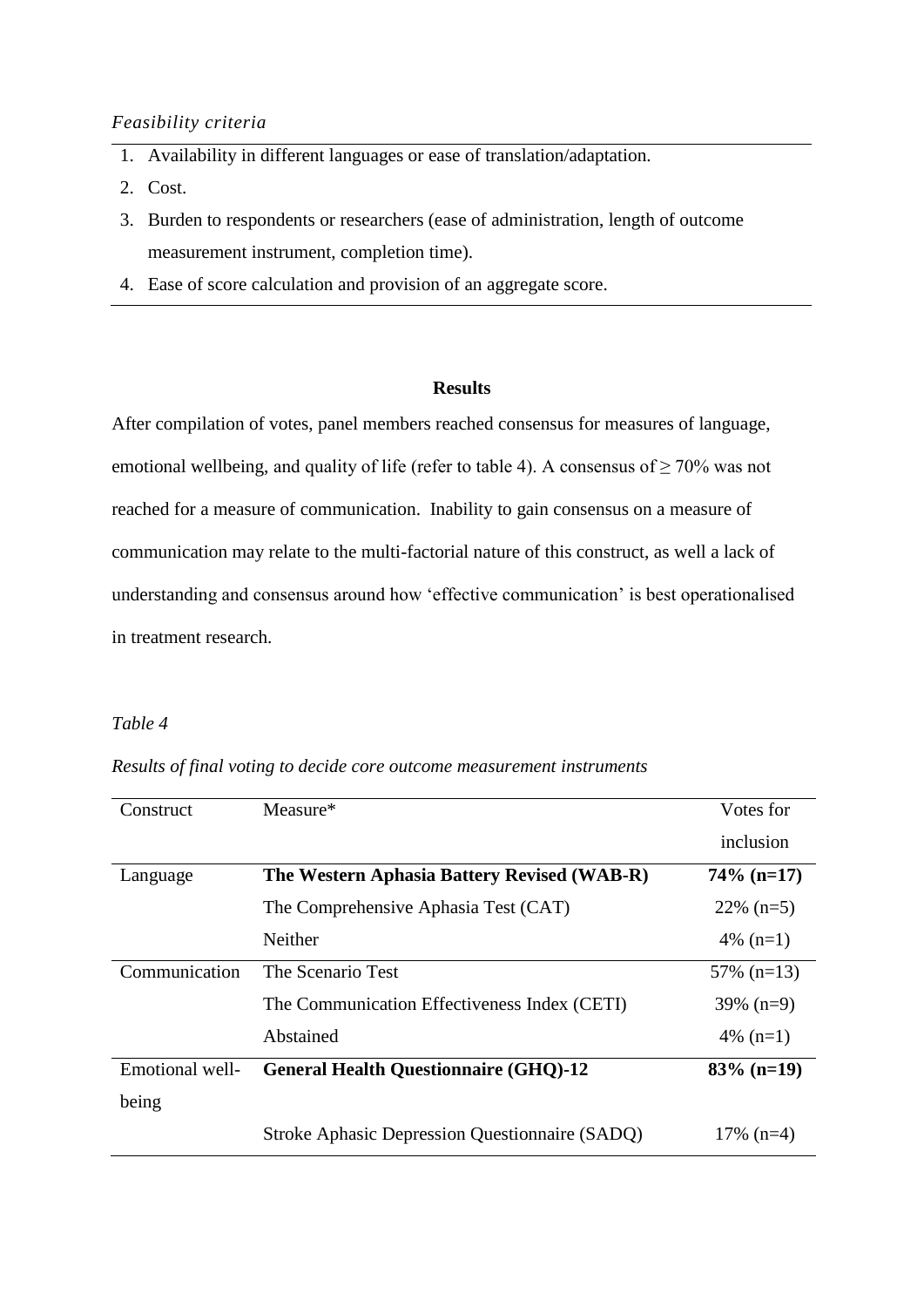| Quality of life | <b>Stroke and Aphasia Quality of Life Scale (SAQOL-</b> | $96\%$ (n=22) |
|-----------------|---------------------------------------------------------|---------------|
|                 | <b>39</b> )                                             |               |
|                 | Burden of Stroke Scale (BOSS)                           | 0\% $(n=0)$   |
|                 | Abstained                                               | 4\% $(n=1)$   |

**Bolded** figures indicate consensus criteria  $(\geq 70\%)$  reached and OMI included in COS \*Refer to supplementary tables  $3 & 4$  for OMI characteristics, properties and references.

## **Recommendations**

It is recommended that the WAB-R, GHQ-12 and SAQOL-39 be included as core outcome measurement instruments in phase I-IV aphasia treatment studies for adults with post-stroke aphasia. These outcome measurement instruments and their psychometric properties are described in supplementary tables 3 & 4.

### **Discussion**

The importance of implementing standardised approaches to outcome measurement in research trials is increasing acknowledged. In the field of stroke rehabilitation, the Stroke Recovery and Rehabilitation Roundtable (SRRR) (13) have provided consensus-based core recommendations for the measurement of sensorimotor recovery after stroke. Other initiatives have addressed the measurement of stroke outcomes in clinical practice (15) and there are ongoing works to standardise measures in arm rehabilitation trials after stroke (14). The ROMA COS has sought to provide recommendations specifically for the measurement of aphasia recovery post-stroke. Accordingly, some frequently used measures of global disability and health-related quality of life (e.g., EQ-5D) which do not contain communication-specific items or which have not been validated with stroke survivors with aphasia were not considered within this process. The ROMA COS seeks to harmonise with other existing stroke rehabilitation initiatives in addressing the need for standardised approaches to research trial outcomes measurement and its supplementary use may therefore be considered in any stroke study where people with aphasia are included.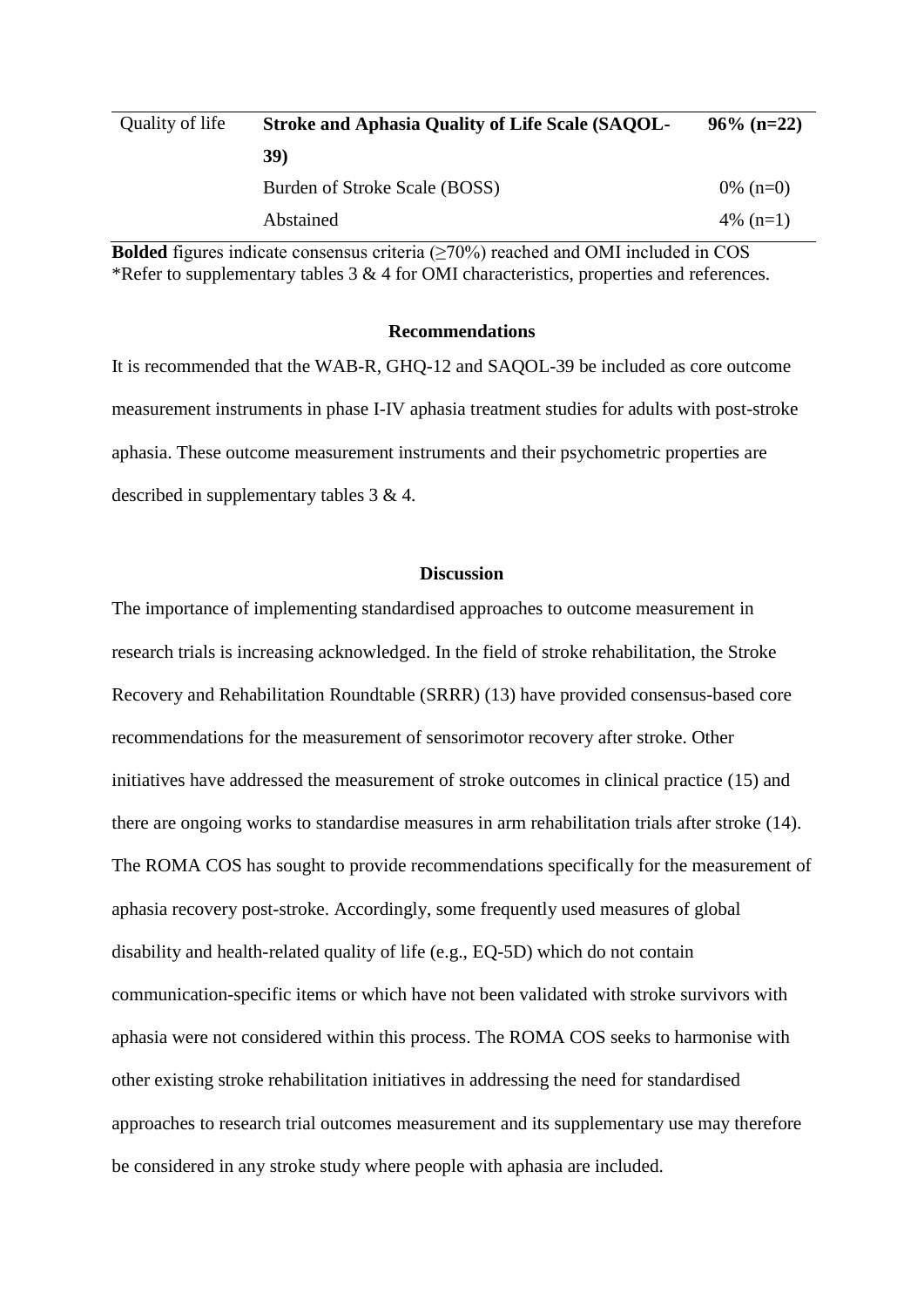### **Future Directions**

The ROMA COS will be reviewed biennially. The next consensus meeting will focus on measures of communication and consider the development of measures of patient-reported satisfaction with treatment / impact of treatment. Factors relating to international COS implementation will be considered. New publications, initiatives and user feedback will also be considered in each review to: align this COS with other COSs; consider new OMIs; and to review the choice of OMIs based on user feedback.

### **Limitations**

Participants in the international consensus meeting were predominately from English speaking countries. This may have impacted the consensus process and findings. Future meetings will seek to increase the diversity of participants with respect to cultural and linguistic background.

#### **Funding**

This work was supported by a British Aphasiology Society Initiatives in Aphasia Seed Fund grant. The Collaboration of Aphasia Trialists provided operational support for the international consensus meeting.

### **Conflicts of Interest**

Authors Babbit, Breitenstein, Cherney, Cruice, Enderby, and Hilari authored or adapted OMIs considered in this consensus process. These authors declared their conflict of interest during the meeting and did not participate in voting which related to their authored OMIs. Authors Wallace, Worrall, Le Dorze and T. Rose did not participate in voting on OMIs.

### **References**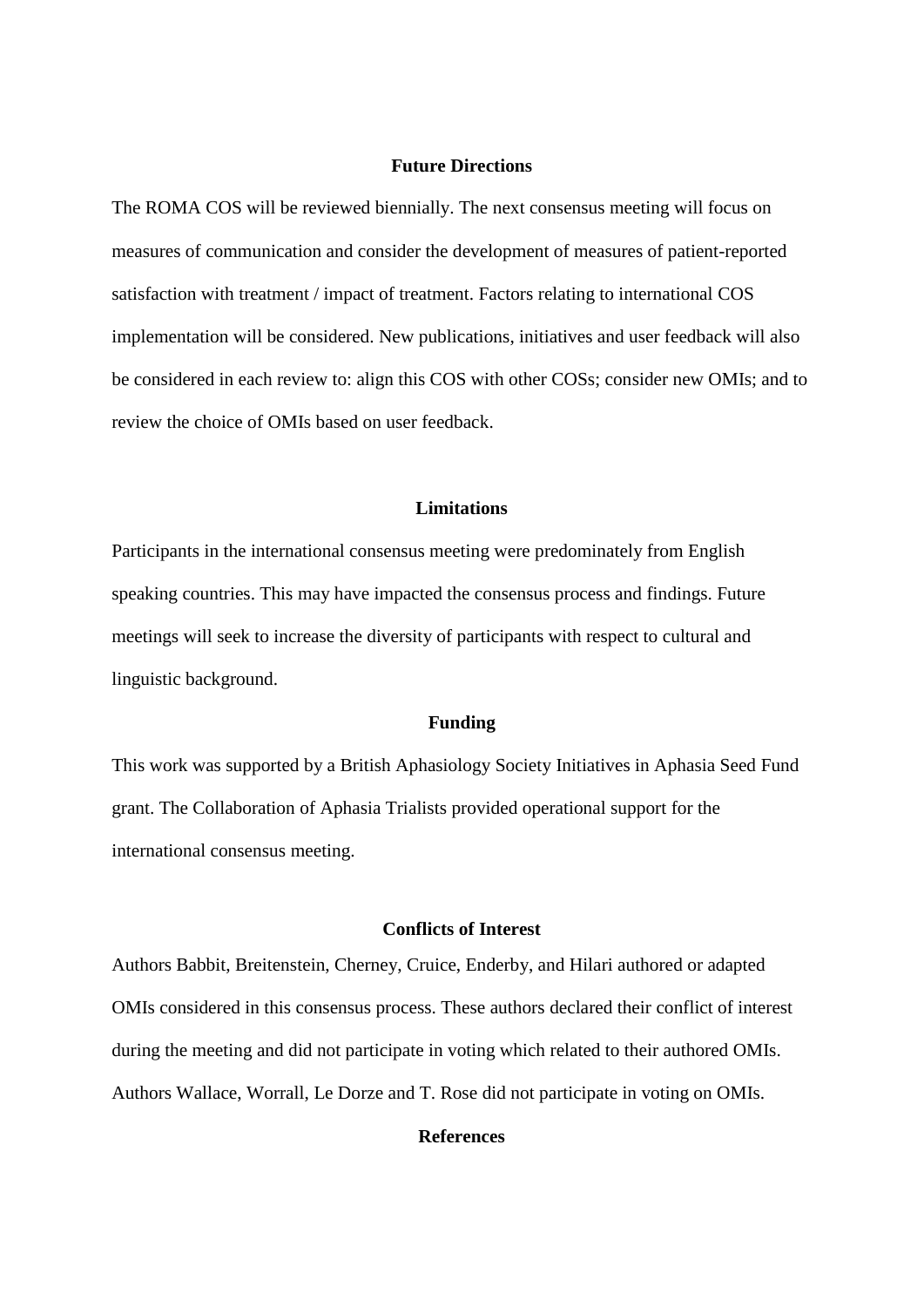- 1. Prinsen CAC, Vohra S, Rose MR, King-Jones S, Ishaque S, Bhaloo Z. Core Outcome Measures in Effectiveness Trials (COMET) Initiative: protocol for an international Delphi study to achieve consensus on how to select outcome measurement instruments for outcomes included in a 'core outcome set'. Trials. 2014;15.
- 2. Williamson PR, Altman DG, Blazeby JM, Clarke M, Devane D, Gargon E. Developing core outcome sets for clinical trials: Issues to consider. Trials. 2012;13.
- 3. Wallace SJ, Worrall L, Rose T, Le Dorze G. Measuring outcomes in aphasia research: A review of current practice and an agenda for standardisation. Aphasiology. 2014;28(11):1364-84.
- 4. Wallace SJ, Worrall L, Rose T, Le Dorze G. A good outcome for aphasia. Aphasiology. 2014;28(11):1400-4.
- 5. Brady MC, Ali M, Fyndanis C, Kambanaros M, Grohmann KK, Laska A-C, et al. Time for a step change? Improving the efficiency, relevance, reliability, validity and transparency of aphasia rehabilitation research through core outcome measures, a common data set and improved reporting criteria. Aphasiology. 2014:1-8.
- 6. Hula WD, Fergadiotis G, Doyle PJ. A core outcome set for aphasia treatment research: Obstacles, risks, and benefits. Aphasiology. 2014;28(11):1396-9.
- 7. MacWhinney B. Challenges facing COS development for aphasia. Aphasiology.  $2014:1-3$ .
- 8. Wallace SJ, Worrall L, Rose T, Le Dorze G. Which treatment outcomes are most important to aphasia clinicians and managers? An international e-Delphi consensus study. Aphasiology. 2017;31(6):643-73.
- 9. Wallace SJ, Worrall L, Rose T, Le Dorze G, Cruice M, Isaksen J, et al. Which outcomes are most important to people with aphasia and their families? An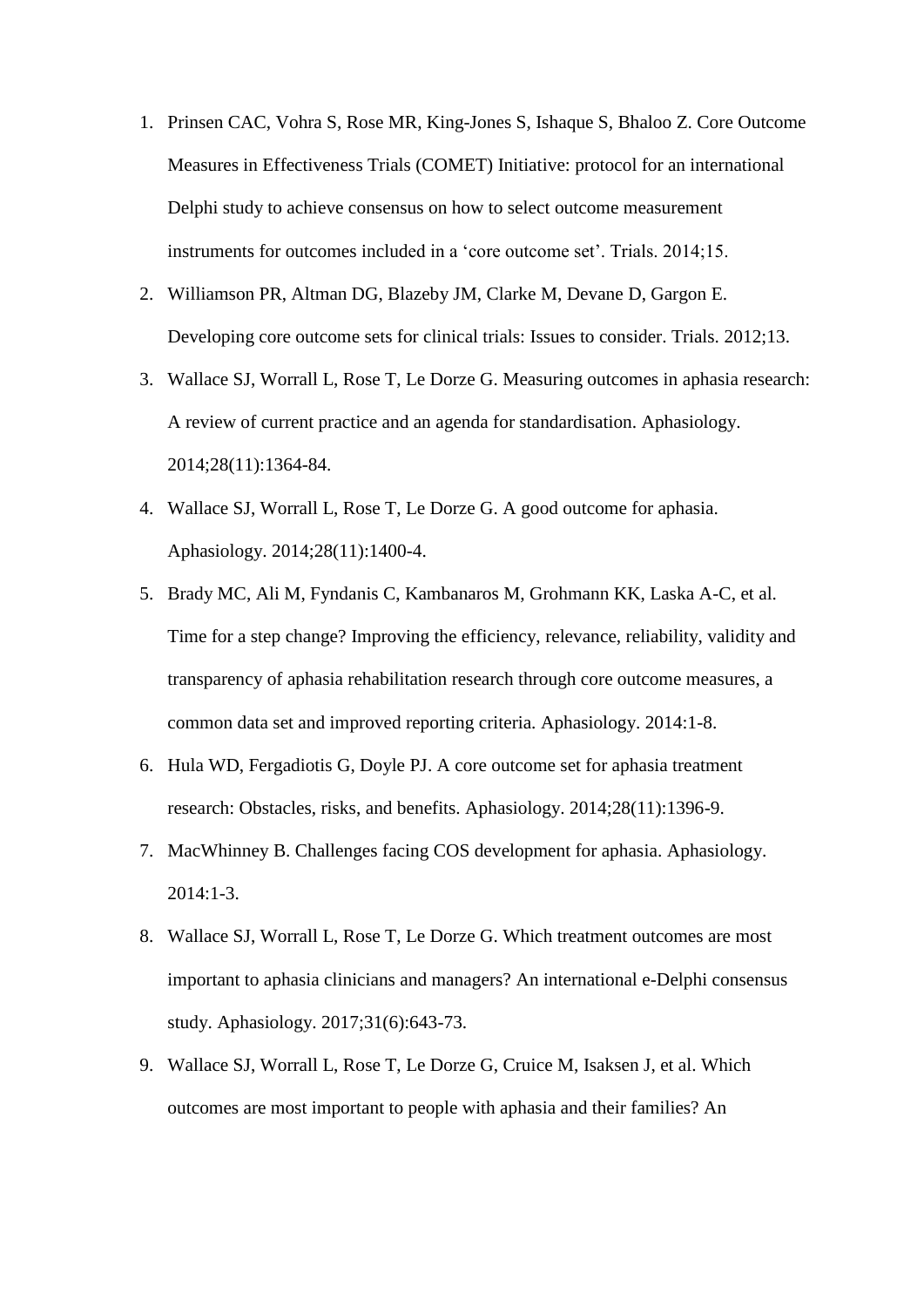international nominal group technique study framed within the ICF. Disability and rehabilitation. 2017;39(14):1364-79.

- 10. Wallace SJ, Worrall L, Rose T, Le Dorze G. Core Outcomes in Aphasia Treatment Research: An e-Delphi Consensus Study of International Aphasia Researchers. American Journal of Speech-Language Pathology. 2016;25(4S):S729-S42.
- 11. Wallace SJ, Worrall L, Rose T, Le Dorze G. Using the International Classification of Functioning, Disability, and Health to identify outcome domains for a core outcome set for aphasia: a comparison of stakeholder perspectives. Disability and rehabilitation. 2017:1-10.
- 12. Wallace SJ, Worrall L, Rose T, Le Dorze G, Brandenburg C. A scoping review of standardised aphasia assessments. In preparation.
- 13. Kwakkel G, Lannin NA, Borschmann K, English C, Ali M, Churilov L, et al. Standardized measurement of sensorimotor recovery in stroke trials: Consensus-based core recommendations from the Stroke Recovery and Rehabilitation Roundtable. International Journal of Stroke. 2017;12(5):451-61.
- 14. Duncan Millar J, Ali M, van Wijck F, Pollock A. Outcome measurement in stroke upper limb rehabilitation trials: What tools are used and how often?2016.
- 15. Salinas J, Sprinkhuizen SM, Ackerson T, Bernhardt J, Davie C, George MG, et al. An International Standard Set of Patient-Centered Outcome Measures After Stroke. Stroke; a journal of cerebral circulation. 2016;47(1):180-6.
- 16. Prinsen CAC, Vohra S, Rose MR, Boers M, Tugwell P, Clarke M, et al. How to select outcome measurement instruments for outcomes included in a "Core Outcome Set" – a practical guideline. Trials. 2016;17(1):1-10.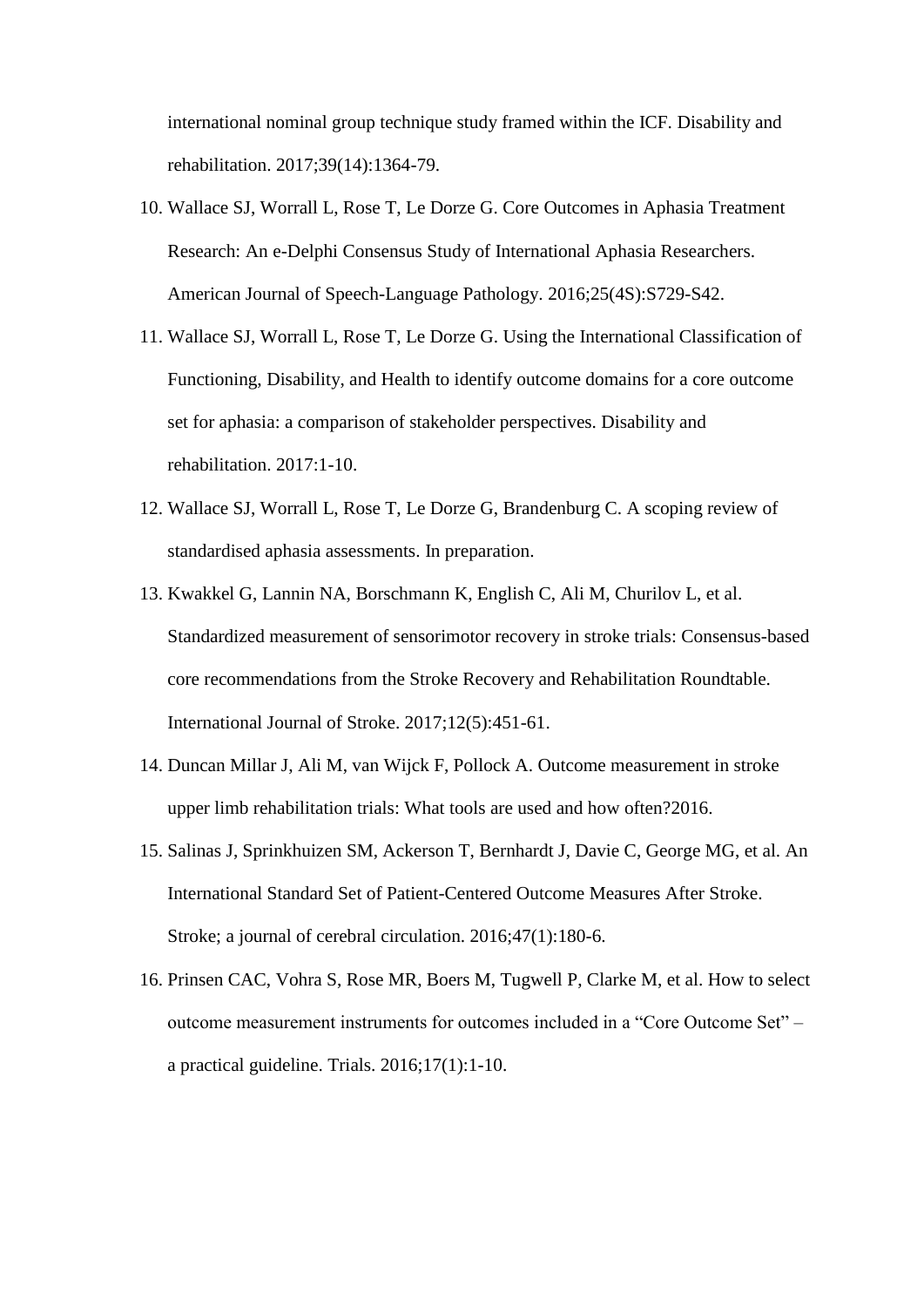- 17. Kirkham JJ, Gorst S, Altman DG, Blazeby J, Clarke M, Devane D. COS-STAR a reporting guideline for studies developing core outcome sets (protocol). Trials. 2015;16.
- 18. World Health Organization. World Health Organization: International Classification of Functioning, Disability and Health (ICF). Geneva, Switzerland: World Health Organization; 2001.
- 19. Wallace SJ, Worrall L, Rose T, Le Dorze G. Using the International Classification of Functioning, Disability and Health to identify outcome domains for a core outcome set for aphasia: A comparison of stakeholder perspectives. Disability & Rehabilitation. In press.
- 20. Terwee CB, Jansma EP, Riphagen I, Vet HW. Development of a methodological PubMed search filter for finding studies on measurement properties of measurement instruments. Quality of Life Research. 2009;18(8):1115-23.
- 21. Brady MC, Kelly H, Godwin J, Enderby P. Speech and language therapy for aphasia following stroke. Cochrane Database of Systematic Reviews [Internet]. 2012; (5). Available from:

[http://onlinelibrary.wiley.com/doi/10.1002/14651858.CD000425.pub3/abstract.](http://onlinelibrary.wiley.com/doi/10.1002/14651858.CD000425.pub3/abstract)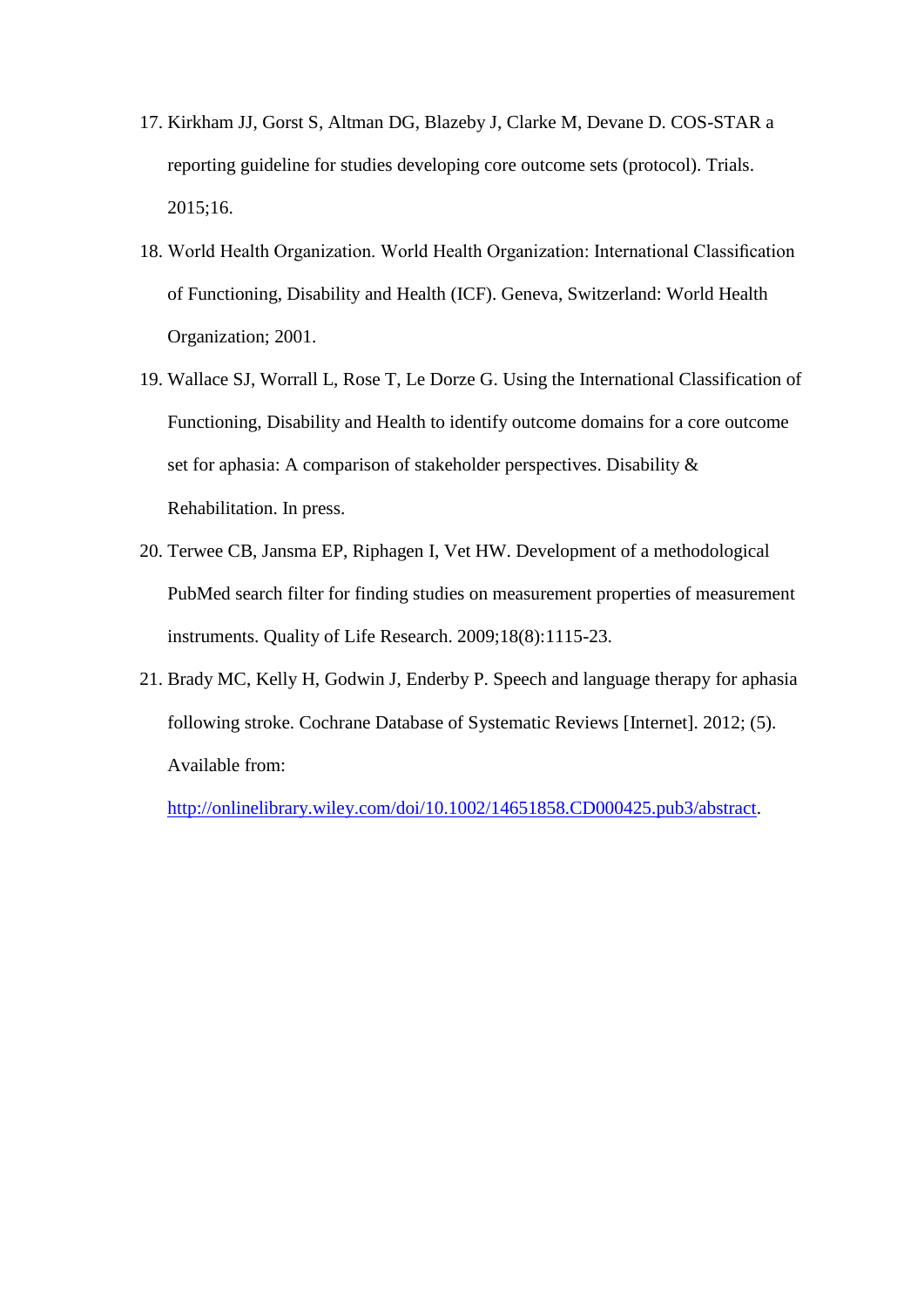#### Supplementary Files: Search Strategy

Search strategy (incorporates filters developed by Terwee and associates for the identification of studies reporting the measurement properties of health outcome measures; see Terwee CB, Jansma EP, Riphagen I, Vet HW. Development of a methodological PubMed search filter for finding studies on measurement properties of measurement instruments. Quality of Life Research 2009;18(8):1115-23.)

#### PUBMED

Aphasia OR dysphasia AND stroke

#### AND

(instrumentation[sh] OR methods[sh] OR Validation Studies[pt] OR Comparative Study[pt] OR ''psychometrics'' [MeSH] OR psychometr\*[tiab] OR clinimetr\*[tw] OR clinometr\*[tw] OR ''outcome assessment (health care)''[MeSH] OR outcome assessment[tiab] OR outcome measure\*[tw] OR Qual Life Res (2009) 18:1115–1123 1121 123 ''observer variation''[MeSH] OR observer variation[tiab] OR ''Health Status Indicators''[Mesh] OR ''reproducibility of results''[MeSH] OR reproducib\*[tiab] OR ''discriminant analysis''[MeSH] OR reliab\*[tiab] OR unreliab\*[tiab] OR valid\*[tiab] OR coefficient[tiab] OR homogeneity[tiab] OR homogeneous[tiab] OR ''internal consistency''[tiab] OR (cronbach\*[tiab] AND (alpha[tiab] OR alphas[tiab])) OR (item[tiab] AND (correlation\*[tiab] OR selection\*[tiab] OR reduction\*[tiab])) OR agreement[tiab] OR precision[tiab] OR imprecision[tiab] OR ''precise values''[tiab] OR test– retest[tiab] OR (test[tiab] AND retest[tiab]) OR (reliab\* [tiab] AND (test[tiab] OR retest[tiab])) OR stability[tiab] OR interrater[tiab] OR inter-rater[tiab] OR intrarater[tiab] OR intra-rater[tiab] OR intertester[tiab] OR inter-tester[tiab] OR intratester[tiab] OR intra-tester[tiab] OR interobserver[tiab] OR interobserver[tiab] OR intraobserver[tiab] OR intraobserver[tiab] OR intertechnician[tiab] OR intertechnician[tiab] OR intratechnician[tiab] OR intra-technician[tiab] OR interexaminer[tiab] OR interexaminer[tiab] OR intraexaminer[tiab] OR intra-examiner[tiab] OR interassay[tiab] OR interassay[tiab] OR intraassay[tiab] OR intra-assay[tiab] OR interindividual[tiab] OR inter-individual[tiab]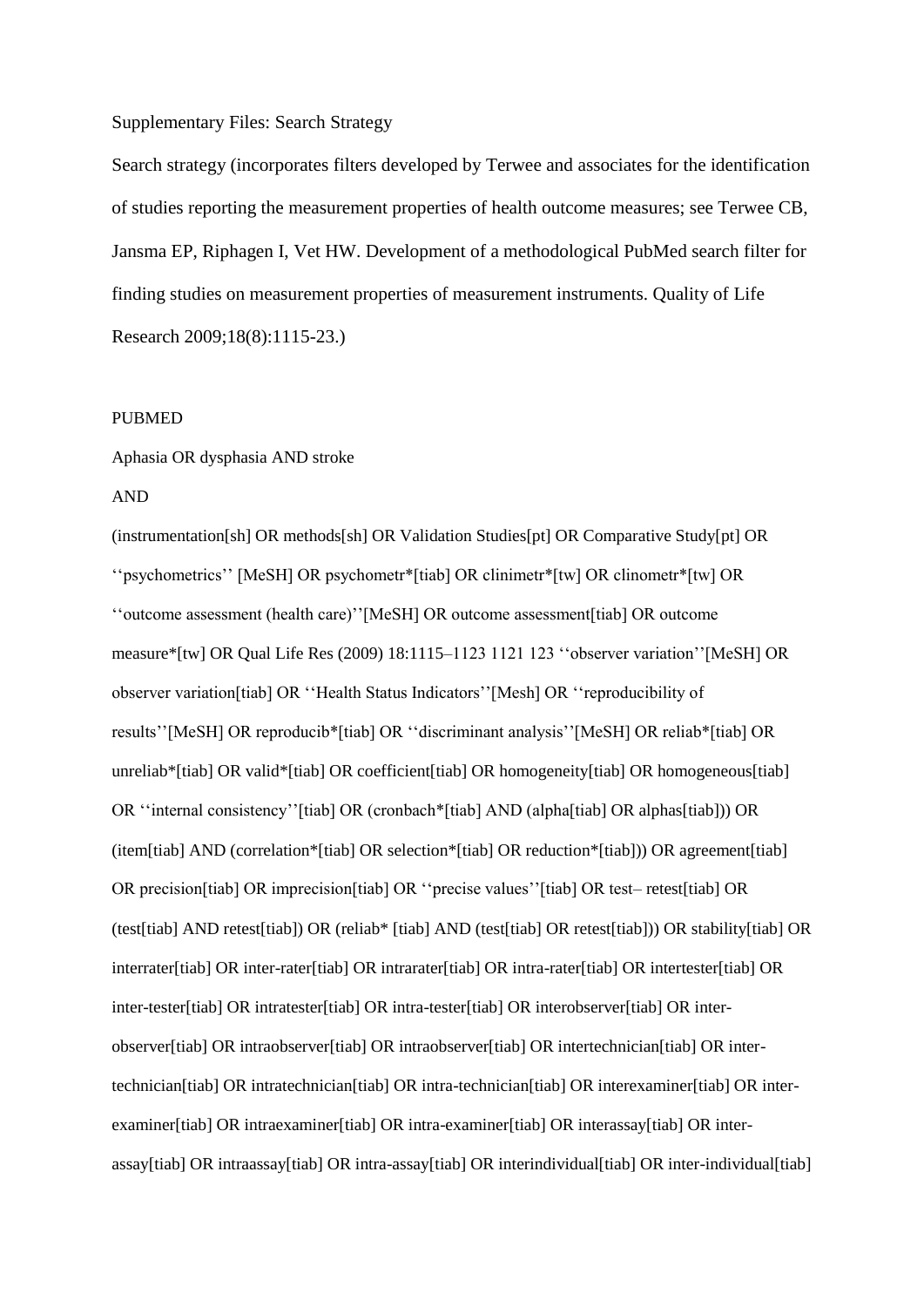OR intraindividual[tiab] OR intra-individual[tiab] OR interparticipant [tiab] OR inter-participant[tiab] OR intraparticipant[tiab] OR intra-participant[tiab] OR kappa[tiab] OR kappa's[tiab] OR kappas[tiab] OR repeatab\*[tiab] OR ((replicab\*[tiab] OR repeated[tiab]) AND (measure[tiab] OR measures[tiab] OR findings[tiab] OR result[tiab] OR results[tiab] OR test[- tiab] OR tests[tiab])) OR generaliza\*[tiab] OR generalisa\*[tiab] OR concordance[tiab] OR (intraclass[tiab] AND correlation\*[tiab]) OR discriminative[tiab] OR ''known group''[tiab] OR factor analysis[tiab] OR factor analyses [tiab] OR dimension\*[tiab] OR subscale\*[tiab] OR (multitrait [tiab] AND scaling [tiab] AND (analysis [tiab] OR analyses [tiab]) OR item discriminant [tiab] OR interscale correlation\* [tiab] OR error[tiab] OR errors[tiab] OR "individual variability"[tiab] OR (variability[tiab] AND (analysis[tiab] OR values[tiab])) OR (uncertainty[tiab] AND (measurement[tiab] OR measuring[tiab])) OR ''standard error of measurement''[tiab] OR sensitiv\*[tiab] OR responsive\*[tiab] OR ((minimal[tiab] OR minimally[tiab] OR clinical[tiab] OR clinically[tiab]) AND (important[tiab] OR significant[tiab] OR detectable[tiab]) AND (change[tiab] OR difference[tiab])) OR (small\*[tiab] AND (real[tiab] OR detectable[tiab]) AND (change[tiab] OR difference[tiab])) OR meaningful change [tiab] OR ''ceiling effect''[tiab] OR ''floor effect''[tiab] OR ''Item response model''[tiab] OR IRT[tiab] OR Rasch[tiab] OR ''Differential item functioning''[tiab] OR DIF[tiab] OR "computer adaptive testing" [tiab] OR "item bank" [tiab] OR "cross-cultural equivalence" [tiab])

#### EMBASE

#### aphasia OR dysphasia AND stroke

#### AND

'intermethod comparison'/exp OR 'data collection method'/exp OR 'validation study'/exp OR 'feasibility study'/exp OR 'pilot study'/exp OR 'psychometry'/exp OR 'reproducibility'/exp OR reproducib\*:ab,ti OR 'audit':ab,ti OR psychometr\*:ab,ti OR clinimetr\*:ab,ti OR clinometr\*:ab,ti OR 'observer variation'/exp OR 'observer variation':ab,ti OR 'discriminant analysis'/exp OR 'validity'/exp OR reliab\*:ab,ti OR valid\*:ab,ti OR 'coefficient':ab,ti OR 'internal consistency':ab,ti OR (cronbach\*:ab,ti AND ('alpha':ab,ti OR 'alphas':ab,ti)) OR 'item correlation':ab,ti OR 'item correlations':ab,ti OR 'item selection':ab,ti OR 'item selections':ab,ti OR 'item reduction':ab,ti OR 'item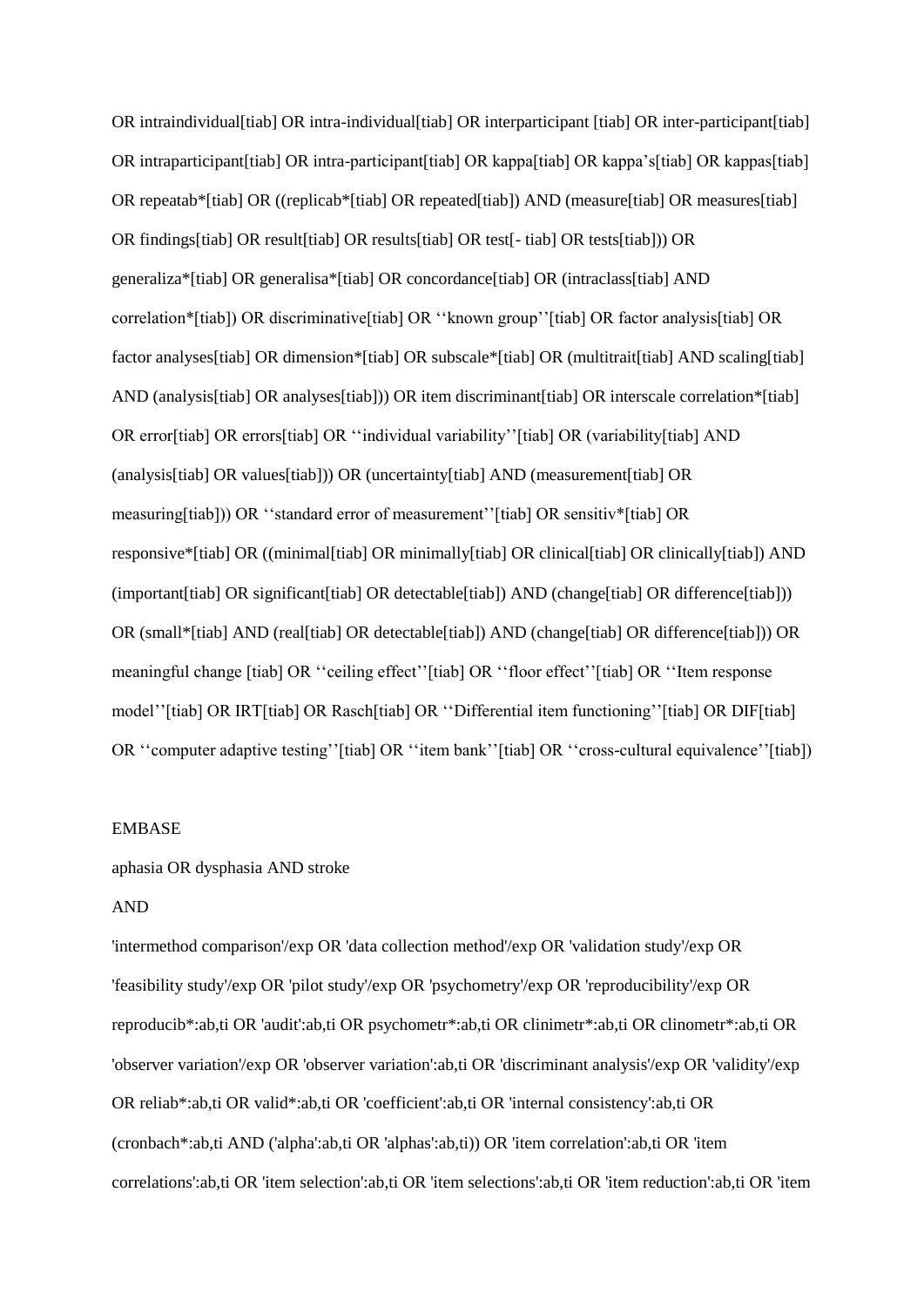reductions':ab,ti OR 'agreement':ab,ti OR 'precision':ab,ti OR 'imprecision':ab,ti OR 'precise values':ab,ti OR 'test-retest':ab,ti OR ('test':ab,ti AND 'retest':ab,ti) OR (reliab\*:ab,ti AND ('test':ab,ti OR 'retest':ab,ti)) OR 'stability':ab,ti OR 'interrater':ab,ti OR 'inter-rater':ab,ti OR 'intrarater':ab,ti OR 'intra-rater':ab,ti OR 'intertester':ab,ti OR 'inter-tester':ab,ti OR 'intratester':ab,ti OR 'intratester':ab,ti OR 'interobeserver':ab,ti OR 'inter-observer':ab,ti OR 'intraobserver':ab,ti OR 'intraobserver':ab,ti OR 'intertechnician':ab,ti OR 'inter-technician':ab,ti OR 'intratechnician':ab,ti OR 'intratechnician':ab,ti OR 'interexaminer':ab,ti OR 'inter-examiner':ab,ti OR 'intraexaminer':ab,ti OR 'intraexaminer':ab,ti OR 'interassay':ab,ti OR 'inter-assay':ab,ti OR 'intraassay':ab,ti OR 'intra-assay':ab,ti OR 'interindividual':ab,ti OR 'inter-individual':ab,ti OR 'intraindividual':ab,ti OR 'intra-individual':ab,ti OR 'interparticipant':ab,ti OR 'inter-participant':ab,ti OR 'intraparticipant':ab,ti OR 'intraparticipant':ab,ti OR 'kappa':ab,ti OR 'kappas':ab,ti OR 'coefficient of variation':ab,ti OR repeatab\*:ab,ti OR (replicab\*:ab,ti OR 'repeated':ab,ti AND ('measure':ab,ti OR 'measures':ab,ti OR 'findings':ab,ti OR 'result':ab,ti OR 'results':ab,ti OR 'test':ab,ti OR 'tests':ab,ti)) OR generaliza\*:ab,ti OR generalisa\*:ab,ti OR 'concordance':ab,ti OR ('intraclass':ab,ti AND correlation\*:ab,ti) OR 'discriminative':ab,ti OR 'known group':ab,ti OR 'factor analysis':ab,ti OR 'factor analyses':ab,ti OR 'factor structure':ab,ti OR 'factor structures':ab,ti OR 'dimensionality':ab,ti OR subscale\*:ab,ti OR 'multitrait scaling analysis':ab,ti OR 'multitrait scaling analyses':ab,ti OR 'item discriminant':ab,ti OR 'interscale correlation':ab,ti OR 'interscale correlations':ab,ti OR ('error':ab,ti OR 'errors':ab,ti AND (measure\*:ab,ti OR correlat\*:ab,ti OR evaluat\*:ab,ti OR 'accuracy':ab,ti OR 'accurate':ab,ti OR 'precision':ab,ti OR 'mean':ab,ti)) OR 'individual variability':ab,ti OR 'interval variability':ab,ti OR 'rate variability':ab,ti OR 'variability analysis':ab,ti OR ('uncertainty':ab,ti AND ('measurement':ab,ti OR 'measuring':ab,ti)) OR 'standard error of measurement':ab,ti OR sensitiv\*:ab,ti OR responsive\*:ab,ti OR ('limit':ab,ti AND 'detection':ab,ti) OR 'minimal detectable concentration':ab,ti OR interpretab\*:ab,ti OR (small\*:ab,ti AND ('real':ab,ti OR 'detectable':ab,ti) AND ('change':ab,ti OR 'difference':ab,ti)) OR 'meaningful change':ab,ti OR 'minimal important change':ab,ti OR 'minimal important difference':ab,ti OR 'minimally important change':ab,ti OR 'minimally important difference':ab,ti OR 'minimal detectable change':ab,ti OR 'minimal detectable difference':ab,ti OR 'minimally detectable change':ab,ti OR 'minimally detectable difference':ab,ti OR 'minimal real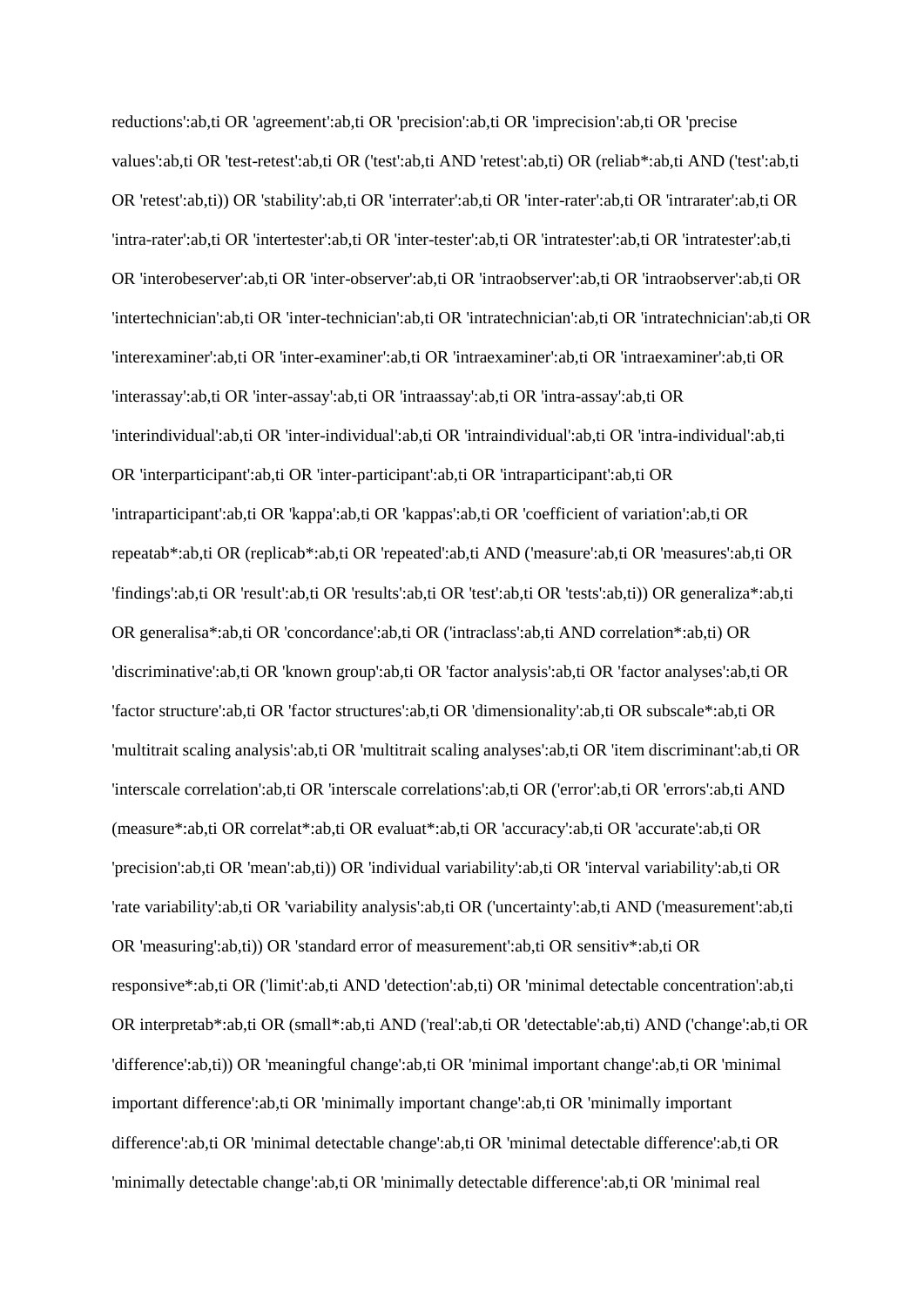change':ab,ti OR 'minimal real difference':ab,ti OR 'minimally real change':ab,ti OR 'minimally real difference':ab,ti OR 'ceiling effect':ab,ti OR 'floor effect':ab,ti OR 'item response model':ab,ti OR 'irt':ab,ti OR 'rasch':ab,ti OR 'differential item functioning':ab,ti OR 'dif':ab,ti OR 'computer adaptive testing':ab,ti OR 'item bank':ab,ti OR 'cross-cultural equivalence':ab,ti

#### CINAHL

aphasia OR dysphasia AND stroke

#### AND

TI psychometr\* OR TI observer variation OR TI reproducib\* OR TI reliab\* OR TI unreliab\* OR TI valid\* OR TI coefficient OR TI homogeneity OR TI homogeneous OR TI "internal consistency" OR AB psychometr\* OR AB observer variation OR AB reproducib\* OR AB reliab\* OR AB unreliab\* OR AB valid\* OR AB coefficient OR AB homogeneity OR AB homogeneous OR AB "internal consistency" OR (TI cronbach\* OR AB cronbach\* AND (TI alpha OR AB alpha OR TI alphas OR AB alphas)) OR (TI item OR AB item AND (TI correlation\* OR AB correlation\* OR TI selection\* OR AB selection\* OR TI reduction\* OR AB reduction\*)) OR TI agreement OR TI precision OR TI imprecision OR TI "precise values" OR TI test-retest OR AB agreement OR AB precision OR AB imprecision OR AB "precise values" OR AB test-retest OR (TI test OR AB test AND TI retest OR AB retest) OR (TI reliab\* OR AB reliab\* AND (TI test OR AB test OR TI retest or AB retest)) OR TI stability OR TI interrater OR TI interrater OR TI intrarater OR TI intra-rater OR TI intertester OR TI inter-tester OR TI intratester OR TI intra-tester OR TI interobserver OR TI inter-observer OR TI intraobserver OR TI intra-observer OR TI intertechnician OR TI inter-technician OR TI intratechnician OR TI intra-technician OR TI interexaminer OR TI inter-examiner OR TI intraexaminer OR TI intra-examiner OR TI interassay OR TI inter-assay OR TI intraassay OR TI intra-assay OR TI interindividual OR TI inter-individual OR TI intraindividual OR TI intra-individual OR TI interparticipant OR TI inter-participant OR TI intraparticipant OR TI intra-participant OR TI kappa OR TI kappa's OR TI kappas OR TI repeatab\* OR AB stability OR AB interrater OR AB inter-rater OR AB intrarater OR AB intra-rater OR AB intertester OR AB inter-tester OR AB intratester OR AB intra-tester OR AB interobserver OR AB inter-observer OR AB intraobserver OR AB intra-observer OR AB intertechnician OR AB inter-technician OR AB intratechnician OR AB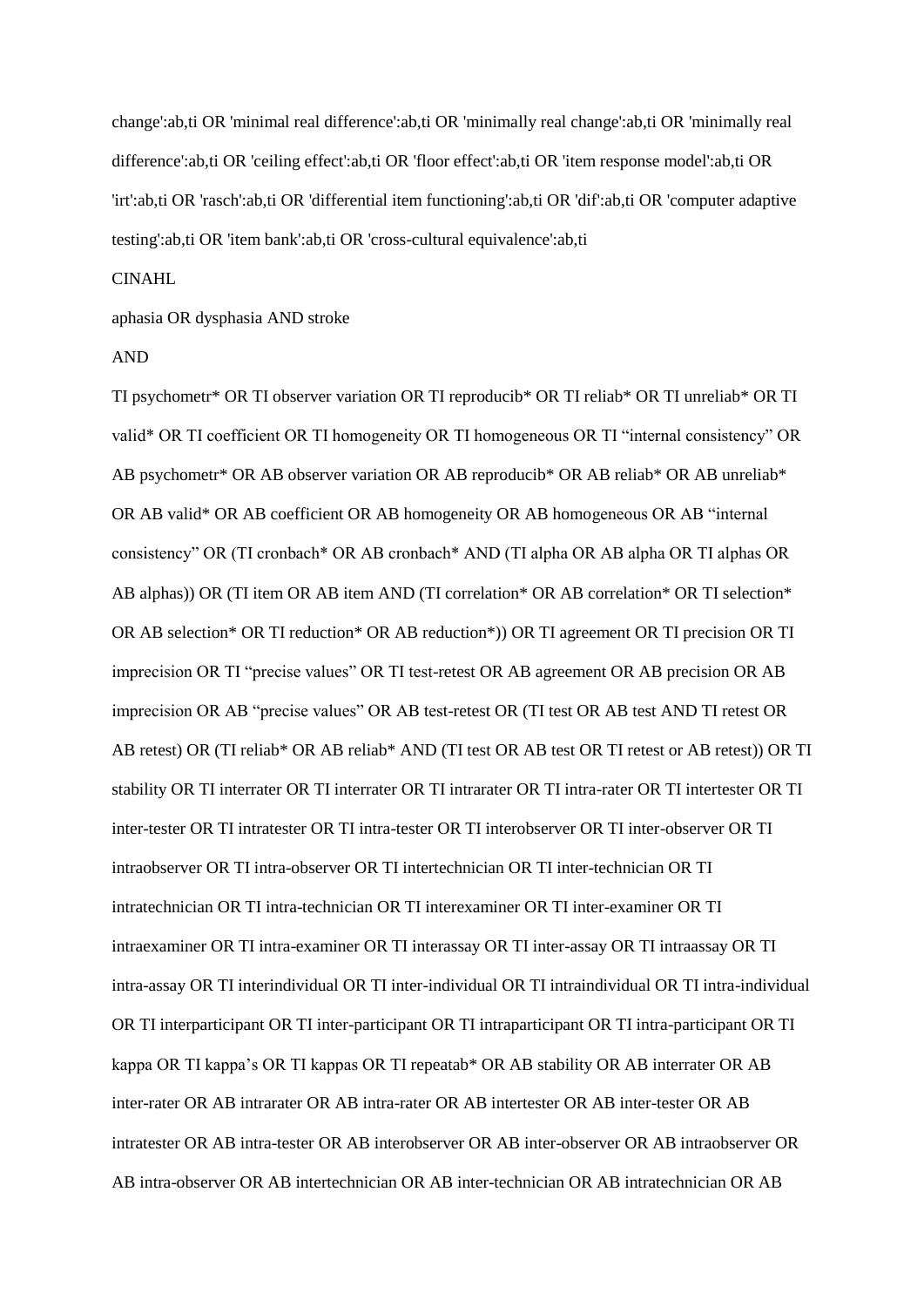intra-technician OR AB interexaminer OR AB inter-examiner OR AB intraexaminer OR AB intraexaminer OR AB interassay OR AB inter-assay OR AB intraassay OR AB intra-assay OR AB interindividual OR AB inter-individual OR AB intraindividual OR AB intra-individual OR AB interparticipant OR AB inter-participant OR AB intraparticipant OR AB intra-participant OR AB kappa OR AB kappa's OR AB kappas OR AB repeatab\* OR ((TI replicab\* OR AB replicab\* OR TI repeated OR AB repeated) AND (TI measure OR AB measure OR TI measures OR AB measures OR TI findings OR AB findings OR TI result OR AB result OR TI results OR AB results OR TI test OR AB test OR TI tests OR AB tests)) OR TI generaliza\* OR TI generalisa\* OR TI concordance OR AB generaliza\* OR AB generalisa\* OR AB concordance OR (TI intraclass OR AB intraclass AND TI correlation\* or AB correlation\*) OR TI discriminative OR TI "known group" OR TI factor analysis OR TI factor analyses OR TI dimension\* OR TI subscale\* OR AB discriminative OR AB "known group" OR AB factor analysis OR AB factor analyses OR AB dimension\* OR AB subscale\* OR (TI multitrait OR AB multitrait AND TI scaling OR AB scaling AND (TI analysis OR AB analysis OR TI analyses OR AB analyses)) OR TI item discriminant OR TI interscale correlation\* OR TI error OR TI errors OR TI "individual variability" OR AB item discriminant OR AB interscale correlation\* OR AB error OR AB errors OR AB "individual variability" OR (TI variability OR AB variability AND (TI analysis OR AB analysis OR TI values OR AB values)) OR (TI uncertainty OR AB uncertainty AND (TI measurement OR AB measurement OR TI measuring OR AB measuring)) OR TI "standard error of measurement" OR TI sensitiv\* OR TI responsive\* OR AB "standard error of measurement" OR AB sensitiv\* OR AB responsive\* OR ((TI minimal OR TI minimally OR TI clinical OR TI clinically OR AB minimal OR AB minimally OR AB clinical OR AB clinically) AND (TI important OR TI significant OR TI detectable OR AB important OR AB significant OR AB detectable) AND (TI change OR AB change OR TI difference OR AB difference)) OR (TI small\* OR AB small\* AND (TI real OR AB real OR TI detectable OR AB detectable) AND (TI change OR AB change OR TI difference OR AB difference)) OR TI meaningful change OR TI "ceiling effect" OR TI "floor effect" OR TI "Item response model" OR TI IRT OR TI Rasch OR TI "Differential item functioning" OR TI DIF OR TI "computer adaptive testing" OR TI "item bank" OR TI "cross-cultural equivalence" OR TI outcome assessment OR AB meaningful change OR AB "ceiling effect" OR AB "floor effect" OR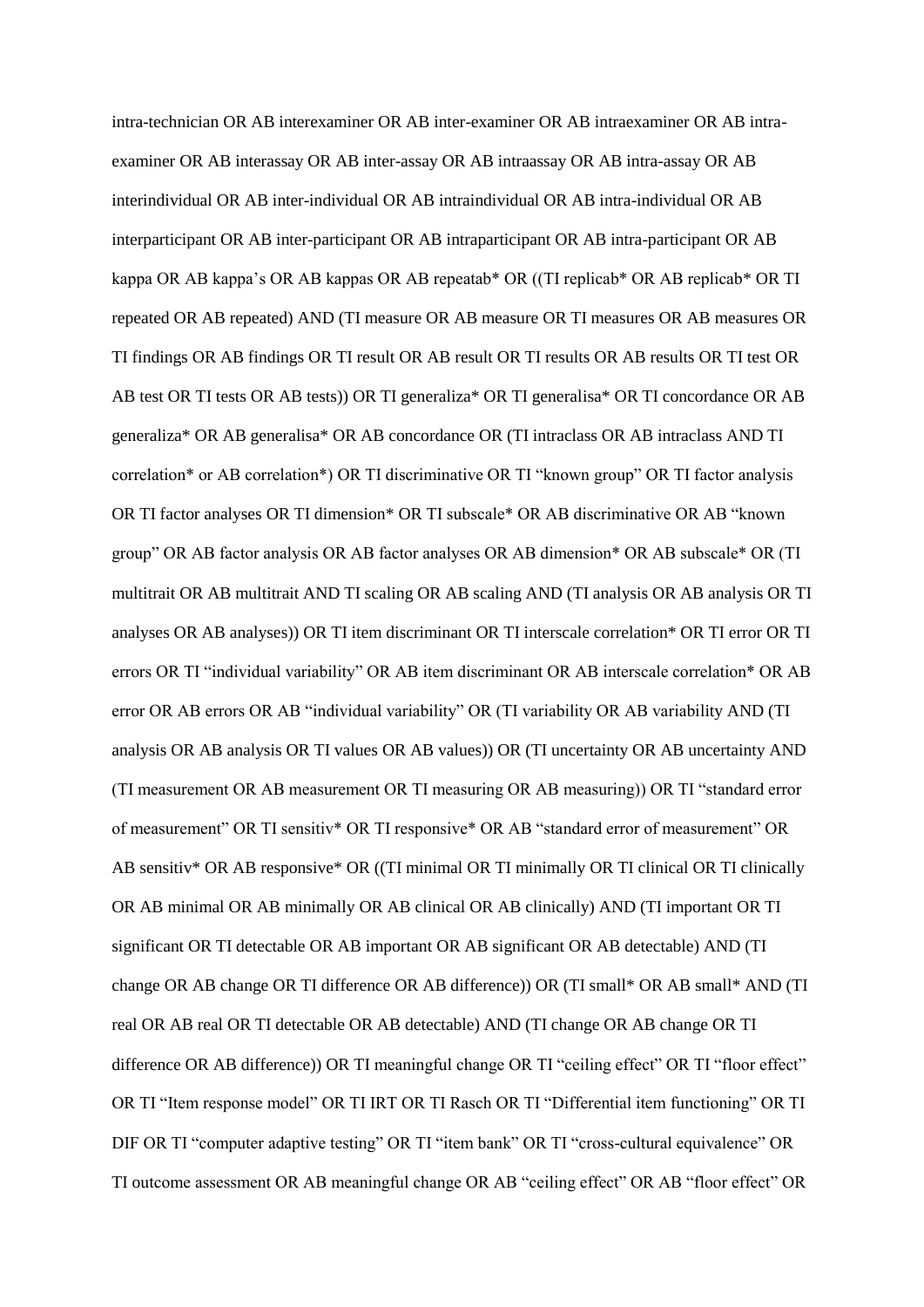AB "Item response model" OR AB IRT OR AB Rasch OR AB "Differential item functioning" OR AB DIF OR AB "computer ad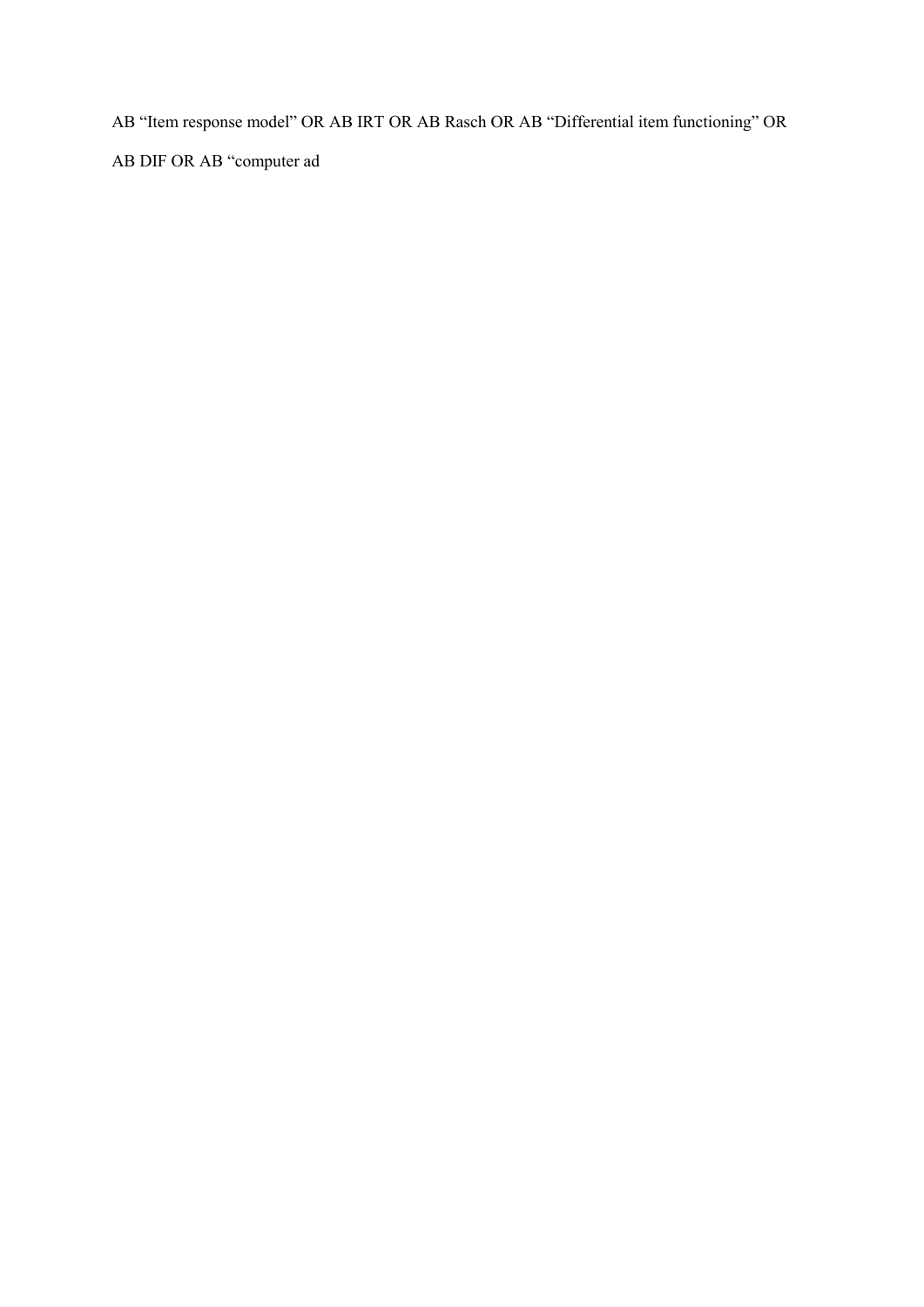# Supplementary Files: Tables 1 to 4

## *Supplementary Table 1*

| Sarah J. Wallace PhD           | Linda Worrall PhD        | <b>Guylaine Le Dorze</b>      | <b>Tanya Rose PhD</b>        |
|--------------------------------|--------------------------|-------------------------------|------------------------------|
| <b>BSpPath(Hons)</b>           | <b>BSpThy FSPA</b>       | Ph.D MSc $(A)$                | <b>BSpPath</b> (Hons)        |
| <b>GradCert Gerontology</b>    | Speech Pathologist,      | Teaching and Research         | <b>GradCert Higher Ed</b>    |
| <b>CPSP</b>                    | Teaching and Research    | Academic, Speech-             | <b>CPSP</b>                  |
| <b>Certified Practising</b>    | Academic, School of      | Language Pathologist,         | <b>Certified Practising</b>  |
| Speech Pathologist and         | Health and               | School of Speech-             | Speech Pathologist and       |
| Teaching and Research          | Rehabilitation Sciences, | Language Pathology            | <b>Teaching and Research</b> |
| Academic, School of            | The University of        | and Audiology, Faculty        | Academic, School of          |
| Health and Rehabilitation      | Queensland, Australia.   | of Medicine, Université       | Health and Rehabilitation    |
| Sciences, The University       | Expertise: post-stroke   | de Montréal.                  | Sciences, The University     |
| of Queensland.                 | aphasia rehabilitation,  | Expertise: <i>post-stroke</i> | of Queensland.               |
| Expertise: post-stroke         | ICF, aphasia trial       | aphasia rehabilitation,       | Expertise: Post-stroke       |
| aphasia rehabilitation,        | design and conduct,      | participation, single-        | aphasia rehabilitation,      |
| core outcome set               | consumer perspective,    | subject designs,              | <i>paediatric and adult</i>  |
| development, stakeholder       | aphasia rehabilitation   | qualitative methods.          | language, accessible         |
| <i>perspectives, consensus</i> | guideline development.   |                               | health information,          |
| processes, ICF.                |                          |                               | mixed-methods research.      |

## *ROMA consensus meeting facilitators*

## *ROMA consensus panel*

| <b>Edna Babbitt PhD</b>         | <b>Arpita Bose PhD MSc</b>      | <b>Marian Brady PhD</b>      | <b>Caterina Breitenstein</b>   |
|---------------------------------|---------------------------------|------------------------------|--------------------------------|
| <b>CCC-SLP BC-</b>              | (Speech and Hearing)            | <b>BSc</b>                   | PhD academic degrees in        |
| <b>ANCDS</b>                    | <b>BSc (Audiology and</b>       | Speech and language          | <b>Clinical Psychology and</b> |
| Research Speech-                | <b>Speech</b>                   | therapist, Director          | <b>Cognitive Neuroscience.</b> |
| Language Pathologist            | <b>Rehabilitation</b> ). Speech | <b>Stroke Rehabilitation</b> | Teaching and Research          |
| <b>Assistant Research</b>       |                                 |                              |                                |
|                                 | and Language                    | Research, NMAHP              | Academic, Dept. of             |
| Professor, Department           | Therapist, Teaching and         | Research Unit, Glasgow       | Neurology, University of       |
| of Physical Medicine            | Research Academic,              | Caledonian University,       | Muenster, Germany.             |
| and Rehabilitation,             | School of Psychology            | Glasgow, Scotland.           | Expertise: Development         |
| Feinberg School of              | and Clinical Language           | Expertise: Stroke            | and national adaptations of    |
| Medicine,                       | Sciences, University of         | rehabilitation, design,      | communication outcome          |
| Northwestern                    | Reading, Reading, UK.           | development and              | measures, clinical trials      |
| University, Chicago,            | Expertise: Post-stroke          | evaluation of complex        | methodology, intervention      |
| USA & Shirley Ryan              | aphasia assessment and          | multidisciplinary            | studies in post-stroke         |
| AbilityLab, Chicago,            | rehabilitation.                 | interventions, survey,       | aphasia rehabilitation.        |
| USA.                            | bilingualism, single            | mixed methods,               |                                |
| Expertise: Post-stroke          | subject experimental            | systematic review, meta-     |                                |
| aphasia assessment and          | designs, quality of life        | analyses and the use of      |                                |
| rehabilitation.                 | issues in aphasia, SLT          | randomised controlled        |                                |
|                                 | training in decision-           | trial archives.              |                                |
|                                 | making in aphasia.              |                              |                                |
| Leora R. Cherney                | <b>David Copland PhD</b>        | <b>Madeline Cruice PhD</b>   | <b>Pam Enderby PhD MBE</b>     |
| PhD CCC-SLP BC-                 | <b>BSpPath (Hons)</b>           | <b>BSpPath (Hons)</b>        | <b>DSc (Hons) MSc FRCSLT</b>   |
| <b>ANCDS.</b> Research          | Speech Pathologist,             | Registered Speech and        | Speech and Language            |
| Scientist and Speech            | Principal Research              | Language Therapist,          | Therapist, Professor           |
| and Language                    | Fellow, School of               | Reader, Teaching and         | <b>Emeritus of Community</b>   |
| Pathologist. Shirley            | Health & Rehabilitation         | Research Academic,           | Rehabilitation, University     |
| Ryan AbilityLab                 | Sciences and Centre for         | School of Health             | of Sheffield, Sheffield. UK.   |
| (formerly the                   | Clinical Research, The          | Sciences, City               | Expertise: Aphasia             |
| <b>Rehabilitation Institute</b> | University of                   | University of London,        | management, Clinical           |
| of Chicago) and                 | Queensland, Brisbane,           | London, UK.                  | Evaluation of Interventions,   |
| Northwestern                    | Australia.                      |                              | RCTs, Psychometric             |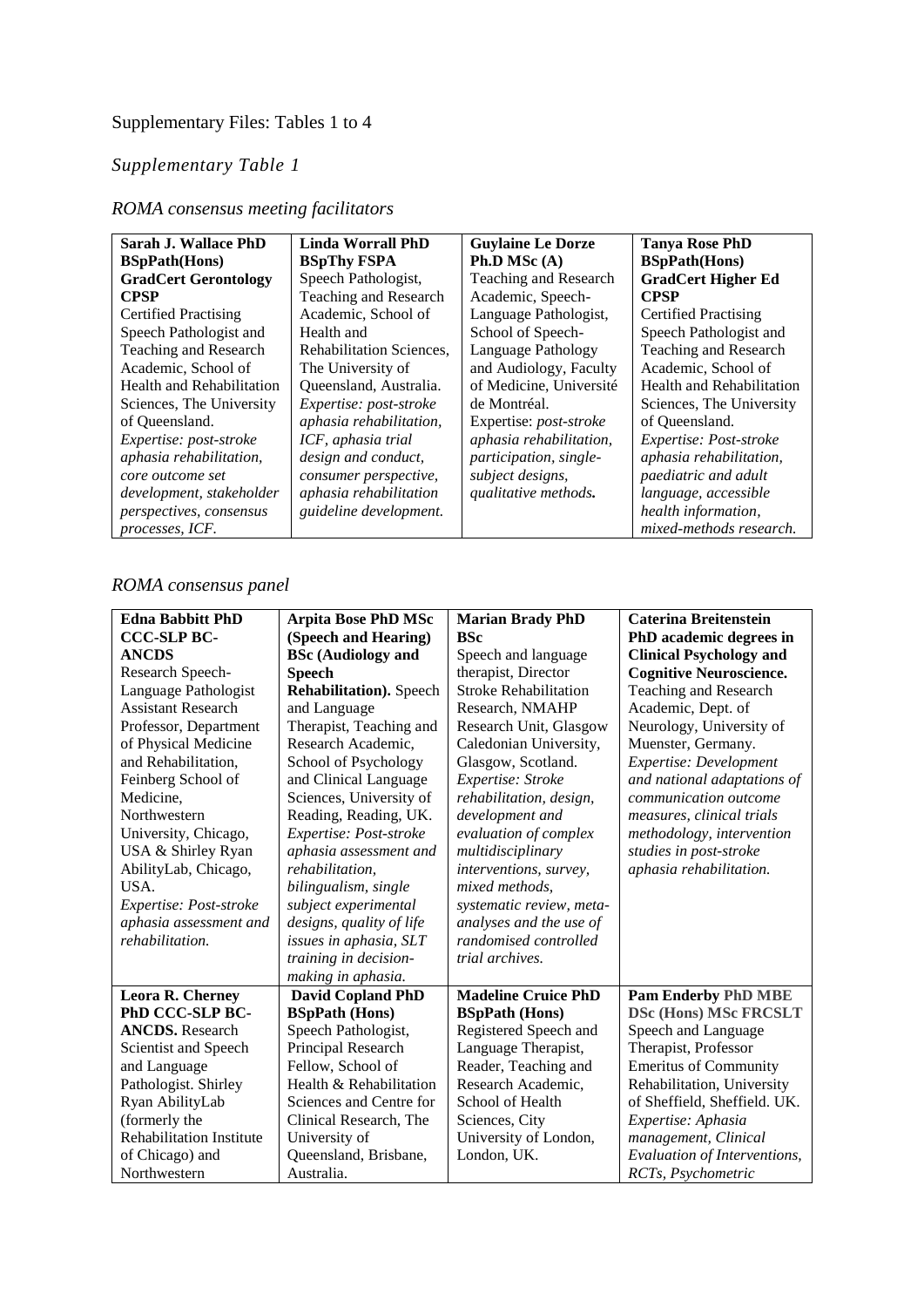| University, Chicago, IL<br>USA. Expertise: Post-<br>stroke aphasia<br>assessment and<br>rehabilitation,<br>development and<br>evaluation of novel<br>aphasia treatments,<br>single subject and RCT<br>design, systematic<br>reviews.                                                                                                                                               | Expertise: Post-stroke<br>aphasia assessment and<br>rehabilitation, aphasia<br>trial design and<br>conduct, neuroimaging<br>in aphasia.                                                                                                                                                                                                                                                                               | Expertise: Post-stroke<br>aphasia rehabilitation,<br>therapeutic process and<br>evaluation, quality of<br>life evaluation in<br>research and clinical<br>practice, behaviour<br>change.                                                                                                                                                                              | Properties of Outcome<br>Measures.                                                                                                                                                                                                                                                                                                                                                                  |
|------------------------------------------------------------------------------------------------------------------------------------------------------------------------------------------------------------------------------------------------------------------------------------------------------------------------------------------------------------------------------------|-----------------------------------------------------------------------------------------------------------------------------------------------------------------------------------------------------------------------------------------------------------------------------------------------------------------------------------------------------------------------------------------------------------------------|----------------------------------------------------------------------------------------------------------------------------------------------------------------------------------------------------------------------------------------------------------------------------------------------------------------------------------------------------------------------|-----------------------------------------------------------------------------------------------------------------------------------------------------------------------------------------------------------------------------------------------------------------------------------------------------------------------------------------------------------------------------------------------------|
| <b>Deborah Hersh PhD</b><br><b>MSc BSc(Hons)</b><br><b>GradCert Higher Ed</b><br>FSPA.<br>Speech Pathologist,<br>Teaching and Research<br>Academic, School of<br>Medical and Health<br>Sciences, Edith Cowan<br>University, Perth,<br>Australia.<br>Expertise: Post-stroke<br>aphasia rehabilitation,<br>consumer perspective,<br>aphasia rehabilitation<br>guideline development. | Katerina Hilari PhD<br><b>MRCSLT MHPC</b><br>Psychologist,<br>Registered Speech and<br>Language Therapist,<br>Teaching and Research<br>Academic, School of<br>Health Sciences, City,<br>University of London,<br>UK.<br>Expertise: Outcome<br>measurement<br>development, validation<br>and cultural adaptation,<br>post-stroke aphasia<br>rehabilitation,<br>feasibility RCTs,<br>clinical guideline<br>development. | <b>Tami Howe PhD</b><br>MHSc BEd SLP(C)<br>Speech Pathologist and<br>Teaching and Research<br>Academic, School of<br>Audiology and Speech<br>Sciences, University of<br>British Columbia,<br>Vancouver, Canada.<br>Expertise: Aphasia<br>rehabilitation,<br>ICF, accessibility, goal<br>setting, social<br>participation, impact of<br>aphasia on family<br>members. | <b>Helen Kelly PhD</b><br><b>MRCSLT</b><br>Registered Speech and<br>Language Therapist,<br>Teaching and Research<br>Academic, Department of<br>Speech and Hearing<br>Sciences, University<br>College Cork, Cork,<br>Ireland.<br>Expertise: Post-stroke<br>aphasia assessment and<br>management, single subject<br>and RCT feasibility aphasia<br>trial design and conduct,<br>consumer perspective. |
| <b>Swathi Kiran PhD</b><br><b>CCC-SLP</b><br>Speech Language                                                                                                                                                                                                                                                                                                                       | <b>Ann-Charlotte Laska</b><br><b>MD A/Professor</b>                                                                                                                                                                                                                                                                                                                                                                   | <b>Jane Marshall PhD</b><br>Post Grad Diploma in                                                                                                                                                                                                                                                                                                                     | <b>Marjorie Nicholas PhD</b><br><b>CCC-SLP</b>                                                                                                                                                                                                                                                                                                                                                      |
| pathologist, Teaching<br>and Research<br>Academic. Professor,<br>Associate Dean for<br>Research<br>Sargent College of<br>Health and<br>Rehabilitation Sciences,<br>Boston University,<br>Boston, MA, USA.<br>Expertise: Aphasia<br>rehabilitation,<br>neuroimaging,<br>bilingualism, single<br>subject experimental<br>design.                                                     | Department of Clinical<br>Science<br>Karolinska Institutet<br>Danderyd Hospital,<br>Sweden<br>Expertise: Post-stroke<br>aphasia, study design<br>and conduct, RCT.                                                                                                                                                                                                                                                    | <b>Clinical</b><br>Communication<br><b>Studies BA FRCSLT</b><br>Registered Speech and<br>Language Therapist,<br>Teaching and Research<br>Academic, School of<br>Health Sciences, City,<br>University of London,<br>UK.<br>Expertise: Post-stroke<br>aphasia rehabilitation,<br>the development and<br>evaluation of novel<br>treatments.                             | Professor and Interim Chair<br>Dept. of Communication<br>Sciences and Disorders,<br><b>MGH</b> Institute of Health<br>Professions, Boston, MA,<br>USA.<br>Expertise: Aphasia<br>rehabilitation, nonverbal<br>cognition in aphasia, Life<br>Participation Approach to<br>Aphasia and community<br>aphasia program design,<br>ICAP design.                                                            |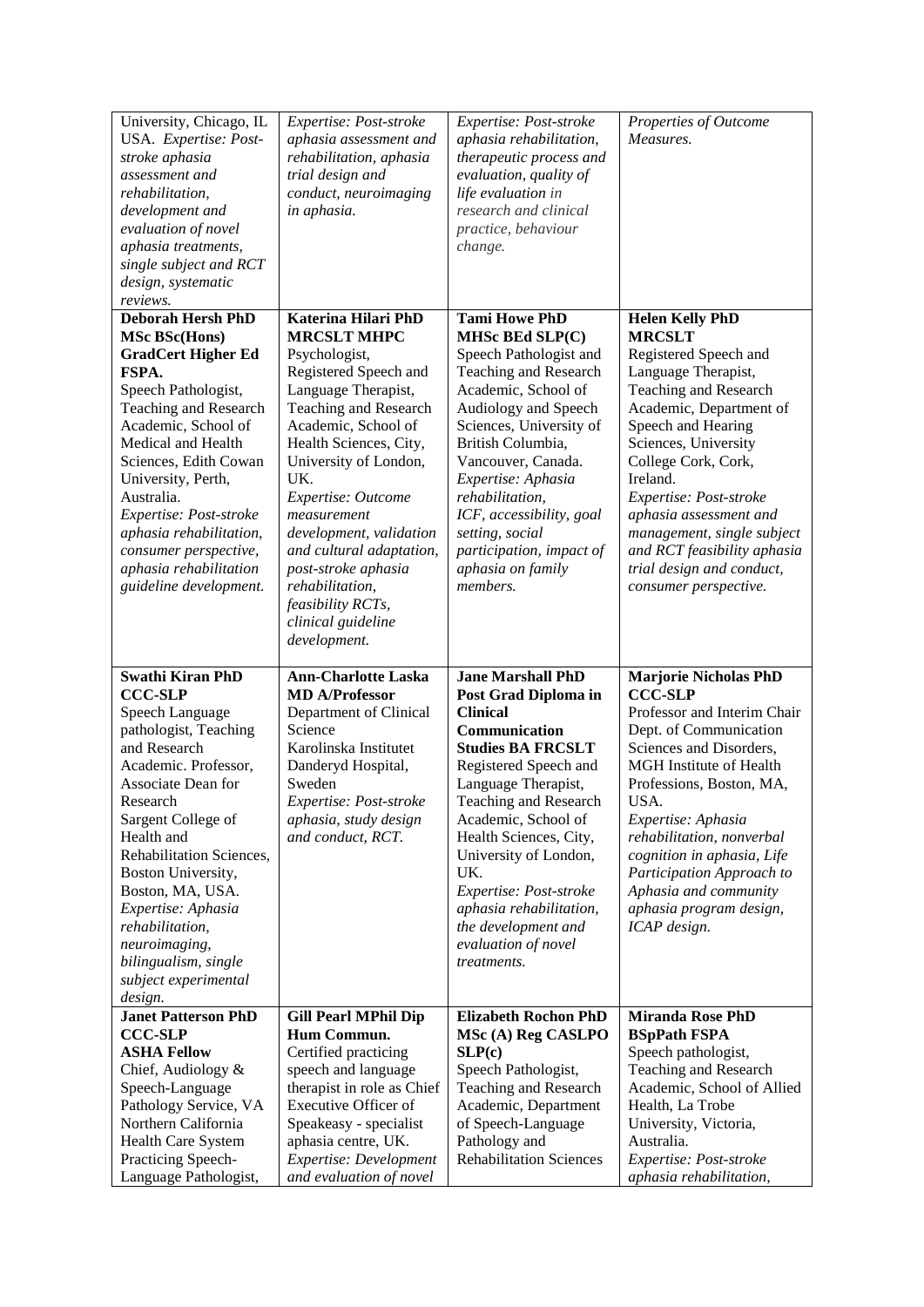| Teaching and Research     | approaches to providing    | Institute, University of     | aphasia trial design and |
|---------------------------|----------------------------|------------------------------|--------------------------|
| Academic.                 | long term aphasia          | Toronto, Canada.             | conduct, single subject  |
| Expertise: Post-stroke    | support and therapy,       | Expertise: Post-stroke       | designs, consumer        |
| aphasia rehabilitation,   | facilitator of consumer    | aphasia assessment and       | perspective, aphasia     |
| systematic reviews of     | <i>involvement in</i>      | rehabilitation,              | rehabilitation guideline |
| literature, single        | research, feasibility      | development of aphasia       | development.             |
| subject designs.          | studies, case series       | <i>treatment studies,</i>    |                          |
|                           | studies, RCT design and    | feasibility studies, single  |                          |
|                           | conduct.                   | subject and RCT design,      |                          |
|                           |                            | systematic reviews.          |                          |
| <b>Karen Sage PhD Dip</b> | <b>Steven L. Small PhD</b> | <b>Janet Webster PhD</b>     |                          |
| DisHumComm BA             | <b>MD</b>                  | <b>MRCSLT</b>                |                          |
| (Hons) HCPC               | Professor of Neurology,    | Registered Speech and        |                          |
| Registered Speech and     | University of              | Language Therapist,          |                          |
| Language Therapist,       | California, Irvine         | <b>Teaching and Research</b> |                          |
| MRCSLT; Teaching          | Expertise:                 | Academic, Newcastle          |                          |
| and Research              | Neurobiology of            | University, UK               |                          |
| Academic, Department      | Language, Cognitive        | Expertise: Post-stroke       |                          |
| of Allied Health          | Neurology.                 | aphasia assessment and       |                          |
| Professions, Sheffield    |                            | management, single           |                          |
| Hallam University,        |                            | subject design.              |                          |
| Sheffield, UK.            |                            |                              |                          |
| Expertise: Aphasia        |                            |                              |                          |
| assessment and            |                            |                              |                          |
| management, stroke        |                            |                              |                          |
| rehabilitation, single    |                            |                              |                          |
| case, case series, mixed  |                            |                              |                          |
| methods.                  |                            |                              |                          |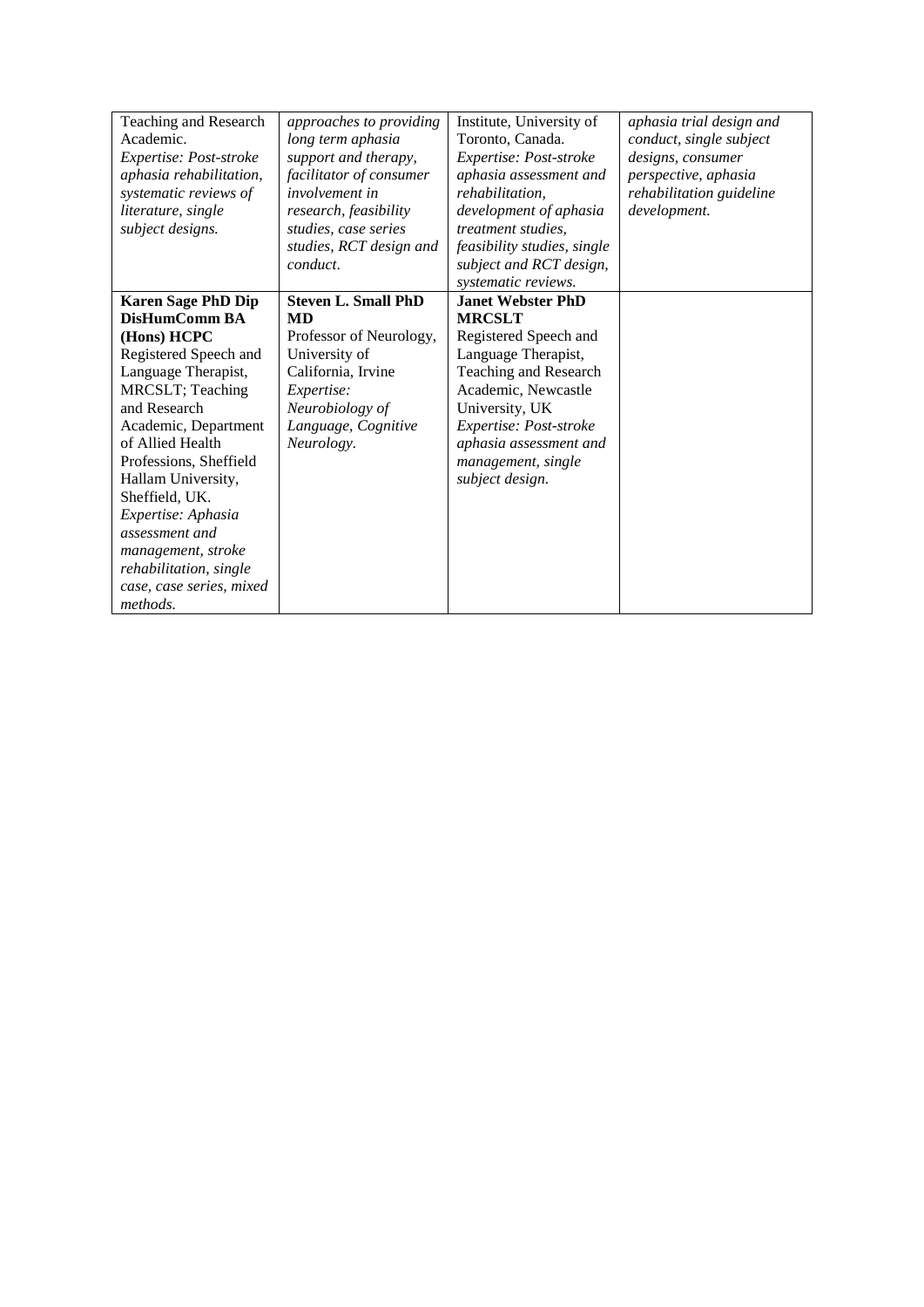# *Supplementary Table 2*

*OMIs (n=50) identified in scoping review and retained following application of the* 

*consensus-based criteria*

| Construct            | Outcome measurement instrument                                                                                                                                                                                                                                                                                                                                                                                                                                                                                                                                                                                                                                                                                                                                                                          |
|----------------------|---------------------------------------------------------------------------------------------------------------------------------------------------------------------------------------------------------------------------------------------------------------------------------------------------------------------------------------------------------------------------------------------------------------------------------------------------------------------------------------------------------------------------------------------------------------------------------------------------------------------------------------------------------------------------------------------------------------------------------------------------------------------------------------------------------|
| Language             | The Comprehensive Aphasia Test (CAT) (1)<br>The Western Aphasia Battery Revised (WAB-R) (AQ+LQ) (2)<br>Therapy Outcome Measures (TOM) (3-5)<br>The Aphasia Checklist (ACL) (6)<br>Aachen Aphasia Test (AAT) (7)<br>Aphasia Language Assessment Test (ALA) (8)<br>The Thai Aphasia Language Performance Scales (ALPS) (9)<br>Bilingual Aphasia Test (BAT) (10)<br>The Boston Diagnostic Aphasia Examination (BDAE) (11)<br>٠<br>Ege Aphasia Test (12)<br>٠<br>Kentucky Aphasia Test (KAT) (13)<br>٠<br>Montreal-Toulouse Language Assessment Battery (MTL) (14)<br>The Norsk Grunntest for Afasi (NGTA) (15)                                                                                                                                                                                             |
| Emotional well-being | Communication Confidence Rating Scale for Aphasia (CCRSA) (16)<br>$\bullet$<br>Hospital Anxiety and Depression Scale (HADS) (17)<br>Montgomery-Asberg Depression Rating Scale (MADRS) (18)<br>٠<br>Geriatric Depression Scale (GDS) 15 item / 30 item (19, 20)<br>Warwick and Edinburgh mental well-being scale (21)<br>Geriatric anxiety scale (22)<br>Stroke and Aphasia (SAD) Scale (23)<br>Signs of Depression Scale (SODS) (24)<br>Stroke Aphasic Depression Questionnaire (SADQ) (25)<br>Visual Analogue Self-Esteem Scale (VASES) (26)<br>Centre for Epidemiology Depression Scale –Revised (27)<br>General Health Questionnaire (GHQ) 12 item (28)<br>Therapy Outcome Measures (TOM) (29-31)<br>Patient Health Questionnaire 2 item / 9 item (32, 33)<br>Visual Analogue Mood Scale (VAMS) (34) |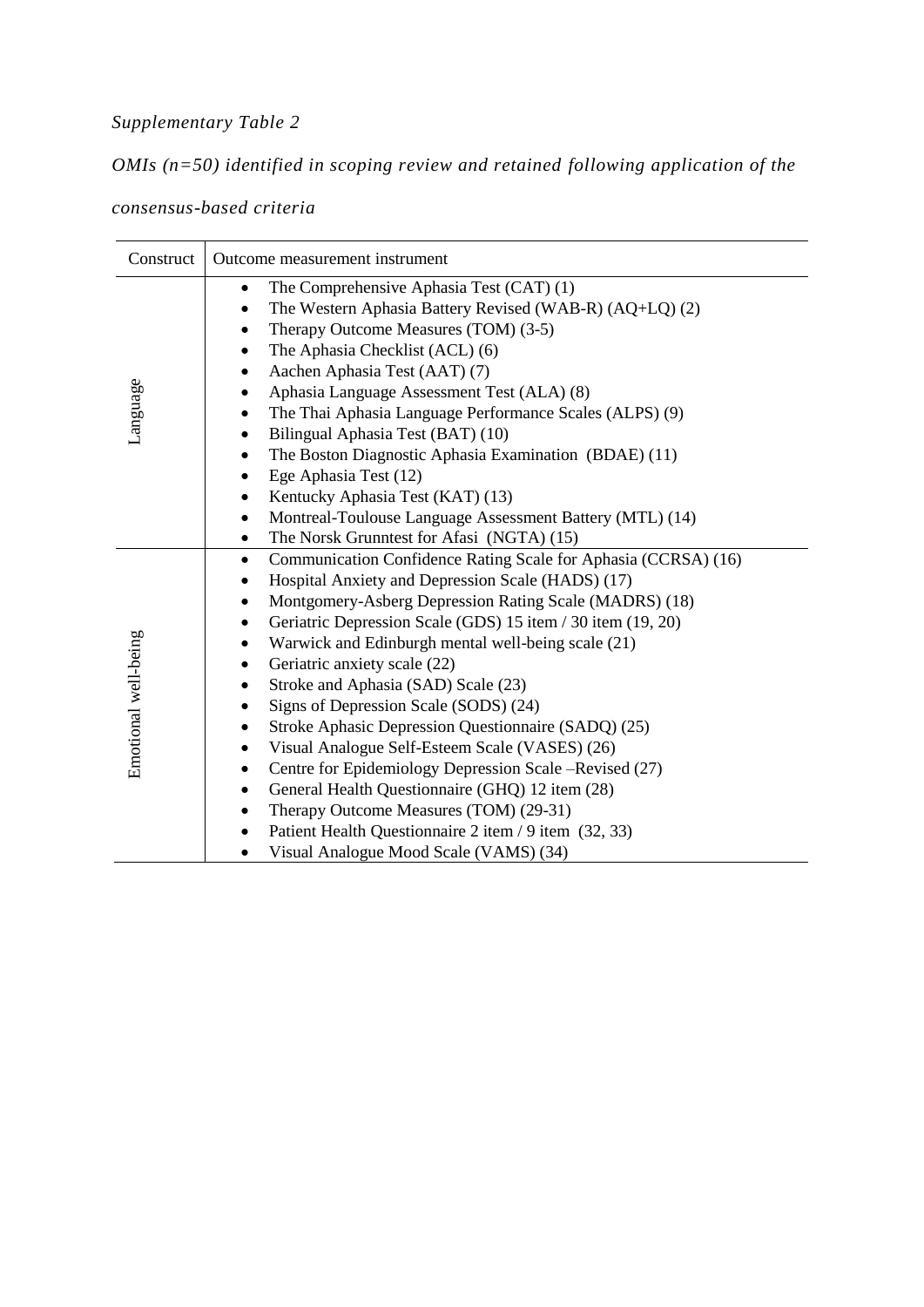|               | Aphasia Communication Outcome Measure (ACOM) (35)                                 |  |  |  |  |  |
|---------------|-----------------------------------------------------------------------------------|--|--|--|--|--|
|               | American Speech-Language and Hearing Association Functional Assessment            |  |  |  |  |  |
|               | of Communication Skills for Adults (ASHA-FACS) (36)                               |  |  |  |  |  |
|               | Amsterdam-Nijmegen Everyday Language Test (ANELT) (37)                            |  |  |  |  |  |
|               | The Communication Activity Log (CAL) (38)<br>٠                                    |  |  |  |  |  |
|               | The Communication Outcome After Stroke (COAST) (39)                               |  |  |  |  |  |
|               | The Communicative Activities Checklist (COMACT) (40)                              |  |  |  |  |  |
|               | The Social Activities Checklist (SOCACT) (40)<br>$\bullet$                        |  |  |  |  |  |
| Communication | The Communication Disability Profile (CDP) (41)<br>٠                              |  |  |  |  |  |
|               | The Communication Effectiveness Index (CETI) (42)<br>$\bullet$                    |  |  |  |  |  |
|               | Community Integration Questionnaire (CIQ-R) (43)                                  |  |  |  |  |  |
|               | Communication Activities of Daily Living (CADL) (44)<br>$\bullet$                 |  |  |  |  |  |
|               | The Functional Outcome Questionnaire for Aphasia (FOQ-A) (45)<br>٠                |  |  |  |  |  |
|               | Measure of participation in conversation (MPC) (46)<br>٠                          |  |  |  |  |  |
|               | The Scenario Test (47)<br>$\bullet$                                               |  |  |  |  |  |
|               | The Speech Questionnaire (48)<br>$\bullet$                                        |  |  |  |  |  |
|               | Therapy Outcome Measures (TOM) (29-31)                                            |  |  |  |  |  |
|               | The Communication Participation Item Bank (49)<br>$\bullet$                       |  |  |  |  |  |
|               | Aachen Life Quality Inventory (ALQI) (50)<br>$\bullet$                            |  |  |  |  |  |
|               | Burden of Stroke Scale (BOSS) (51)<br>$\bullet$                                   |  |  |  |  |  |
| Life          | The Newcastle Stroke-Specific Quality of Life Measure (NEWSQOL) (52)<br>$\bullet$ |  |  |  |  |  |
| Quality of    | Short Form 36 Health Survey (SF-36) (53)                                          |  |  |  |  |  |
|               | Stroke and Aphasia Quality of Life Scale (SAQOL-39) (54, 55)                      |  |  |  |  |  |
|               |                                                                                   |  |  |  |  |  |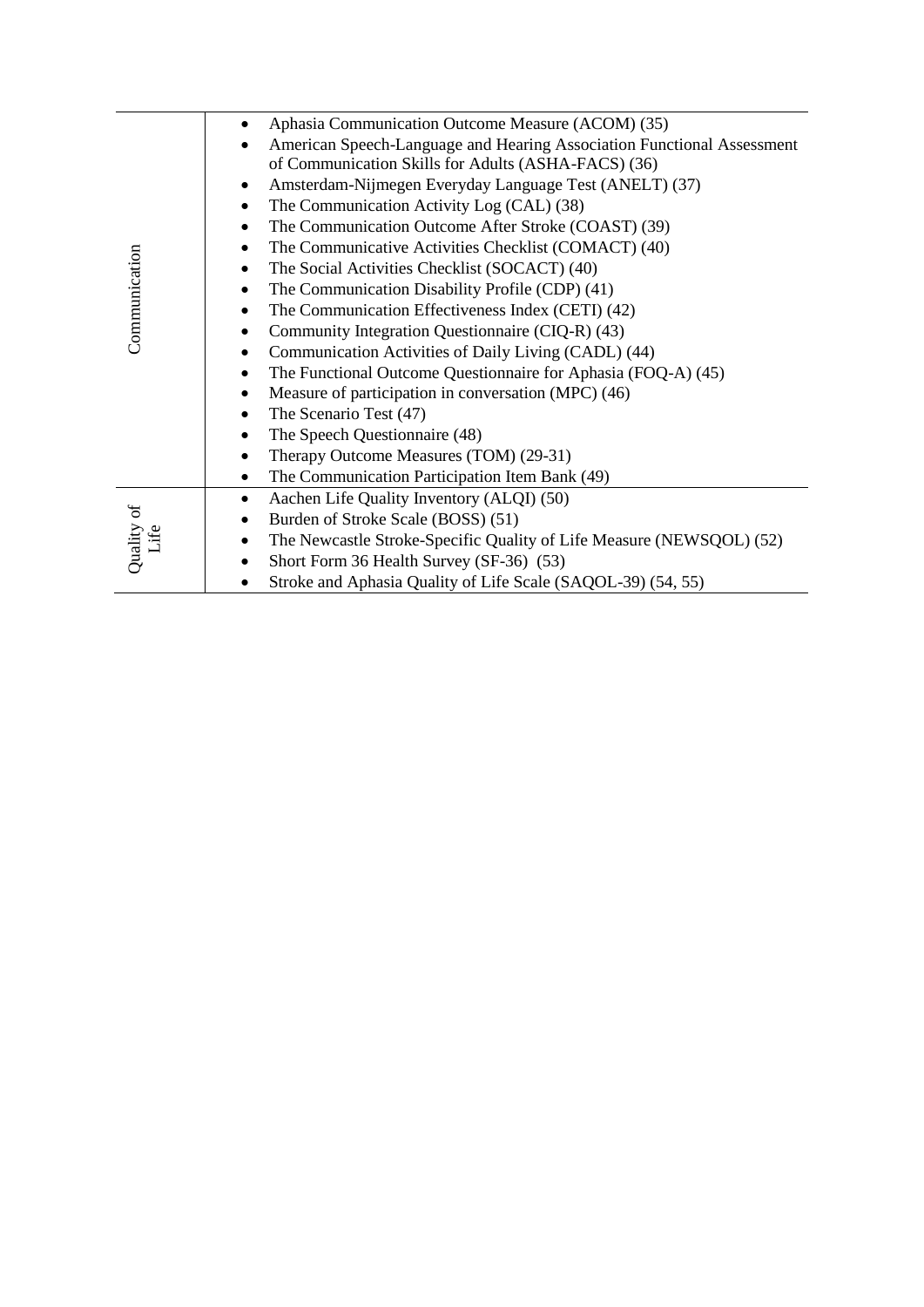# *Supplementary Table 3*

# *Description of recommended outcome measurement instruments*

| Outcome            | Development /                   | Aims/instrument                                       | Number   |           | Duration                           |           | Scoring system                          | Training                           | $\overline{\text{Cost}}$ */ | Language         |
|--------------------|---------------------------------|-------------------------------------------------------|----------|-----------|------------------------------------|-----------|-----------------------------------------|------------------------------------|-----------------------------|------------------|
| instrument and     | alternate versions              | description                                           | of items |           |                                    |           |                                         |                                    | availability                | translations     |
| abbreviation       |                                 |                                                       |          |           |                                    |           |                                         |                                    |                             |                  |
| Western<br>Aphasia | Developed by<br>Kertesz in 1979 | <b>Primary: Assessment</b><br>of linguistic skills in | >300     | $\bullet$ | Bedside WAB-<br>R: 15 min          | $\bullet$ | Aphasia Quotient<br>$(AQ)$ : a weighted | Administration:<br>"some training" | Testing                     | Cantonese (57)   |
| <b>Battery</b>     | based on the                    | aphasia:                                              |          |           |                                    |           |                                         |                                    | materials:                  | Korean (58)      |
| Revised            | original format of              | Spontaneous speech<br>1.                              |          |           | (comprises half<br>of the items of |           | average of the<br>WAB spoken            | required                           | $^{+++}$                    | Bangla (59)      |
| $(WAB-R)$ $(2)$    | the Boston                      | 2.<br>Auditory verbal                                 |          |           | WAB-R Part 1)                      |           | language subtest                        | according to                       |                             | Tagalog (60)     |
|                    | Diagnostic                      | comprehension                                         |          |           | Part 1: 30-45                      |           | scores.                                 | developers.                        | Available                   | <b>Brazilian</b> |
|                    | Aphasia                         | Repetition<br>3.                                      |          | $\bullet$ | min                                |           | <b>Cortical Quotient</b>                | Scoring                            | from:                       | Portuguese (61)  |
|                    | Examination (56).               | 4.<br>Naming and word                                 |          |           | Part 2: 45-60                      | $\bullet$ | (CQ): a weighted                        | procedures                         | https://ww                  | Japanese (62)    |
|                    |                                 | finding                                               |          | $\bullet$ | min                                |           | average of both                         |                                    | w.pearsonc                  | Hungarian        |
|                    | Revisions                       | Reading<br>5.                                         |          |           |                                    |           | the language and                        | require training.                  | linical.com                 | French           |
|                    | published in 1982               | Writing<br>6.                                         |          |           |                                    |           | non-language                            |                                    |                             | Turkish (63)     |
|                    | and 2006 (WAB-                  | 7.<br>Apraxia                                         |          |           |                                    |           | subtest scores.                         |                                    |                             | Hebrew           |
|                    | $R)$ :                          | 8.<br>Constructional,                                 |          |           |                                    |           | The Language                            |                                    |                             | Spanish (64)     |
|                    | Supplemental                    | visuospatial, and                                     |          |           |                                    |           | Quotient (LQ):                          |                                    |                             |                  |
|                    | tasks, revision of              | calculation tasks                                     |          |           |                                    |           | reflects auditory                       |                                    |                             |                  |
|                    | 15 items and                    | 9.<br>Supplemental                                    |          |           |                                    |           | comprehension,                          |                                    |                             |                  |
|                    | testing materials               | writing and reading                                   |          |           |                                    |           | oral expression,                        |                                    |                             |                  |
|                    | (e.g. spiral-bound              | tasks: reading and                                    |          |           |                                    |           | reading, and                            |                                    |                             |                  |
|                    | stimulus book                   | writing of irregular                                  |          |           |                                    |           | writing                                 |                                    |                             |                  |
|                    | replacing loose                 | and non-words                                         |          |           |                                    |           | performance.                            |                                    |                             |                  |
|                    | stimulus cards), as             | (WAB-R only)                                          |          |           |                                    |           |                                         |                                    |                             |                  |
|                    | well as revised                 | <b>Secondary: Assessment</b>                          |          |           |                                    |           |                                         |                                    |                             |                  |
|                    | directions and                  | of non-linguistic skills                              |          |           |                                    |           |                                         |                                    |                             |                  |
|                    | scoring guidelines              | in aphasia:                                           |          |           |                                    |           |                                         |                                    |                             |                  |
|                    | for clarity.                    | drawing, block design,                                |          |           |                                    |           |                                         |                                    |                             |                  |
|                    |                                 | calculation, and praxis                               |          |           |                                    |           |                                         |                                    |                             |                  |
|                    | The WAB-R also                  | Additional aims:<br>1.                                |          |           |                                    |           |                                         |                                    |                             |                  |
|                    | includes a bedside              | Classification of 8                                   |          |           |                                    |           |                                         |                                    |                             |                  |
|                    | screening tool                  | aphasia types:                                        |          |           |                                    |           |                                         |                                    |                             |                  |
|                    | (Bedside WAB-                   | Global, Broca's,                                      |          |           |                                    |           |                                         |                                    |                             |                  |
|                    | $R)$ .                          | Transcortical motor,                                  |          |           |                                    |           |                                         |                                    |                             |                  |
|                    |                                 | Wernicke's,                                           |          |           |                                    |           |                                         |                                    |                             |                  |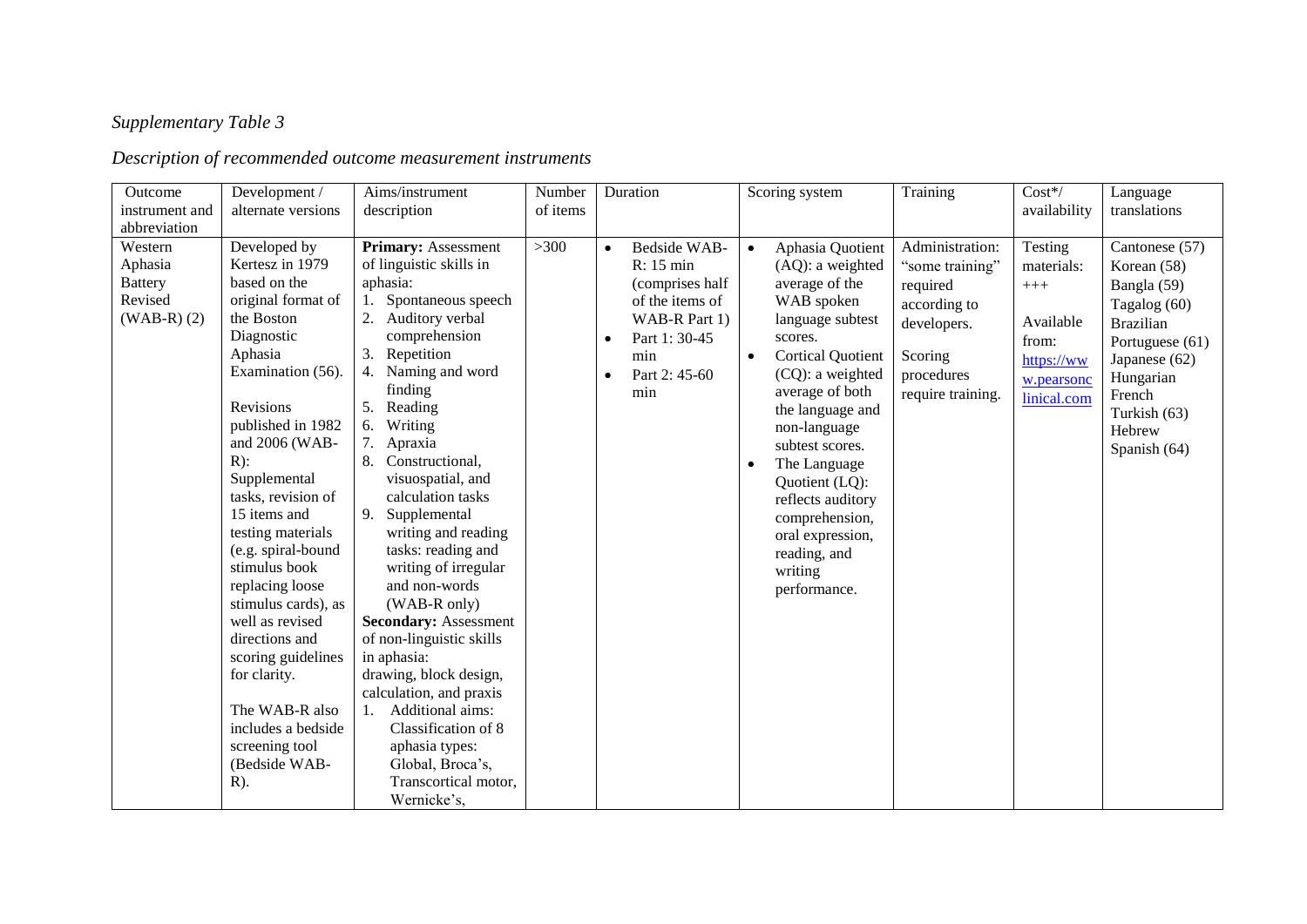|                                                                                           |                                                                                                                                                                                                                                                                                                                                                                         | Transcortical<br>sensory, Mixed<br>transcortical,<br>Conduction, and<br>Anomic<br>Assessment of<br>2.<br>aphasia severity<br>Used to determine<br>3.<br>the location of the<br>lesion                                                                                                                                                                                                                                                                                                                                       |    |           |                                                       |           |                                                                                                                                                                                                                                                                                                                                                                                                                                                                                                                                                                         |                                                                                                                                                                                                                                 |                                                                                                                    |                                                                                                                                                                                                                                                                        |
|-------------------------------------------------------------------------------------------|-------------------------------------------------------------------------------------------------------------------------------------------------------------------------------------------------------------------------------------------------------------------------------------------------------------------------------------------------------------------------|-----------------------------------------------------------------------------------------------------------------------------------------------------------------------------------------------------------------------------------------------------------------------------------------------------------------------------------------------------------------------------------------------------------------------------------------------------------------------------------------------------------------------------|----|-----------|-------------------------------------------------------|-----------|-------------------------------------------------------------------------------------------------------------------------------------------------------------------------------------------------------------------------------------------------------------------------------------------------------------------------------------------------------------------------------------------------------------------------------------------------------------------------------------------------------------------------------------------------------------------------|---------------------------------------------------------------------------------------------------------------------------------------------------------------------------------------------------------------------------------|--------------------------------------------------------------------------------------------------------------------|------------------------------------------------------------------------------------------------------------------------------------------------------------------------------------------------------------------------------------------------------------------------|
| Stroke and<br>Aphasia<br>Quality of<br>Life Scale<br>(SAQOL-39;<br>SAQOL-39g)<br>(54, 55) | The SAQOL-<br>39 is the short<br>form of the<br>SAQOL (53<br>items), which<br>is itself an<br>adaptation of<br>the SS-QOL<br>(Stroke-<br>specific<br>Quality of life<br>scale).<br>The SAQOL-<br>39 was<br>originally<br>tested in<br>people with<br>chronic<br>aphasia (the<br>measure had<br>four domains:<br>physical,<br>psychosocial<br>communicatio<br>n, energy. | Interview-administered<br>self-report measure,<br>SAQOL-39 comprises<br>39 questions, in four<br>quality of life (QoL)<br>domains:<br>Physical (17 items)<br>1.<br>2.<br>Communication (7<br>items)<br>Psychosocial (11<br>3.<br>items)<br>Energy (4 items)<br>4.<br>SAQOL 39g comprises<br>the same 39 questions,<br>in three quality of life<br>(QoL) domains:<br>Physical (16 items)<br>1.<br>2.<br>Communication (7<br>items)<br>Psychosocial (16<br>3.<br>items)<br>Timeframe for all<br>questions is the past<br>week | 39 | $\bullet$ | 15-20 min<br>(depending on<br>severity of<br>aphasia) | $\bullet$ | Twenty-one of<br>the items ask the<br>respondents how<br>much trouble<br>they have had<br>with activities<br>(e.g., getting<br>dressed,<br>speaking). The<br>response format<br>for these<br>questions is a 5-<br>point scale that<br>varies from<br>$1 = \text{couldn't do it}$<br>at all' to $5 = \text{no}$<br>trouble at all'.<br>The rest of the<br>items $(18)$ ask<br>about feelings<br>(e.g., 'did you<br>feel irritable?')<br>and other<br>activities (e.g.,<br>'did you see your<br>friends less often<br>than you would<br>like?'). Their<br>response format | Administration:<br>Guidance is<br>provided in<br>administration<br>guidelines.<br>Administrators<br>need to have<br>skills in<br>communicating<br>with people<br>with aphasia<br>Scoring<br>procedures: no<br>training required | Free.<br>Available<br>from:<br>https://blog<br>s.city.ac.uk<br>/cityaccess<br>/saqol-<br>description<br>$\sqrt{2}$ | Chilean (68)<br>Chinese (69)<br>Chinese<br>mandarin (70)<br>Dutch $(71)$<br>Greek (72, 73)<br>Hindi (74)<br>Italian $(75)$ $(76)$<br>Japanese (77)<br>Kannada (78)<br>Korean (79)<br>Malayalam (80)<br>Persian (81)<br>Portuguese (82)<br>Spanish (83)<br>Turkish (84) |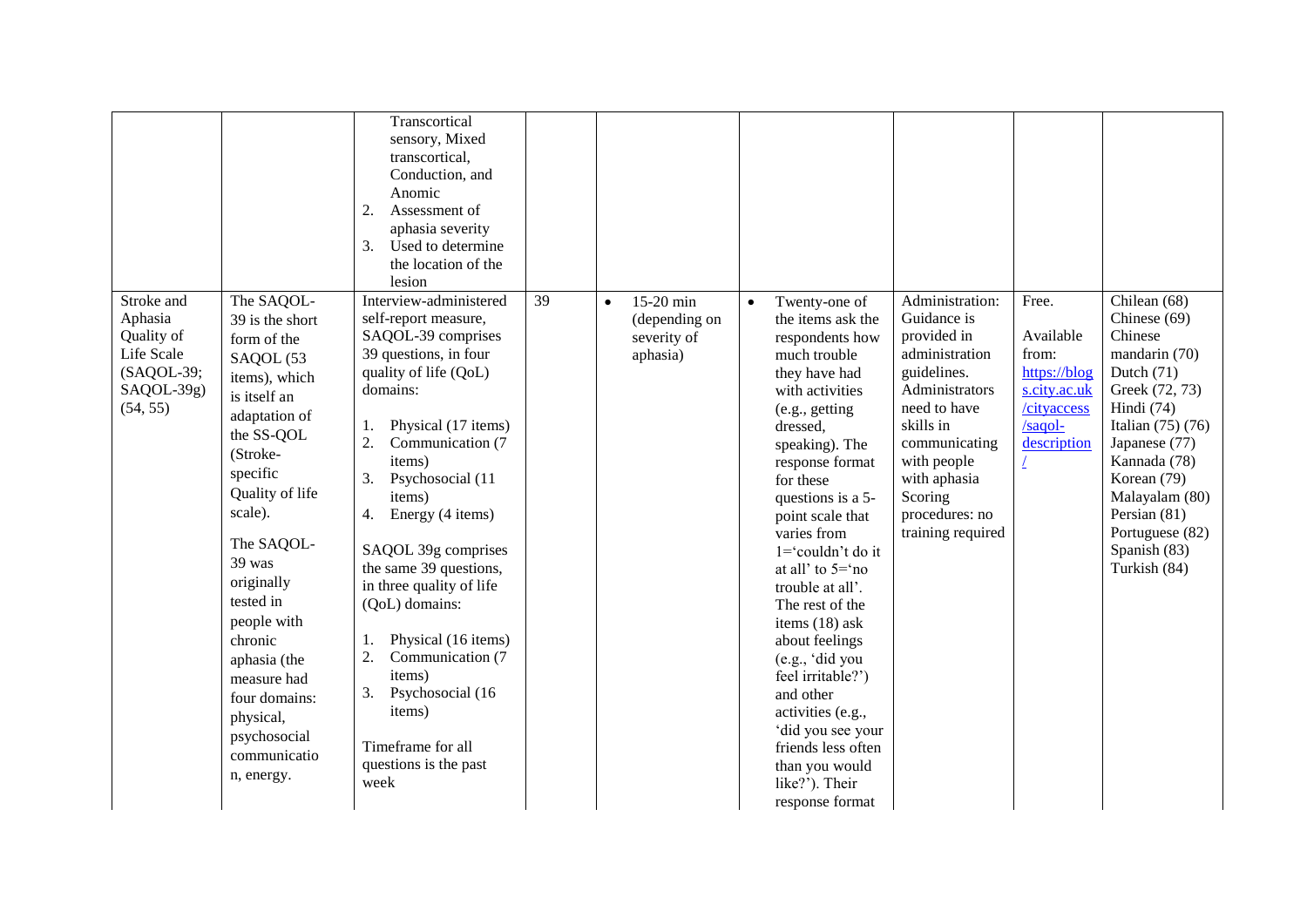|                                                | Testing the<br>SAQOL-39 in<br>generic stroke<br>population (n=87)<br>resulted in the<br>SAQOL-39g,<br>which has the<br>same items as the<br>SAQOL-39 but<br>three domains (all<br>energy items<br>groups with the<br>psychosocial<br>domain).<br>There are<br>alternative forms<br>for proxy<br>administration<br>$(65, 66)$ and for<br>postal and<br>telephone<br>administration<br>(67) | Multi-modal<br>presentation, i.e.,<br>patients can both read<br>and listen to the<br>questions. People with<br>expressive aphasia can<br>point to their responses<br>instead of verbally<br>responding.                                                                                                                                                |                 |                                                                                  | varies from<br>$1 = \text{definitely}$<br>yes' to<br>$5 = \text{definitely}$<br>no'.<br>Calculation of:<br>1. total score: mean<br>score of all 39<br>items<br>Domain scores:<br>2.<br>mean score of all<br>items relating to<br>the respective<br>domain |                                                                                                   |                                                                                                      |                                                                                                                                                                                                                                     |
|------------------------------------------------|-------------------------------------------------------------------------------------------------------------------------------------------------------------------------------------------------------------------------------------------------------------------------------------------------------------------------------------------------------------------------------------------|--------------------------------------------------------------------------------------------------------------------------------------------------------------------------------------------------------------------------------------------------------------------------------------------------------------------------------------------------------|-----------------|----------------------------------------------------------------------------------|-----------------------------------------------------------------------------------------------------------------------------------------------------------------------------------------------------------------------------------------------------------|---------------------------------------------------------------------------------------------------|------------------------------------------------------------------------------------------------------|-------------------------------------------------------------------------------------------------------------------------------------------------------------------------------------------------------------------------------------|
| General<br>Health<br>Questionnaire<br>(GHQ) 12 | Developed in<br>1972. Current<br>version published<br>in $2011$ )<br>Alternate<br>versions:<br>GHQ-60: 60-<br>$\bullet$<br>item<br>questionnaire<br>GHQ-30: a<br>$\bullet$<br>short form<br>without items<br>relating to                                                                                                                                                                  | Primary: Screening<br>device for identifying<br>minor psychiatric<br>disorders in the general<br>population and within<br>community or non-<br>psychiatric clinical<br>settings such as primary<br>care or general medical<br>out-patients.<br>12 questions relating to<br>symptoms of various<br>psychiatric conditions,<br>assesses the respondent's | $\overline{12}$ | $2 \text{ min}$<br>administration time<br>(in non-language)<br>impaired samples) | 4-scale response<br>options (exact<br>wording depends on<br>item):<br>'better/healthier<br>1.<br>than normal'<br>'same as usual'<br>2.<br>3.<br>'worse/more than<br>usual'<br>'much<br>4.<br>worse/more than<br>usual'                                    | Administration:<br>no training<br>required.<br>Scoring<br>procedures: no<br>training<br>required. | Testing<br>materials:<br>$^{+}$<br>Available<br>from:<br>https://ww<br>w.gl-<br>assessment<br>.co.uk | Italian $(85)$<br>Arabic (86)<br>Turkish (87)<br>Persian (88)<br>Portuguese (89)<br>Kannada (90)<br>Hindi (91)<br>Spanish (92)<br>A number of<br>other<br>unvalidated<br>translations are<br>available. The<br><b>MAPI</b> Research |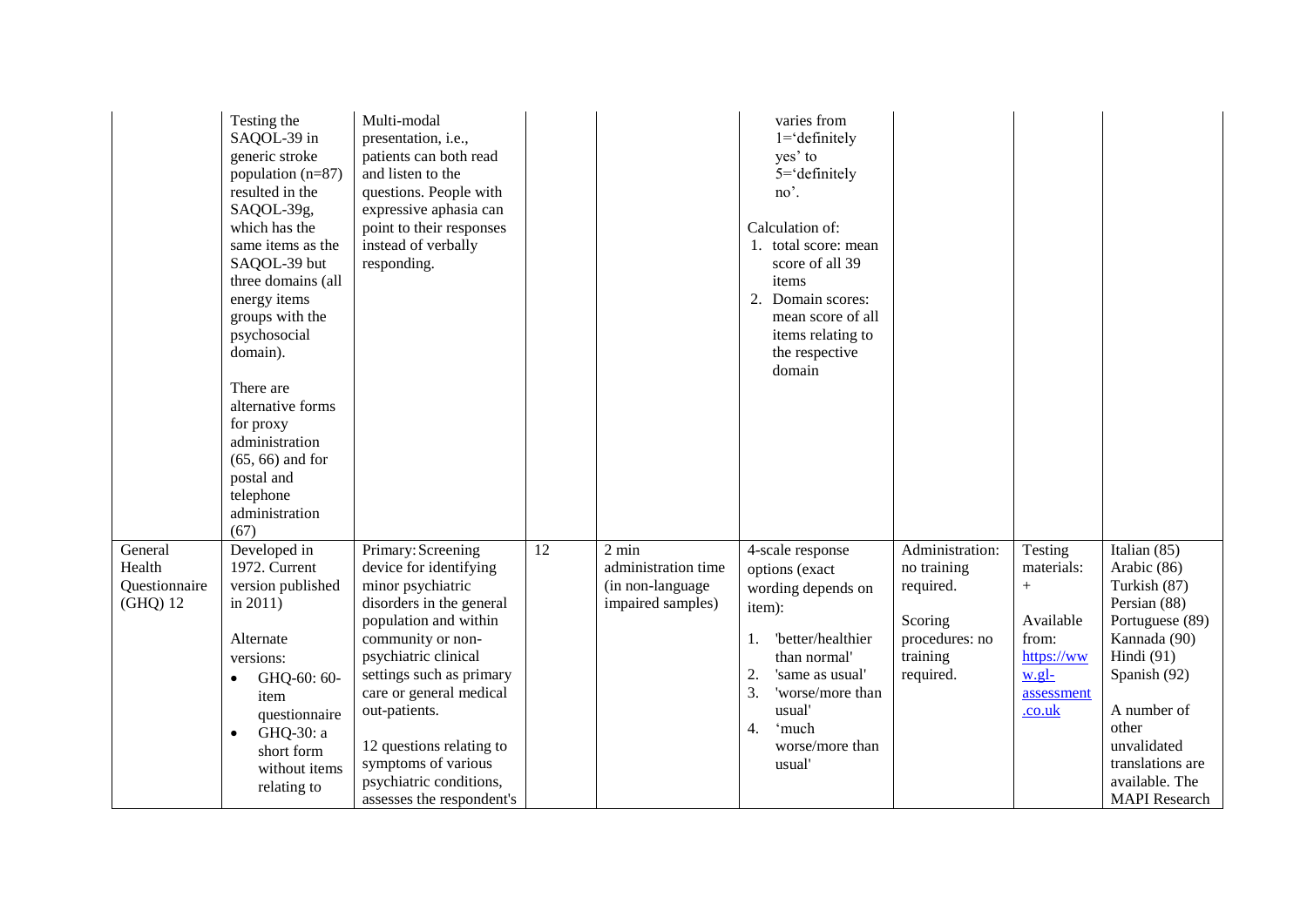|  | physical<br>illness<br>GHQ-28: a<br>28 item<br>scaled<br>$version -$<br>assesses<br>somatic<br>symptoms,<br>anxiety and<br>insomnia,<br>social<br>dysfunction<br>and severe<br>depression (7)<br>items for<br>each of the<br>four scales) | current state and asks if<br>that differs from his or<br>her usual state, and is<br>therefore sensitive to<br>short-term psychiatric<br>disorders. |  |  | 4 possible methods of<br>scoring. GHQ scoring<br>$(0-0-1-1)$ is<br>advocated by the test<br>author.<br>GHQ-12 yields only<br>an overall total score<br>(range: 0 to 12 points<br>with standard scoring<br>procedure). |  |  | Trust distributes<br>translated<br>versions on<br>behalf of GL<br>Assessment.<br>Contact:<br>PROinformation<br>@mapi-trust.org |
|--|-------------------------------------------------------------------------------------------------------------------------------------------------------------------------------------------------------------------------------------------|----------------------------------------------------------------------------------------------------------------------------------------------------|--|--|-----------------------------------------------------------------------------------------------------------------------------------------------------------------------------------------------------------------------|--|--|--------------------------------------------------------------------------------------------------------------------------------|
|--|-------------------------------------------------------------------------------------------------------------------------------------------------------------------------------------------------------------------------------------------|----------------------------------------------------------------------------------------------------------------------------------------------------|--|--|-----------------------------------------------------------------------------------------------------------------------------------------------------------------------------------------------------------------------|--|--|--------------------------------------------------------------------------------------------------------------------------------|

\* Free, + Up to US\$100, ++ Up to US\$200, +++ > US\$200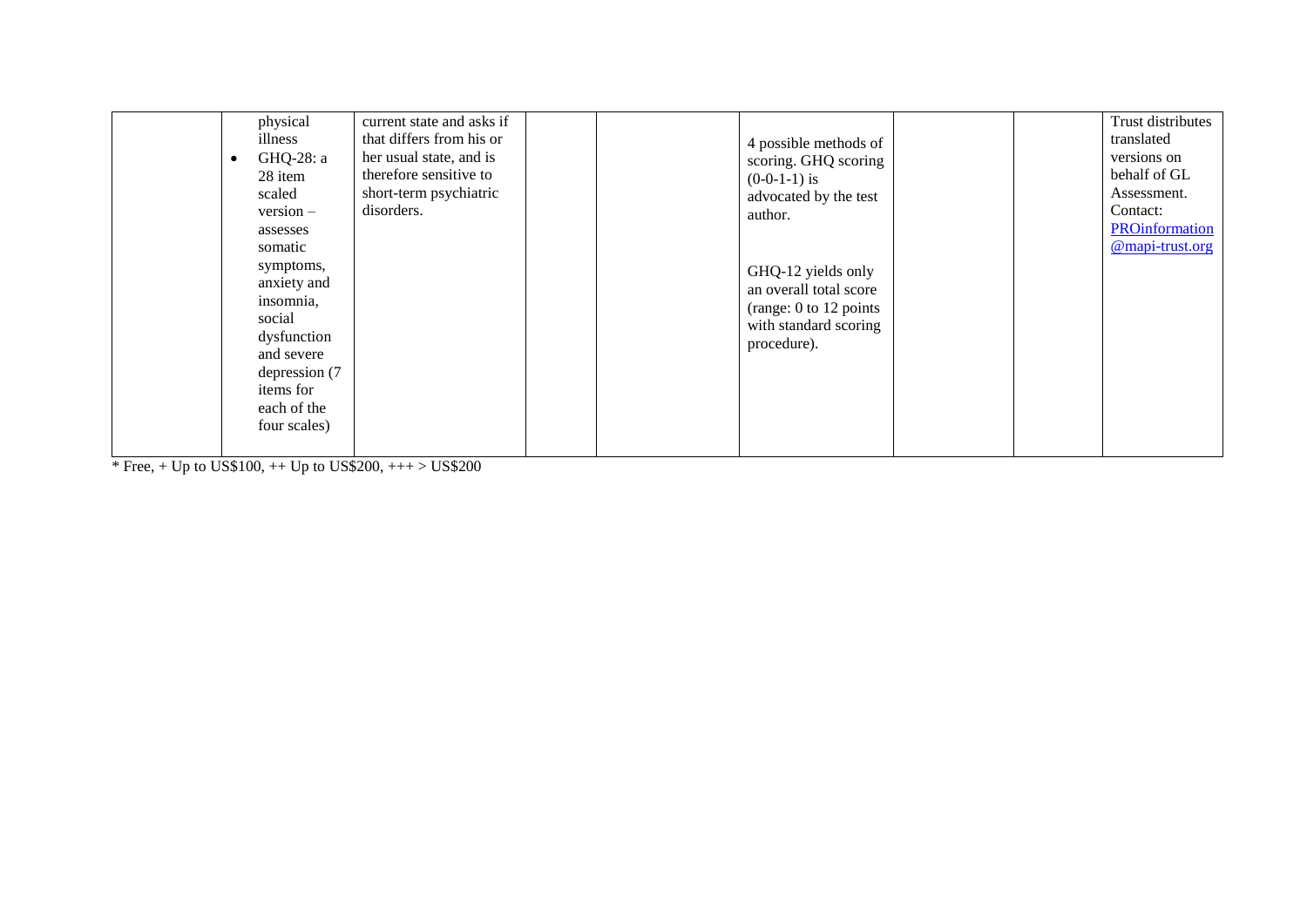# *Supplementary Table 4*

# *Properties of recommended outcome measurement instruments*

|                             | Western Aphasia Battery - Revised (WAB-R)                                                                                                                                                                                                                                                                                                                                                                                                                                                                                                                                              | Stroke and Aphasia Quality of Life Scale (SAQOL-<br>$39/39g$ )                                                                                                                                                                                                                                                                                                                                                                                                                                                                                                                                                     | General Health Questionnaire (GHQ-12)                                                                                                                                                                                                        |  |
|-----------------------------|----------------------------------------------------------------------------------------------------------------------------------------------------------------------------------------------------------------------------------------------------------------------------------------------------------------------------------------------------------------------------------------------------------------------------------------------------------------------------------------------------------------------------------------------------------------------------------------|--------------------------------------------------------------------------------------------------------------------------------------------------------------------------------------------------------------------------------------------------------------------------------------------------------------------------------------------------------------------------------------------------------------------------------------------------------------------------------------------------------------------------------------------------------------------------------------------------------------------|----------------------------------------------------------------------------------------------------------------------------------------------------------------------------------------------------------------------------------------------|--|
| Objectivity                 | During assessment: Limited because no<br>$\bullet$<br>audio recordings of verbal stimulus<br>material available<br>During scoring: Limited for spontaneous<br>$\bullet$<br>speech and written output subtests                                                                                                                                                                                                                                                                                                                                                                          | During assessment: Moderate (interaction<br>$\bullet$<br>between assessor and patient frequently<br>required because of physical stroke symptoms<br>(arm paresis) and lack of pictorial task<br>instructions (written sentences only)<br>During scoring: High                                                                                                                                                                                                                                                                                                                                                      | During assessment: High if assessor<br>$\bullet$<br>does not interact with patient<br>During scoring: High<br>$\bullet$                                                                                                                      |  |
| Internal<br>consistency     | High: Cronbach's alpha of total score= 0.91<br>$(93)$ .                                                                                                                                                                                                                                                                                                                                                                                                                                                                                                                                | High: Cronbach's alpha of total score= 0.93;<br>Cronbach's alpha of subscale scores= 0.74-0.94<br>(54).<br>SAQOL-39g: High: Cronbach's alpha of total<br>score= 0.95; Cronbach's alpha for subscale scores=<br>$0.92 - 0.95(55)$                                                                                                                                                                                                                                                                                                                                                                                   | High (in general population): Cronbach's<br>alpha of total score= 0.79-0.91 (94-96).<br>Cronbach's alpha of subscale scores=<br>$0.80 - 0.92$ .                                                                                              |  |
| Test-retest<br>reliability* | Excellent test-retest reliability: r >0.90<br>Acute stage post stroke:<br>Korean version; (58); 5-day test-retest<br>$\bullet$<br>interval (n=20 people with aphasia;<br>Aphasia Quotient: r=0.976; Language<br>Quotient: r=0.977; Cortical Quotient:<br>$r=0.920$ ; Spontaneous Speech: $r=0.96$ ;<br>Auditory Comprehension: r=0.967;<br>Repetition: r=0.952; Naming: r=0.934;<br>Reading: r=0.986; Writing: r=0.988;<br>Praxis, $r=0.908$ ; Construction: $r=0.922$ ).<br>Chronic stage post stroke:<br>1 year test-retest interval $(97)$ , n=22<br>$\bullet$<br>patients, r=0.992 | Good to excellent test-retest reliability ICC=0.89-<br>0.98<br>English version; 2 to 14 days; $n=17$ people<br>with aphasia; ICC=0.98 overall, 0.94-0.98<br>subscales (54).<br>English generic stroke version (SAQOL-39g);<br>$7 \pm 4$ day test-retest interval; n=18 people with<br>stroke/ stroke and aphasia; ICC= 0.96 overall;<br>ICC= $0.92 - 0.98$ subscales (55)<br>Other translated versions:<br>Chilean version; ICC=0.95 (67)<br>$\bullet$<br>Chinese ICC= $0.97(69)$<br>$\bullet$<br>Chinese mandarin version; ICC=0.98 (70)<br>$\bullet$<br>Dutch ICC= $0.9(71)$<br>Greek ICC=0.96 (73)<br>$\bullet$ | Acceptable to excellent test-retest<br>reliability<br>General population: ICC=0.79-0.82<br>(100)<br>Stroke (inc. aphasia) population using<br>GHQ-28: 2 month test-retest<br>reliability with a sample of 20<br>individuals $(r=0.90)$ (101) |  |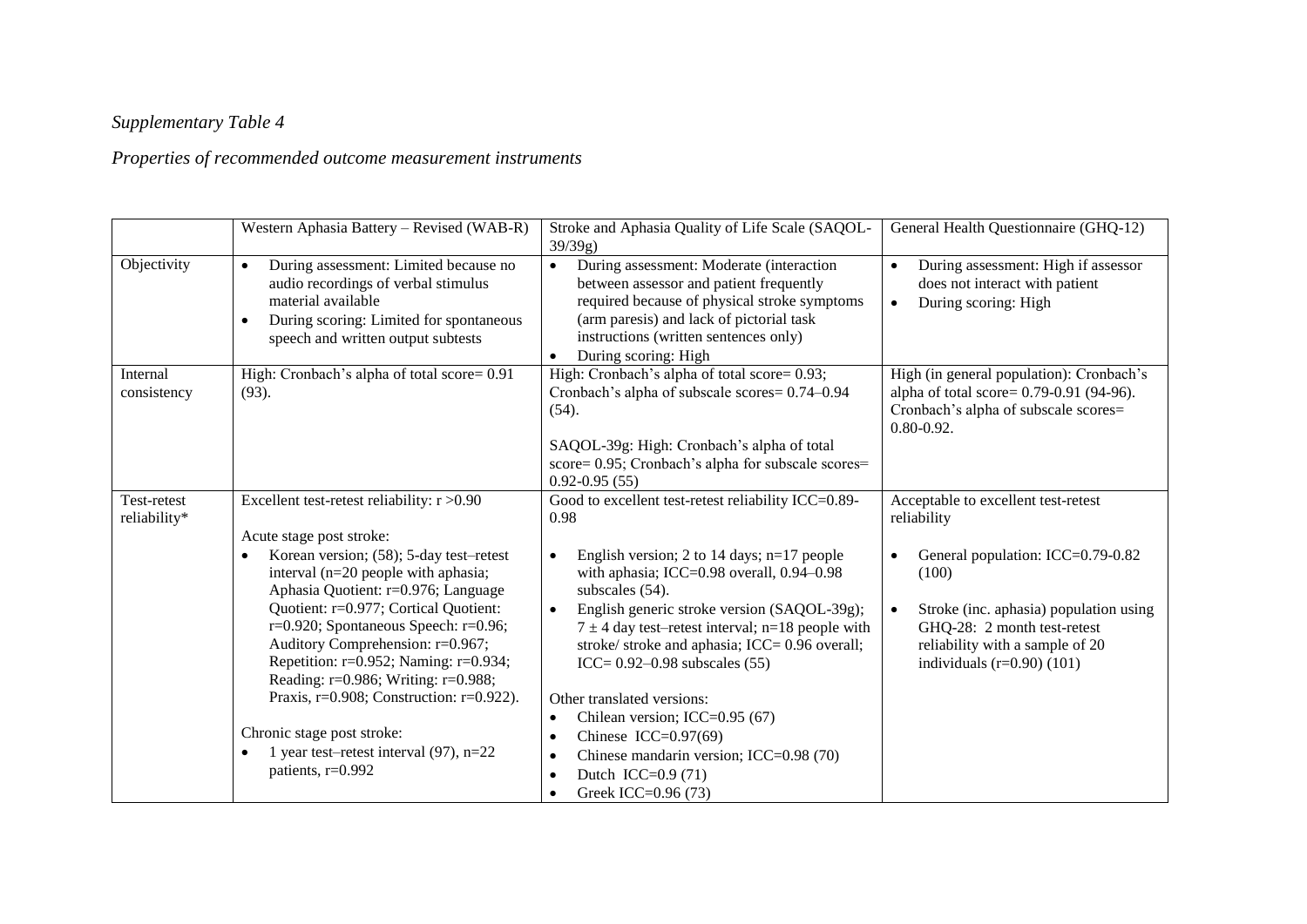|                | 6 months to 6.5 test–retest interval (av.<br>$\bullet$<br>12-23 months test-retest interval; (93)),<br>n=38 patients with chronic aphasia;<br>WAB-AQ (r=0.968), WAB-CQ (n=9,<br>$r=0.895$ ), WAB-LQ subtests:<br>Spontaneous Speech - Information<br>Content ( $r=0.947$ ) and Fluency ( $r=0.941$ ),<br>Comprehension $(r=0.881)$ , Repetition<br>$(r=0.970)$ , Naming $(r=0.923)$ , Reading<br>$(n=32; r=0.927)$ and Writing $(n=25;$<br>$r=0.956$ ) and the Construction subtest<br>$(n=14, r=974)$ . Test-retest reliability was<br>adequate for the Praxis subtest $(n=18,$<br>$r=0.581$ ).<br>Danish version (98); 3.5 months test-<br>$\bullet$<br>retest interval; $n=19$ , $r=0.96$ .<br>Cantonese version (99); 12 to 16 months<br>$\bullet$<br>test-retest interval; n=16 patients,<br>Spontaneous Speech subtest -<br>Information, Fluency and total scores<br>$(r=0.83, 0.94, 0.96$ respectively), Naming<br>subtest (r=0.91), AQ (r=0.93). | Hindi ICC=0.9 $(74)$<br>$\bullet$<br>$\bullet$<br>Italian ICC=0.916 (75) (76)<br>Japanese ICC=0.97 $(77)$<br>$\bullet$<br>Kannada ICC=0.8 (78)<br>$\bullet$<br>Korean ICC=0.909 (79)<br>$\bullet$<br>Malayalam ICC=0.91 (80)<br>$\bullet$<br>Persian ICC= $0.93(81)$<br>$\bullet$<br>Portuguese ICC=0.927 (82)<br>$\bullet$<br>Spanish ICC=0.949 (83)<br>$\bullet$<br>Turkish ICC=0.97 (84)<br>$\bullet$                                                                                                                                 |                                                                                                                                                                                                                                                                                                                                                                                                     |
|----------------|----------------------------------------------------------------------------------------------------------------------------------------------------------------------------------------------------------------------------------------------------------------------------------------------------------------------------------------------------------------------------------------------------------------------------------------------------------------------------------------------------------------------------------------------------------------------------------------------------------------------------------------------------------------------------------------------------------------------------------------------------------------------------------------------------------------------------------------------------------------------------------------------------------------------------------------------------------|------------------------------------------------------------------------------------------------------------------------------------------------------------------------------------------------------------------------------------------------------------------------------------------------------------------------------------------------------------------------------------------------------------------------------------------------------------------------------------------------------------------------------------------|-----------------------------------------------------------------------------------------------------------------------------------------------------------------------------------------------------------------------------------------------------------------------------------------------------------------------------------------------------------------------------------------------------|
| Responsiveness | Sub-/acute phase (up to 1 month post-onset):<br>WAB-LQ: n=50 adults with aphasia<br>$\bullet$<br>secondary to acute stroke, who received<br>treatment ( $n=42$ ) or no treatment ( $n=8$ ).<br>Participants assessed at baseline (2-4<br>weeks post-onset of aphasia), 3 months,<br>and at least 6 months post-baseline.<br>Significant main effect for time (F=43.33,<br>df=2.96, $p<0.0001$ ), significant<br>differences in the mean scores for the<br>three tests ( $p<0.01$ ). (102)<br>Very Early Rehabilitation of Speech<br>$\bullet$<br>(VERSE) trial; n=20 participants with                                                                                                                                                                                                                                                                                                                                                                   | Acute to post-acute phase (up to 6 months post-<br>onset):<br>Generic stroke sample, n=87; people admitted<br>$\bullet$<br>to hospital with a first stroke were assessed two<br>weeks, three months and six months post<br>stroke. Moderate changes ( $d = 0.35 - 0.49$ ;<br>standardized response mean $(SRM) = 0.29$ —<br>0.53) from two weeks to six months support<br>responsiveness. (55)<br>Post-acute to chronic (3 months to 1 year)<br>Cohort study of stroke sample with and without<br>aphasia, n=78. Effect size r=0.22. MID | Acute to post-acute phase (up to 6 months<br>post-onset):<br>Impact of stroke with and without<br>aphasia across the first six months,<br>n=87 people with stroke or stroke and<br>aphasia; psychological distress<br>significantly reduced with time on<br>GHQ-12 [F $(2,140) = 7.1$ , p=0.001]<br>(109)<br>Chronic phase (at least 6 months post-<br>onset):<br>Effects of singing in a community |
|                | mild-severe aphasia receiving<br>intervention $(4-5 \text{ h/wk}$ for 5 wks)<br>achieved 18% greater recovery on the                                                                                                                                                                                                                                                                                                                                                                                                                                                                                                                                                                                                                                                                                                                                                                                                                                     | estimated 0.21. (107)<br>Chronic phase (at least 6 months post-onset):                                                                                                                                                                                                                                                                                                                                                                                                                                                                   | choir on mood; n=13 people with<br>aphasia; 2.8 point reduction in mean<br>GHQ-12 score was seen by week 12,                                                                                                                                                                                                                                                                                        |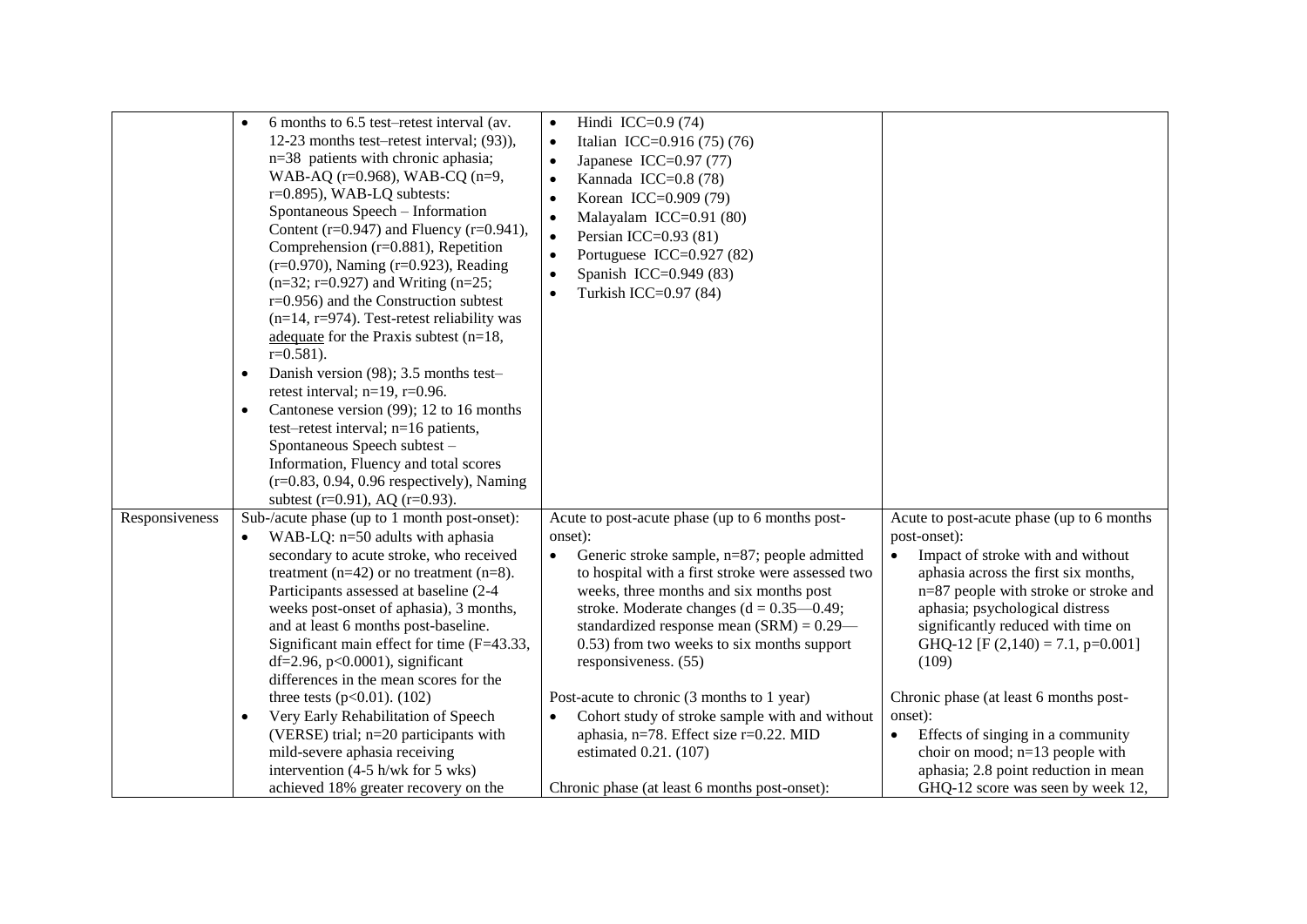|            | WAB-AQ compared to the usual care<br>group $(11 \text{ min/week} \text{ for } 3 \text{ wks})$ $(103)$ .<br>Post-acute phase (2-6 months post-onset):<br>See (102) above<br>$\bullet$<br>Prospective longitudinal study with $n=75$<br>$\bullet$<br>participants with aphasia post stroke,<br>assessments at 4, 8, 12 and 24 weeks<br>post-stroke, significant improvement in<br>WAB-AQ across first year post-stroke<br>(104)<br>Chronic phase (at least 6 months post-onset):<br>$n=10$ participants with chronic aphasia.<br>Combination of d-amphetamine, TMS,<br>and SLT superior to control intervention<br>of placebo with TMS and SLT; Change in<br>AQ (from 36.13[18.23] to 38.60[19.33], P<br>$= 0.04$ ) and LQ (from 32.41[14.93] to<br>35.03[15.10], $P = 0.02$ ) showed a<br>statistically significant increase in the<br>active experiment. Comparison of<br>proportional changes of AQ and LQ in<br>the active experiment with AQ and LQ in<br>the placebo experiment showed a<br>significant difference (AQ, $P = 0.02$ ; LQ,<br>$P = 0.008$ (105)<br>Mixed stages | $\bullet$ | Intensive speech and language therapy<br>compared to a waiting list control condition;<br>n=156; Verbal communication was<br>significantly improved from baseline to post-<br>treatment (mean difference 2.61 points [SD<br>4.94]; 95% CI 1.49 to 3.72), but<br>not from baseline to after treatment deferral (-<br>$0.03$ points [4.04]; $-0.94$ to 0.88; between-<br>group difference Cohen's $d=0.58$ ; $p=0.0004$ ).<br>F-value for the main comparison is 12.97<br>$(df1=1, df2=153), p= 0.0004 (108)$ | $\bullet$ | suggesting a possible reduction in<br>adverse mood symptoms that was<br>sustained to week 20. (110)<br>Effects of solution-focused brief<br>therapy, n=5 people with aphasia, On<br>GHQ-12 the mean (SD) score before<br>therapy was $4.80$ $(4.60)$ [median<br>$(IQR) = 6.00 (0-9.00)$ ]. This was<br>reduced after therapy to a mean (SD)<br>score of 2.00 (2.55)<br>[median $(IQR) = 1.00 (0-4.50)$ ]. The<br>effect size was large: Cohen's $d =$<br>0.79. (111)<br>Caregivers of people with aphasia:<br>Impact of a psychoeducation program<br>on caregivers' burden and stress, n<br>$=$ 31 caregivers of people with post<br>stroke aphasia. Caregivers in the<br>immediate treatment group had<br>significant reductions in GHQ-12<br>measured stress (GHQ mean (SD)<br>at baseline = $6.26$ (5.67), GHQ post<br>treatment 3.21 (SD 4.20), $=$ /0.006).<br>(112) |
|------------|-----------------------------------------------------------------------------------------------------------------------------------------------------------------------------------------------------------------------------------------------------------------------------------------------------------------------------------------------------------------------------------------------------------------------------------------------------------------------------------------------------------------------------------------------------------------------------------------------------------------------------------------------------------------------------------------------------------------------------------------------------------------------------------------------------------------------------------------------------------------------------------------------------------------------------------------------------------------------------------------------------------------------------------------------------------------------------------|-----------|-------------------------------------------------------------------------------------------------------------------------------------------------------------------------------------------------------------------------------------------------------------------------------------------------------------------------------------------------------------------------------------------------------------------------------------------------------------------------------------------------------------|-----------|---------------------------------------------------------------------------------------------------------------------------------------------------------------------------------------------------------------------------------------------------------------------------------------------------------------------------------------------------------------------------------------------------------------------------------------------------------------------------------------------------------------------------------------------------------------------------------------------------------------------------------------------------------------------------------------------------------------------------------------------------------------------------------------------------------------------------------------------------------------------------|
|            |                                                                                                                                                                                                                                                                                                                                                                                                                                                                                                                                                                                                                                                                                                                                                                                                                                                                                                                                                                                                                                                                                   |           |                                                                                                                                                                                                                                                                                                                                                                                                                                                                                                             |           |                                                                                                                                                                                                                                                                                                                                                                                                                                                                                                                                                                                                                                                                                                                                                                                                                                                                           |
|            | $n=50$ participants with aphasia (49)<br>$\bullet$<br>secondary to subacute or chronic stroke).                                                                                                                                                                                                                                                                                                                                                                                                                                                                                                                                                                                                                                                                                                                                                                                                                                                                                                                                                                                   |           |                                                                                                                                                                                                                                                                                                                                                                                                                                                                                                             |           |                                                                                                                                                                                                                                                                                                                                                                                                                                                                                                                                                                                                                                                                                                                                                                                                                                                                           |
|            | Participants' mean scores improved                                                                                                                                                                                                                                                                                                                                                                                                                                                                                                                                                                                                                                                                                                                                                                                                                                                                                                                                                                                                                                                |           |                                                                                                                                                                                                                                                                                                                                                                                                                                                                                                             |           |                                                                                                                                                                                                                                                                                                                                                                                                                                                                                                                                                                                                                                                                                                                                                                                                                                                                           |
|            | significantly from pre- to post-treatment                                                                                                                                                                                                                                                                                                                                                                                                                                                                                                                                                                                                                                                                                                                                                                                                                                                                                                                                                                                                                                         |           |                                                                                                                                                                                                                                                                                                                                                                                                                                                                                                             |           |                                                                                                                                                                                                                                                                                                                                                                                                                                                                                                                                                                                                                                                                                                                                                                                                                                                                           |
|            | on all WAB subtests, with absolute                                                                                                                                                                                                                                                                                                                                                                                                                                                                                                                                                                                                                                                                                                                                                                                                                                                                                                                                                                                                                                                |           |                                                                                                                                                                                                                                                                                                                                                                                                                                                                                                             |           |                                                                                                                                                                                                                                                                                                                                                                                                                                                                                                                                                                                                                                                                                                                                                                                                                                                                           |
|            | percentages ranging from 6.5% to 13%                                                                                                                                                                                                                                                                                                                                                                                                                                                                                                                                                                                                                                                                                                                                                                                                                                                                                                                                                                                                                                              |           |                                                                                                                                                                                                                                                                                                                                                                                                                                                                                                             |           |                                                                                                                                                                                                                                                                                                                                                                                                                                                                                                                                                                                                                                                                                                                                                                                                                                                                           |
|            | improvement ( $p<0.01$ to $p<0.0001$ ) (106).                                                                                                                                                                                                                                                                                                                                                                                                                                                                                                                                                                                                                                                                                                                                                                                                                                                                                                                                                                                                                                     |           |                                                                                                                                                                                                                                                                                                                                                                                                                                                                                                             |           |                                                                                                                                                                                                                                                                                                                                                                                                                                                                                                                                                                                                                                                                                                                                                                                                                                                                           |
| Convergent | Convergent validity in sample of $n=15$<br>$\bullet$                                                                                                                                                                                                                                                                                                                                                                                                                                                                                                                                                                                                                                                                                                                                                                                                                                                                                                                                                                                                                              | $\bullet$ | SAQOL-39: Good convergent validity (r=0.55                                                                                                                                                                                                                                                                                                                                                                                                                                                                  |           | Convergent validity in post-stroke aphasia                                                                                                                                                                                                                                                                                                                                                                                                                                                                                                                                                                                                                                                                                                                                                                                                                                |
| validity   | people with aphasia (93). Comparison                                                                                                                                                                                                                                                                                                                                                                                                                                                                                                                                                                                                                                                                                                                                                                                                                                                                                                                                                                                                                                              |           | to $0.67$ ) $(54)$ . Adequate correlation between                                                                                                                                                                                                                                                                                                                                                                                                                                                           |           | sample:                                                                                                                                                                                                                                                                                                                                                                                                                                                                                                                                                                                                                                                                                                                                                                                                                                                                   |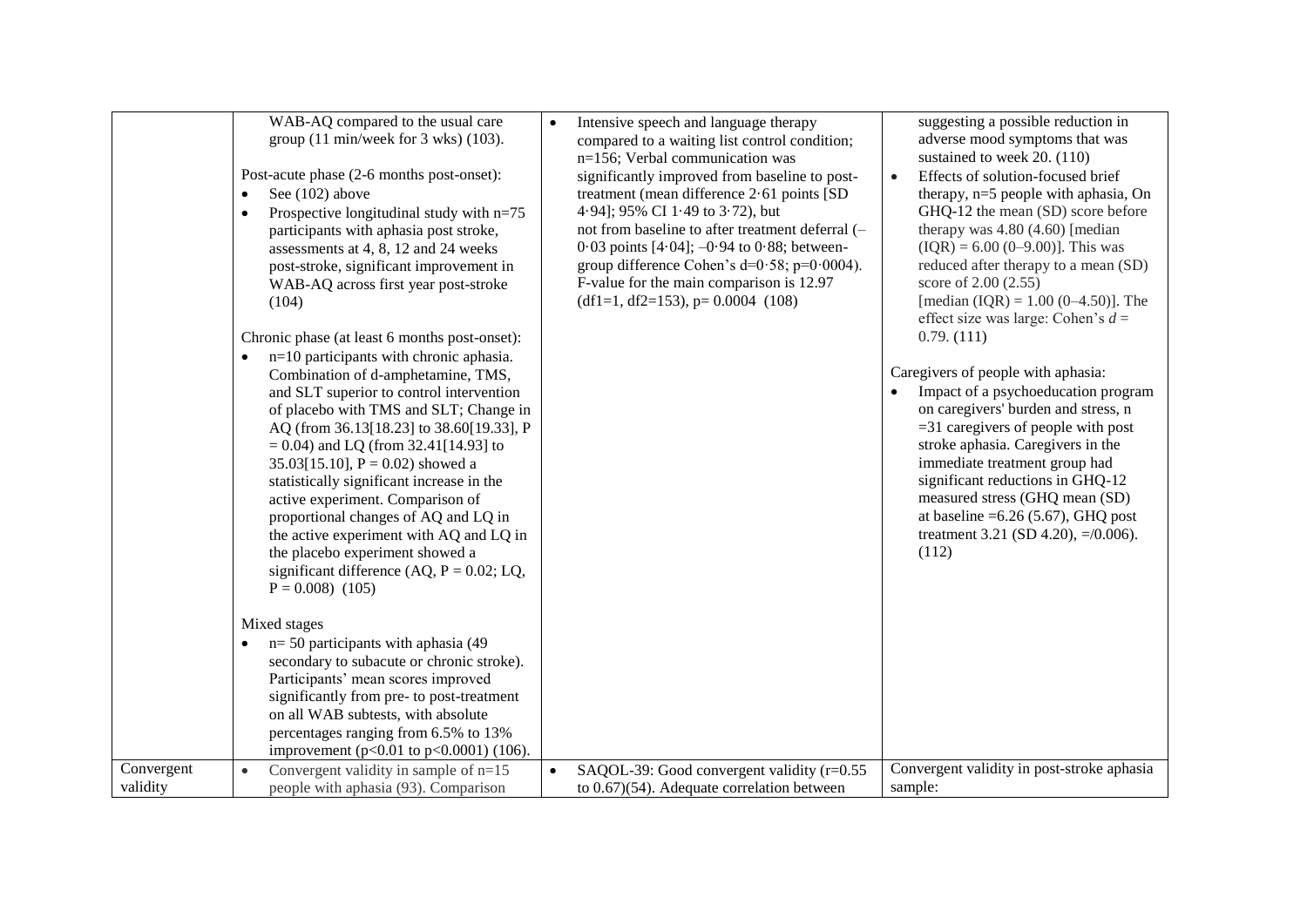| Discriminant | with corresponding subtests of the<br>Neurosensory Center Comprehensive<br>Examination for Aphasia (NCCEA),<br>using Pearson correlation coefficients<br>Excellent correlation between:<br>$\circ$<br>WAB Spontaneous Speech and<br>NCCEA Description of Use and<br>Sentence Construction (r=<br>0.817); WAB Comprehension<br>and NCCEA Identification by<br>Name and Identification by<br>Sentence $(r=0.915)$ ; WAB<br>Repetition and NCCEA Sentence<br>Repetition ( $r = 0.880$ ); WAB<br>Naming and NCCEA Visual<br>Naming and Word Fluency $(r=$<br>0.904); WAB Reading and<br><b>NCCEA Reading subtests</b><br>$(r=0.919)$ ; WAB Writing and<br><b>NCCEA Writing subtests</b><br>$(r=0.905)$ ; and WAB and<br>NCCEA total scores $(r=0.973)$ .<br>Excellent correlation between<br>$\circ$<br>the WAB-CQ (minus the Praxis<br>and Construction subtests) and a<br>comparable NCCEA score<br>(minus the Tactile Naming-<br>Right/Left, Articulation, Digit<br>Repetition-Forward/Backward<br>subtests) $(r=0.964)$ .<br>Sample of n=45 people with aphasia.<br>$\bullet$<br>Excellent correlation between the WAB<br>and the Czech version of the Mississippi<br>Aphasia Screening Test (MASTcz) (r=<br>$(0.933)$ $(113)$<br>Sample of $n=140$ people with aphasia.<br>$\bullet$ | GHQ-12 and the SAQOL-39 mean (0.53,<br>$p<0.01$ ). The physical, communication, and<br>energy subscales show good convergent<br>validity (r=0.39 to 0.67, r=0.55, r=0.32,<br>respectively). The psychosocial subdomain<br>shows adequate convergent $(r=0.28 \text{ to } 0.62)$<br>validity with only 1 correlation lower than<br>predicted $(r=0.28$ with the SSS). Good<br>correlations with Frenchay Activities Index<br>(FAI) and ASHA Functional Assessment of<br>Communication Skills (ASHA-FACS).<br>SAQOL-39g: Good/excellent convergent<br>$\bullet$<br>validity for overall scale $(r=0.36-0.70)$ ; and<br>subdomains $(r=0.47-0.78)$ (55), evidenced by<br>moderate to high correlations with measures of<br>stroke severity (NIHSS), activities of daily<br>living (Barthel Index), extended activities of<br>daily living (Frenchay Activities Index),<br>emotional distress (GHQ-12) and language<br>(Frenchay Aphasia Screening Test).<br>SAQOL-39: Discriminant validity $(r = 0.02 - 0.27)$ | Good correlations with SAQOL<br>$\bullet$<br>39/SAQOL-39 (English, Greek, and<br>Turkish versions).<br>The GHQ-12 demonstrated good<br>$\bullet$<br>convergent validity in a sample of 83<br>individuals with chronic stroke and<br>aphasia, by comparison with the<br>SAQOL-39. The study yielded an<br>adequate correlation between the<br>GHQ-12 and the SAQOL-39 mean<br>$(0.53, p<0.01)$ . Correlations between<br>the GHQ-12 and SAQOL-39 subtests<br>were adequate (physical $r=0.39$ ,<br>energy $r=0.32$ , $p<0.01$ ) to excellent<br>(psychosocial r=0.62, p<0.01). $(54)$<br>Excellent discriminant validity in Swedish |
|--------------|---------------------------------------------------------------------------------------------------------------------------------------------------------------------------------------------------------------------------------------------------------------------------------------------------------------------------------------------------------------------------------------------------------------------------------------------------------------------------------------------------------------------------------------------------------------------------------------------------------------------------------------------------------------------------------------------------------------------------------------------------------------------------------------------------------------------------------------------------------------------------------------------------------------------------------------------------------------------------------------------------------------------------------------------------------------------------------------------------------------------------------------------------------------------------------------------------------------------------------------------------------------------------------------|--------------------------------------------------------------------------------------------------------------------------------------------------------------------------------------------------------------------------------------------------------------------------------------------------------------------------------------------------------------------------------------------------------------------------------------------------------------------------------------------------------------------------------------------------------------------------------------------------------------------------------------------------------------------------------------------------------------------------------------------------------------------------------------------------------------------------------------------------------------------------------------------------------------------------------------------------------------------------------------------------------------|------------------------------------------------------------------------------------------------------------------------------------------------------------------------------------------------------------------------------------------------------------------------------------------------------------------------------------------------------------------------------------------------------------------------------------------------------------------------------------------------------------------------------------------------------------------------------------------------------------------------------------|
| validity     | Comparison of WAB with Raven's                                                                                                                                                                                                                                                                                                                                                                                                                                                                                                                                                                                                                                                                                                                                                                                                                                                                                                                                                                                                                                                                                                                                                                                                                                                        | (54)                                                                                                                                                                                                                                                                                                                                                                                                                                                                                                                                                                                                                                                                                                                                                                                                                                                                                                                                                                                                         | population (n=556 patient cases surveyed<br>in specialized psychiatric care outpatient<br>age and n=556 sex-matched controls).                                                                                                                                                                                                                                                                                                                                                                                                                                                                                                     |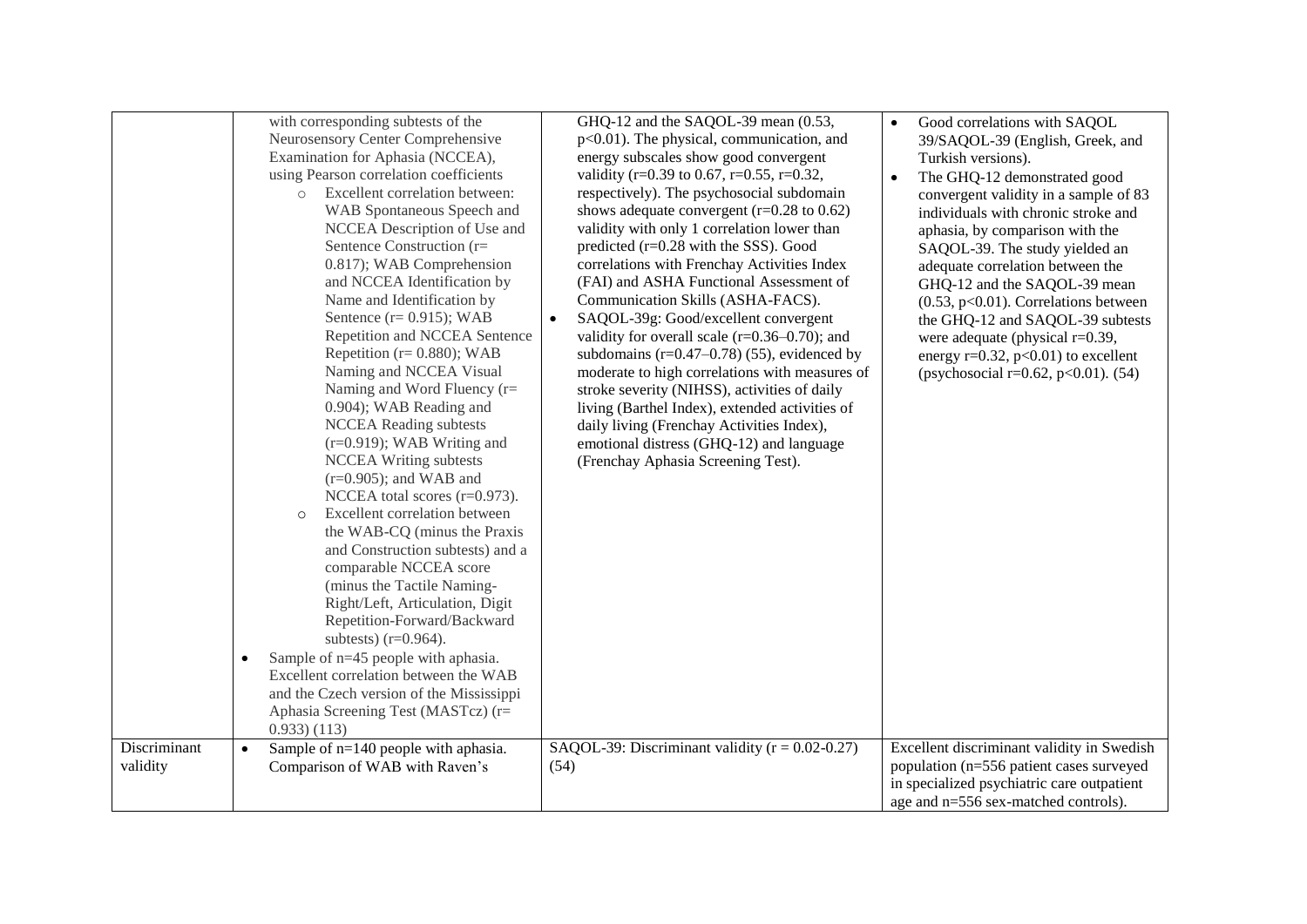| <b>Coloured Progressive Matrices scores</b> | SAQOL-39g: Good/excellent discriminant validity    | Individuals using specialized psychiatric   |
|---------------------------------------------|----------------------------------------------------|---------------------------------------------|
| Adequate correlation $(r=0.547)$ .          | for overall scale and subdomains, evidenced by low | services and healthy controls (Likert index |
| Sample of $n=66$ people with chronic        | to moderate correlations with external measures (r | $AUC=0.86$ , GHQ index                      |
| aphasia. Discriminant validity of the       | $= 0.03 - 0.40$ . (55)                             | $AUC=0.83$ , and between individuals with   |
| WAB Aphasia Quotient (WAB-AQ) by            |                                                    | current disorder from healthy controls      |
| comparison with the Scandinavian Stroke     |                                                    | (Likert index AUC=0.90, GHQ index           |
| Scale (SSS), Barthel Index (BI) and         |                                                    | $AUC=0.88$ ). $(114)$ .                     |
| Frenchay Activities Index (FAI).            |                                                    |                                             |
| Excellent correlation between the WAB-      |                                                    |                                             |
| AQ and the SSS $(r=0.64)$ ,                 |                                                    |                                             |
| adequate correlations between the WAB-      |                                                    |                                             |
| AQ and the BI $(r=0.44)$ and the FAI        |                                                    |                                             |
| $(r=0.50)$ .                                |                                                    |                                             |

**\* Test-retest reliability**: 1=perfect reliability; ≥ 0.9=excellent reliability; ≥ 0.8 < 0.9=good reliability; ≥ 0.7 < 0.8=acceptable reliability; ≥ 0.6 < 0.7=questionable reliability;  $\geq 0.5 \leq 0.6$ =poor reliability;  $< 0.5$ =unacceptable reliability; 0=no reliability.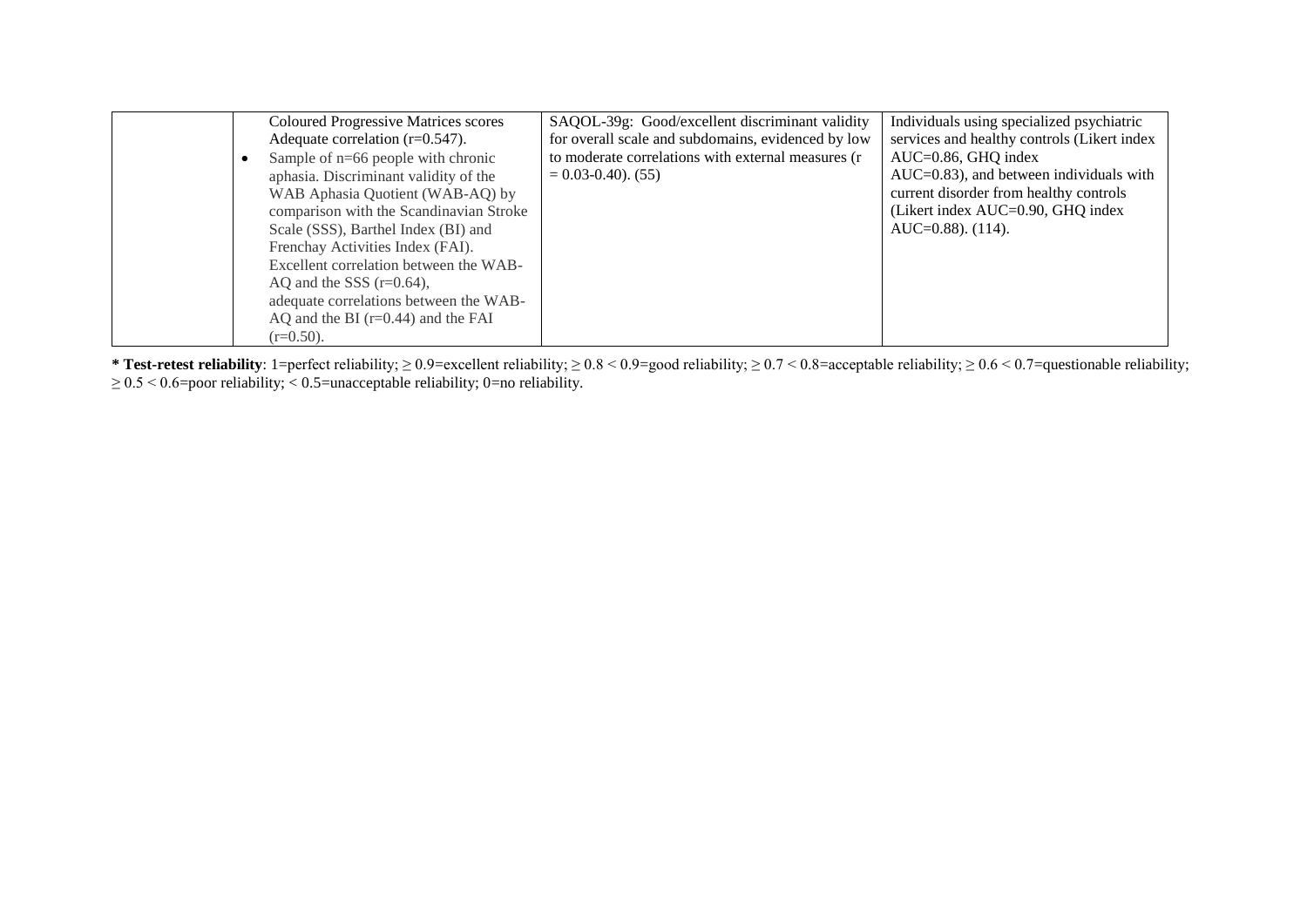#### **References**

1. Swinburn K, Porter G, Howard D. Comprehensive Aphasia Test. Hove: Psychology Press; 2004.

2. Kertesz A, Raven JC. The Western Aphasia Battery Revised (WAB-R). San Antonio, TX: PsychCorp; 2007.

3. Enderby P, John A. Therapy Outcome Measures (TOM): Speech and Language Therapy. San Diego, CA: Singular Pub. Group; 1997.

4. Enderby P, John A, Petheram B. Therapy outcome measures for the rehabilitation professionals: Speech and language therapy, physiotherapy, occupational therapy, rehabilitation nursing, hearing therapists 2nd ed. Chichester, West Sussex, England: John Wiley; 2006.

5. Enderby P, John P. Therapy Outcome Measures for Rehabilitation Professionals. 3rd edition. UK: J&R Press; 2015.

6. Kalbe E, Reinhold N, Ender U, Kessler J. Die Aphasia-Check-List (ACL). Köln: Prolog; 2002.

7. Huber W, Poeck K, Weniger D, Willmes K. Der Aachener Aphasie Test (AAT) [Aachener Aphasie Test (AAT)]. Göttingen: Hogrefe 1983.

8. Toğram B, Maviş İ. Validity, Reliability and Standardization Study of the Language Assessment Test for Aphasia. Türk Nöroloji Dergisi. 2012;18(3):96-103.

9. Manochiopinig S, Reed VA, Sheard C, Choo P. An aphasia screening assessment instrument for Thailand: Development and validation. Asia Pacific Journal of Speech, Language, and Hearing. 1996;1(1):21-41.

10. Paradis M, Libben G. The Assessment of Bilingual Aphasia. Hillsdale, N.J.: Lawrence Erlbaum Associates; 1987.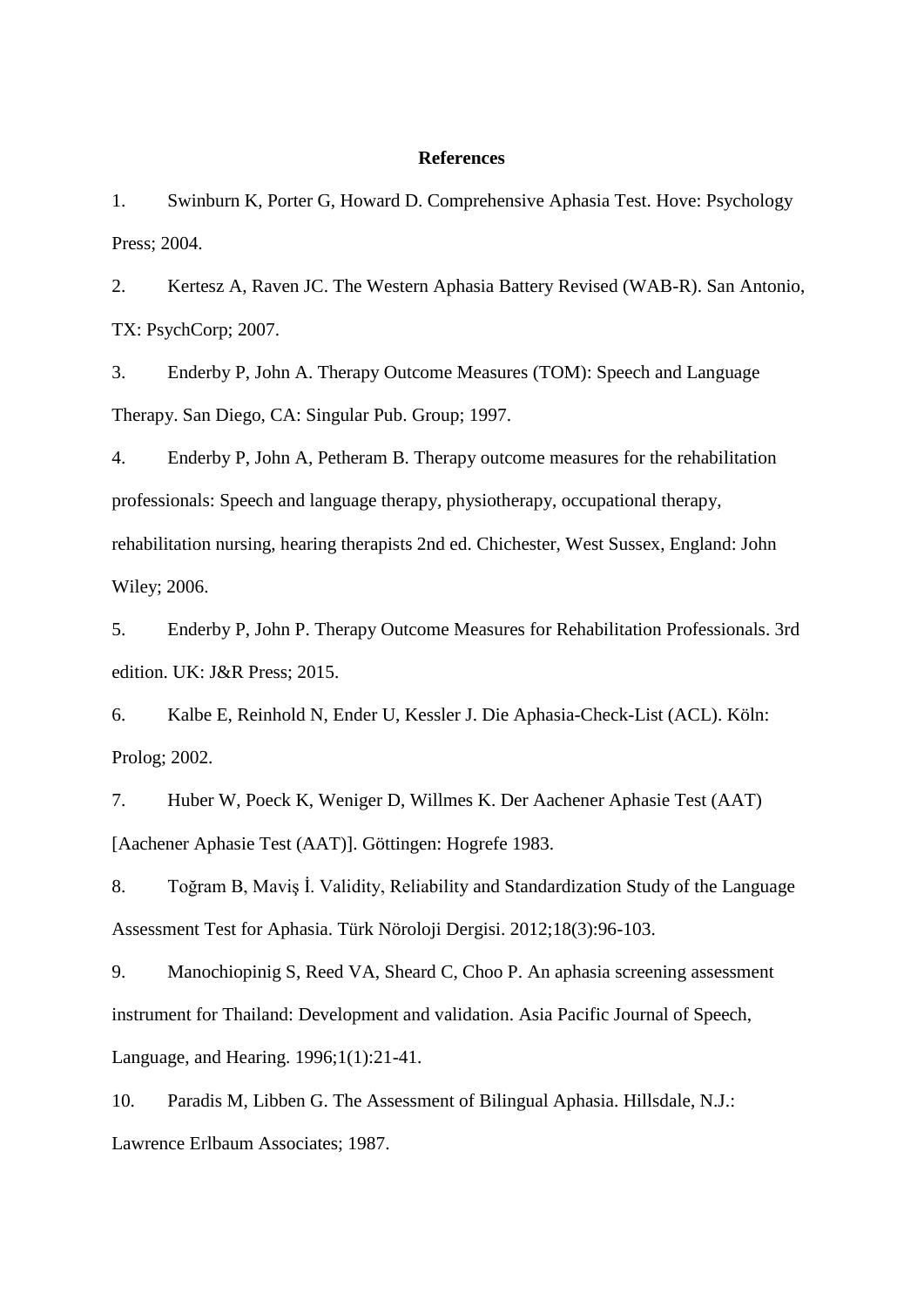11. Goodglass H, Kaplan E, Barresi B. Boston Diagnostic Aphasia Examination. BDAE. 3rd ed. Philadelphia: Lippincott Williams & Wilkins; 2001.

12. Calis FA, On AY, Durmaz B. Validity and reliability of a new test for Turkishspeaking aphasic patients: Ege Aphasia Test. NeuroRehabilitation. 2013;32(1):157-63 7p.

13. Marshall RC, Wright HH. Developing a clinician-friendly aphasia test. American Journal of Speech-Language Pathology. 2007;16(4):295-315.

14. Nespoulous JL, Joanette Y, Lecours AR. Protocole Montréal–Toulouse d'examen linguistique de l'aphasie (mt-86). Isbergues: Ortho Edition; 1986.

15. Reinvang I, Engvik H. Norsk Grunntest for Afasi. Oslo: Universitetsforl.; 1980.

16. Cherney L, Babbitt E, Semik P, Heinemann A. Psychometric properties of the communication confidence rating scale for aphasia (CCRSA): Phase 1. Topics in Stroke Rehabilitation. 2011;18(4):352-60.

17. Zigmond AS, Snaith RP. The Hospital Anxiety and Depression Scale. Acta Psychiatrica Scandinavica. 1983;67(6):361-70.

18. Montgomery SA, Åsberg M. A new depression scale designed to be sensitive to change. . The British Journal of Psychiatry. 1979( 134):382-9.

19. Yesavage JA, Brink TL, Rose TL, Lum O, Huang V, Adey M, et al. Development and validation of a geriatric depression screening scale: a preliminary report. Journal of psychiatric research. 1982;17(1):37-49.

20. Yesavage JA, Sheikh JI. 9/Geriatric Depression Scale (GDS). Clinical Gerontologist. 1986;5(1-2):165-73.

21. Tennant R, Hiller L, Fishwick R, Platt S, Joseph S, Weich S, et al. The Warwick-Edinburgh Mental Well-being Scale (WEMWBS): development and UK validation. Health and Quality of Life Outcomes. 2007;5(1):63.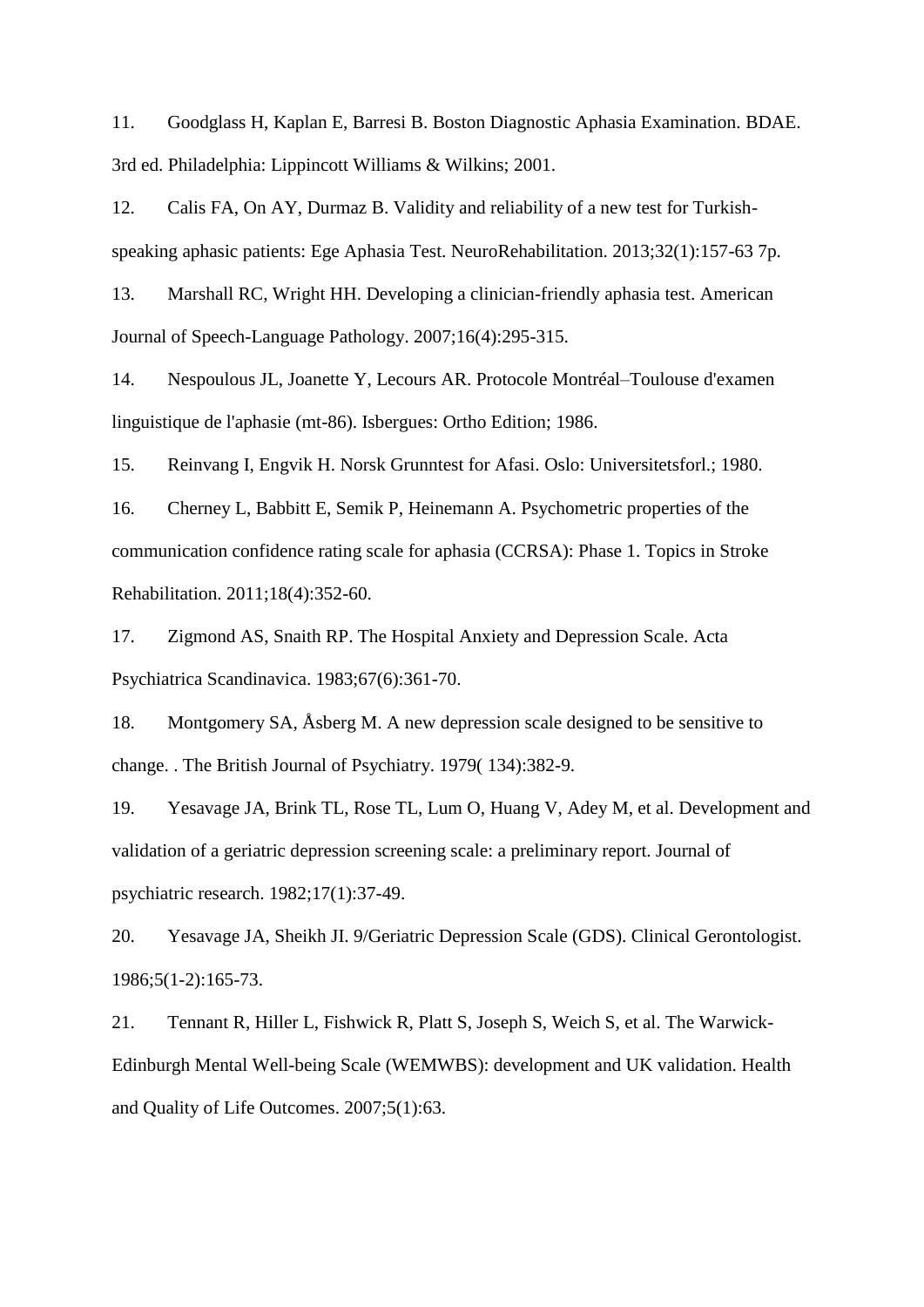22. Segal DL, June A, Payne M, Coolidge FL, Yochim B. Development and initial validation of a self-report assessment tool for anxiety among older adults: the Geriatric Anxiety Scale. Journal of anxiety disorders. 2010;24(7):709-14.

23. Smollan T, Penn C. The measurement of emotional reaction and depression in a South African stroke population. Disability and rehabilitation. 1997;19(2):56-63.

24. Hammond MF, O'Keeffe ST, Barer DH. Development and validation of a brief observer-rated screening scale for depression in elderly medical patients. Age Ageing. 2000;29(6):511-5.

25. Sutcliffe LM, Lincoln NB. The assessment of depression in aphasic stroke patients: the development of the Stroke Aphasic Depression Questionnaire. Clinical Rehabilitation. 1998;12(6):506-13.

26. Brumfitt SM, Sheeran P. The development and validation of the Visual Analogue Self-Esteem Scale (VASES). Br J Clin Psychol. 1999;38 ( Pt 4):387-400.

27. Eaton WW, Muntaner C, Smith C, Tien A, Ybarra M. Center for Epidemiologic Studies Depression Scale: Review and revision (CESD and CESD-R). The Use of Psychological Testing for Treatment Planning and Outcomes Assessment Mahwah, NJ: Lawrence Erlbaum; 2004. p. 363-77.

28. Goldberg D. General Health Questionnaire (GHQ-12). Windsor, UK: NFER-Nelson.; 1992.

29. Enderby P, John A. Therapy Outcome Measures for Rehabilitation Professionals. J&R Press; 2015.

30. Enderby P, John A. Therapy outcome measures (TOM) : speech and language therapy. John A, editor. San Diego, California.: Singular Pub. Group; 1997.

31. Enderby P, John A, Petheram B. Therapy Outcome Measures for the rehabilitation professionals: Speech and language therapy, physiotherapy, occupational therapy,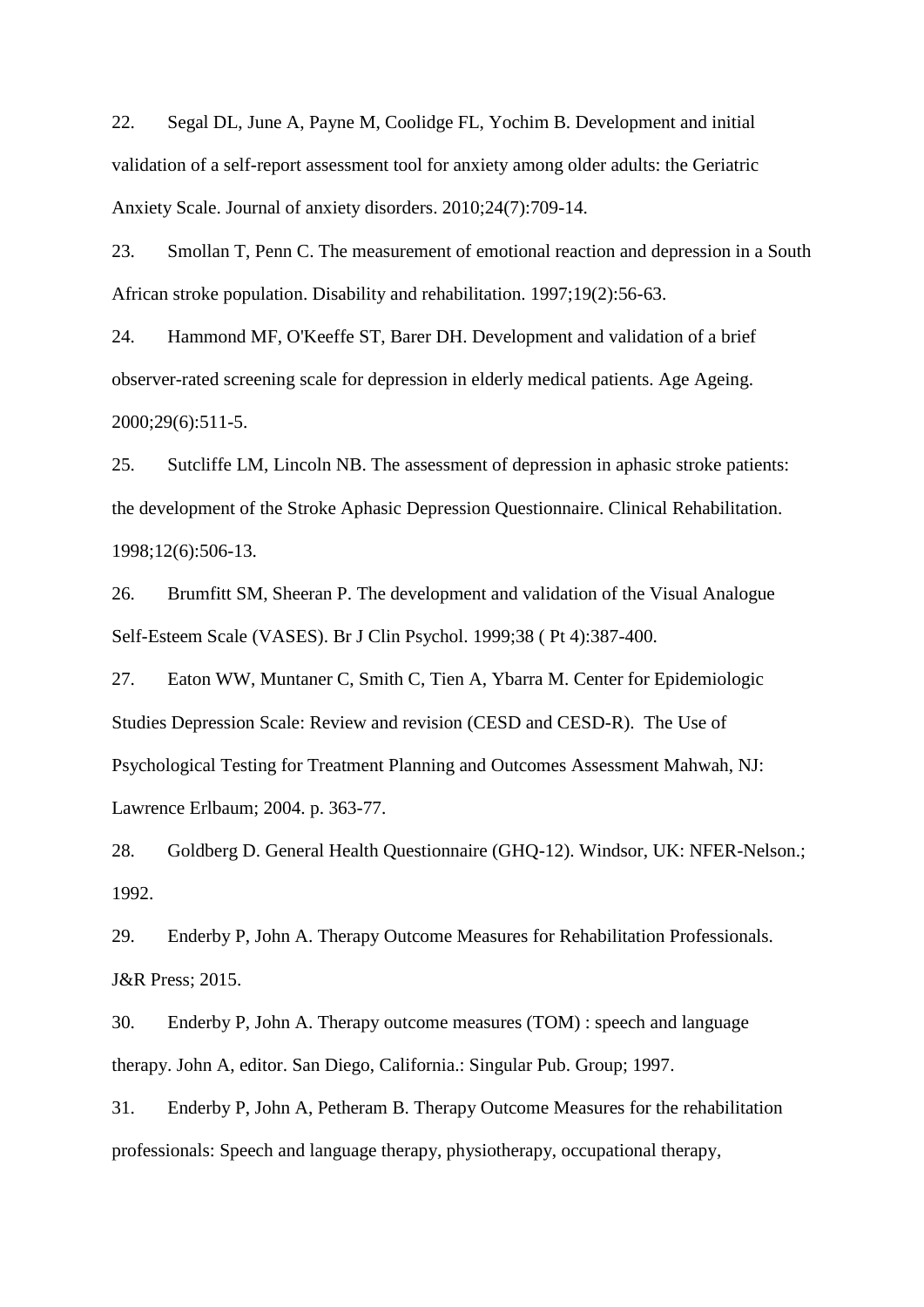rehabilitation nursing, hearing therapists. 2nd ed.. ed. Chichester, England.: John Wiley; 2006.

32. Kroenke K, Spitzer RL, Williams JBW. The Patient Health Questionnaire-2: Validity of a Two-Item Depression Screener. Medical Care. 2003;41(11):1284-92.

33. Cameron IM, Crawford JR, Lawton K, Reid IC. Psychometric comparison of PHQ-9 and HADS for measuring depression severity in primary care. The British journal of general practice : the journal of the Royal College of General Practitioners. 2008;58(546):32-6.

34. Stern RA. Visual Analog Mood Scales professional manual. Odessa, FL: Psychological Assessment Resources; 1997.

35. Doyle Patrick J, Hula William D, Austermann Hula Shannon N, Stone Clement A, Wambaugh Julie L, Ross Katherine B, et al. Self- and surrogate-reported communication functioning in aphasia. Quality of Life Research: An International Journal of Quality of Life Aspects of Treatment, Care & Rehabilitation. 2013;22(5):957-67.

36. Frattali CM, Thompson CK, Holland AL, Wohl CB, Ferketic MM, . Functional assessment of communication skills for adults. Rockville, MD: American Speech, Language, and Hearing Association.; 1995.

37. Blomert L, Kean ML, Koster C, Schokker J. Amsterdam-Nijmegen Everyday Language Test: Construction, Reliability and Validity. Aphasiology. 1994;8(4):381-407.

38. Pulvermüller F, Berthier ML. Aphasia therapy on a neuroscience basis. Aphasiology. 2008;22(6):563-99.

39. Long A, Hesketh A, Paszek G, Booth M, Bowen A. Development of a reliable selfreport outcome measure for pragmatic trials of communication therapy following stroke: the Communication Outcome after Stroke (COAST) scale. Clin Rehabil. 2008;22(12):1083-94.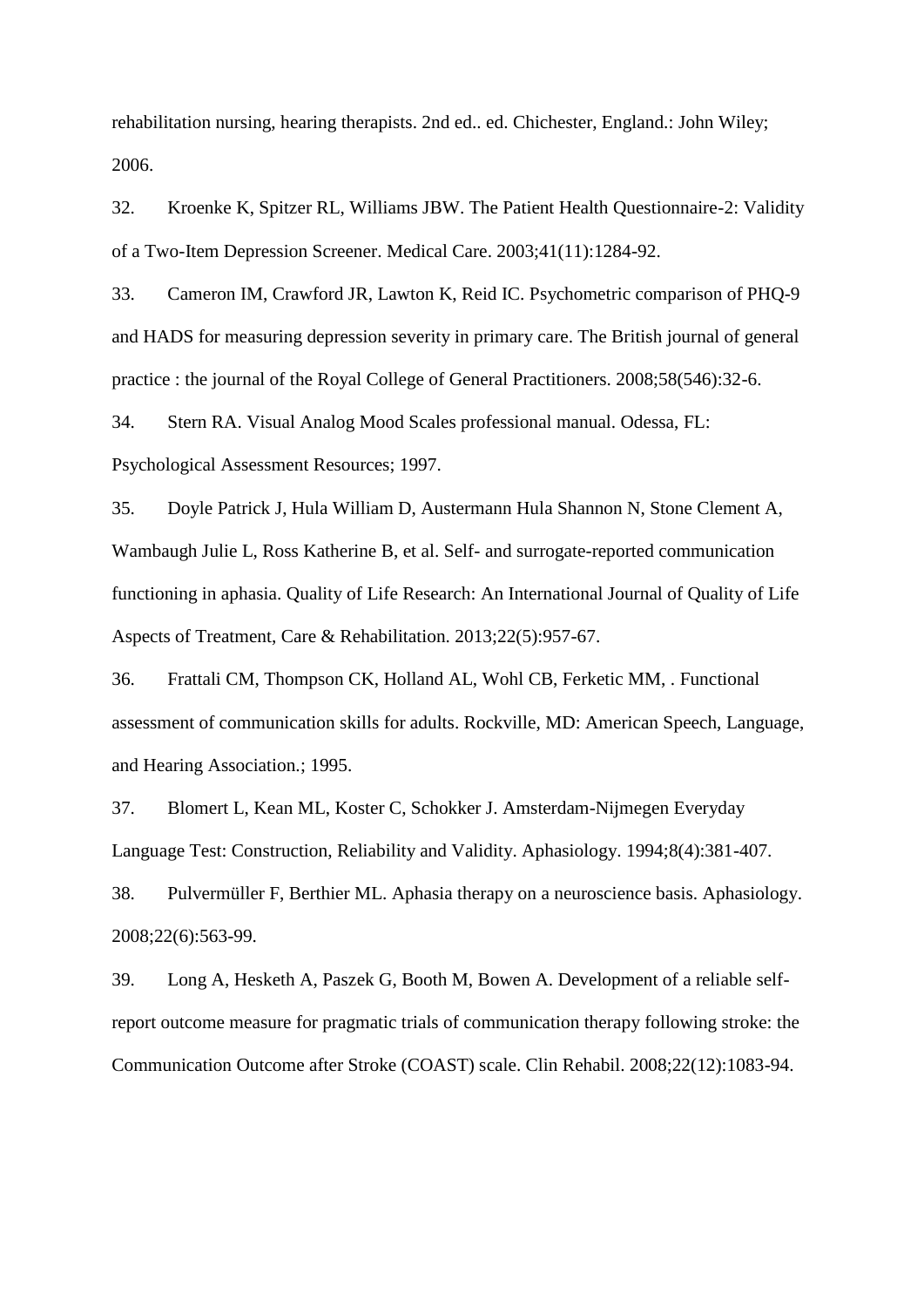40. Aujla S, Botting N, Worrall L, Hickson L, Cruice M. Preliminary psychometric analyses of two assessment measures quantifying communicative and social activities: the COMACT and SOCACT. Aphasiology. 2015:1-24.

41. Chue WL, Rose ML, Swinburn K. The reliability of the Communication Disability Profile: A patient-reported outcome measure for aphasia. Aphasiology. 2010;24(6-8):940-56.

42. Lomas J, Pickard L, Bester S, Elbard H, Finlayson A, Zoghaib C. The Communicative Effectiveness Index: Development and psychometric evaluation of a functional communication measure for adult aphasia. J Speech Hear Disord. 1989;54(1):113- 24.

43. Callaway L, Winkler D, Tippett A, Migliorini C, Herd N, Willer B. The Community Integration Questionnaire-Revised (CIQ-R). . Melbourne, Australia: Summer Foundation Ltd; 2014.

44. Holland AL, Frattali C, Fromm D. CADL-2 communication activities of daily living Audrey Holland, Carol Frattali, Davida Fromm. CADL-two communication activities of daily living. 2nd ed.. ed. Austin, Tex.: Austin, Tex. : Pro-ed; 1999.

45. Glueckauf RL, Blonder LX, Ecklund-Johnson E, Maher L, Crosson B, Gonzalez-Rothi L. Functional Outcome Questionnaire for Aphasia: Overview and preliminary psychometric evaluation. Neurorehabilitation. 2003;18(4):281-90.

46. Kagan A, Winckel J, Black S, Duchan JF, SimmonsMackie N, Square P, et al. A Set of Observational Measures for Rating Support and Participation in Conversation Between Adults with Aphasia and Their Conversation Partners. Topics in Stroke Rehabilitation. 2004;11(1):67-83.

47. Van Der Meulen I, Van De Sandt-Koenderman WME, Duivenvoorden HJ, Ribbers GM. Measuring verbal and non- verbal communication in aphasia: reliability, validity, and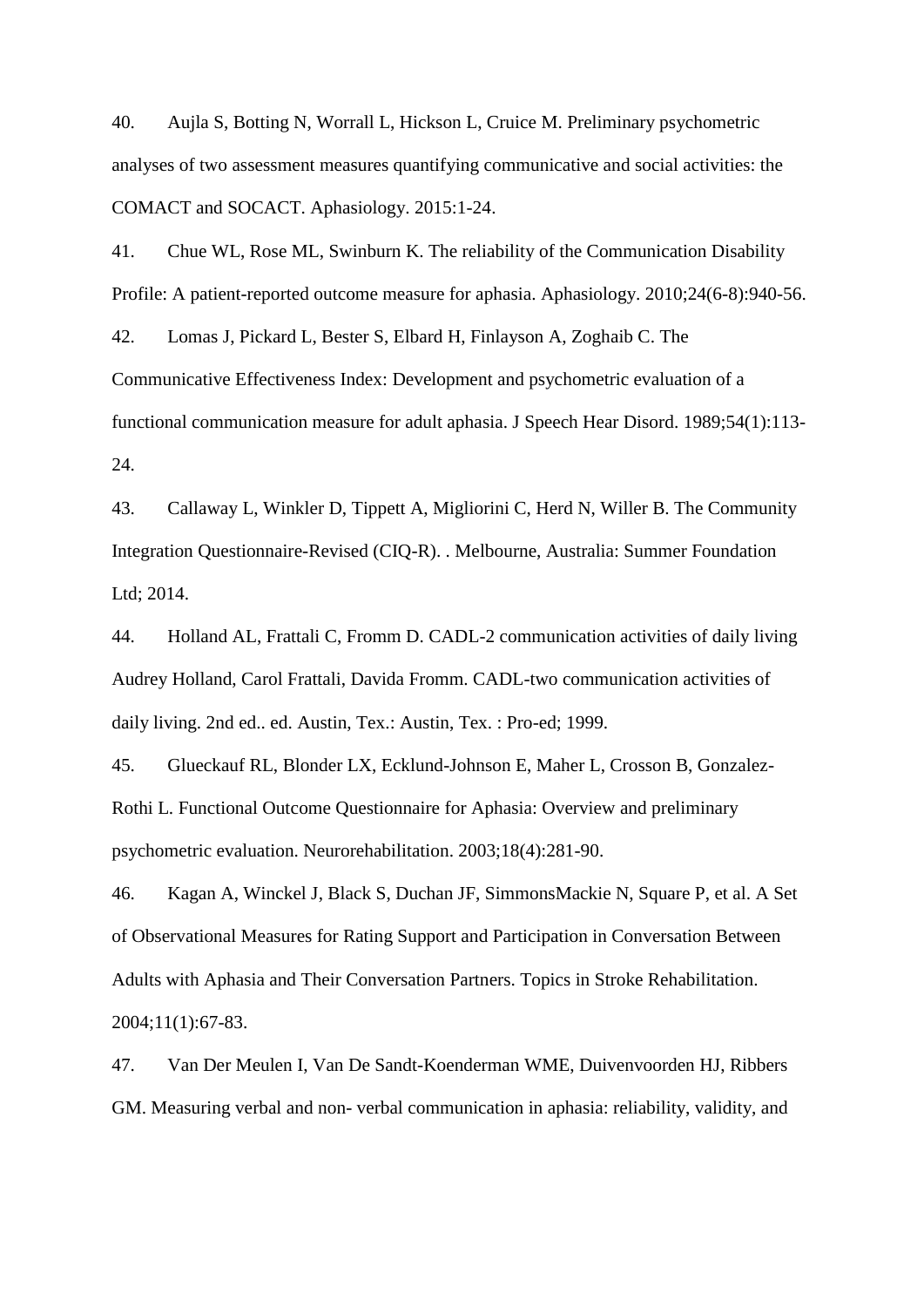sensitivity to change of the Scenario Test. International Journal of Language  $\&$ amp; Communication Disorders, 2010, Vol45(4), p424-435. 2010;45(4):424-35.

48. Lincoln NB. The speech questionnaire: An assessment of functional language ability. International Rehabilitation Medicine. 1982;4(3):114-7.

49. Baylor C, Yorkston K, Eadie T, Kim J, Chung H, Amtmann D. The Communicative Participation Item Bank (CPIB): Item Bank Calibration and Development of a Disorder-Generic Short Form. Journal of Speech, Language, and Hearing Research. 2013;56(4):1190- 208.

50. Hutter BO. Sickness Impact Profile (SIP)-German version. 2001. In: Compendium of quality of life instruments [Internet]. Chichester, U.K.: John Wiley & Sons.

51. Doyle PJ, McNeil MR, Mikolic JM, Prieto L, Hula WD, Lustig AP, et al. The Burden of Stroke Scale (BOSS) provides valid and reliable score estimates of functioning and wellbeing in stroke survivors with and without communication disorders. J Clin Epidemiol. 2004;57(10):997-1007.

52. Buck D, Jacoby A, Massey A, Steen N, Sharma A, Ford GA. Development and validation of NEWSQOL, the Newcastle Stroke-Specific Quality of Life Measure. Cerebrovascular Diseases. 2004;17(2-3):143-52.

53. Ware JE, Sherbourne CD. The MOS 36-Item Short-Form Health Survey (SF-36): I. Conceptual Framework and Item Selection. Medical Care. 1992;30(6):473-83.

54. Hilari K, Byng S, Lamping DL, Smith SC. Stroke and Aphasia Quality of Life Scale-39 (SAQOL-39): evaluation of acceptability, reliability, and validity. Stroke; a journal of cerebral circulation. 2003;34(8):1944-50.

55. Hilari K, Lamping DL, Smith SC, Northcott S, Lamb A, Marshall J. Psychometric properties of the Stroke and Aphasia Quality of Life Scale (SAQOL-39) in a generic stroke population. Clin Rehabil. 2009;23(6):544-57.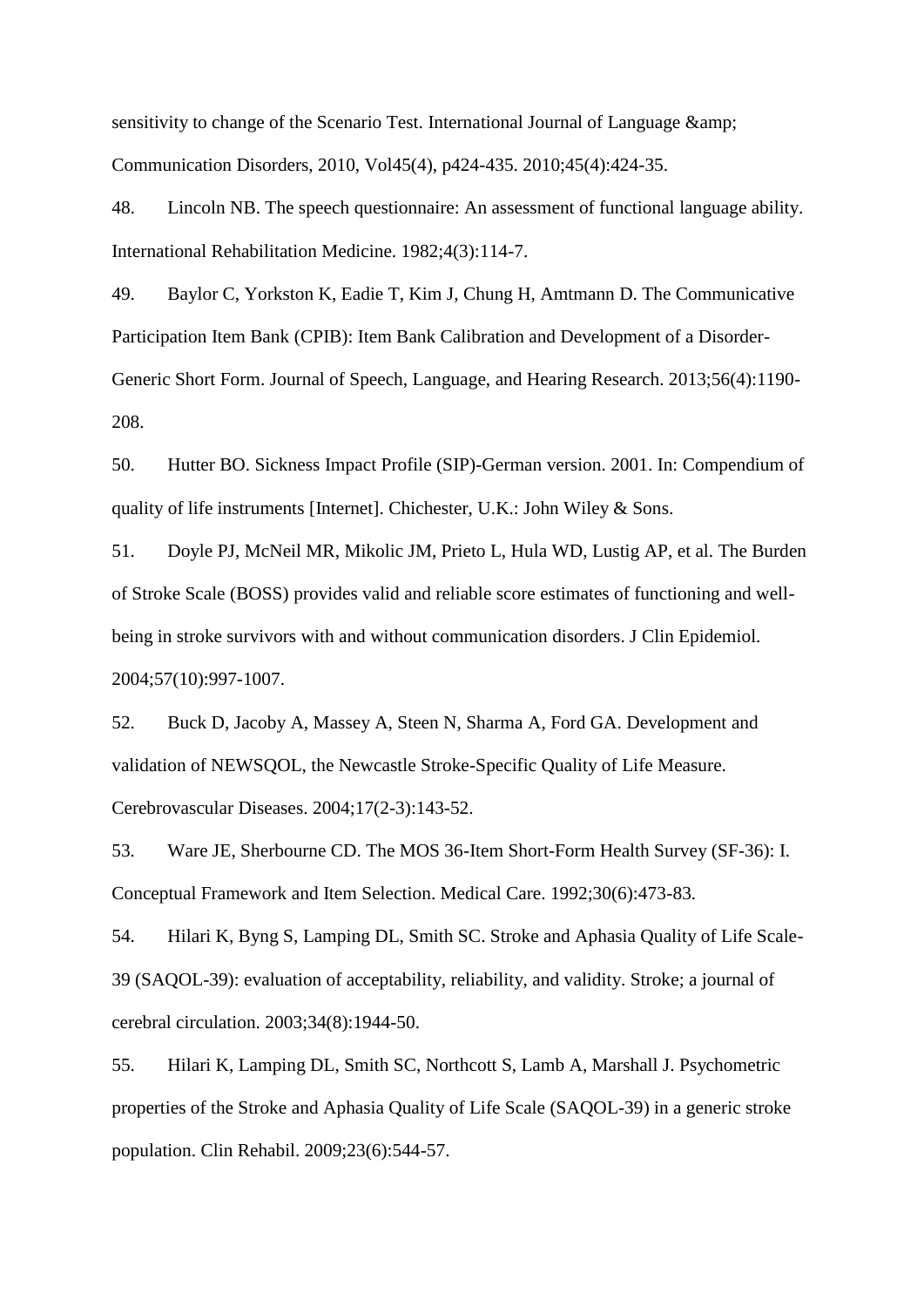56. Goodglass H, Kaplan E. Boston Diagnostic Aphasia Examination. Philadelphia: Lea and Febiger; 1972.

57. Yiu EML. Linguistic assessment of Chinese-speaking aphasics: Development of a Cantonese aphasia battery. Journal of Neurolinguistics. 1992;7(4):379-424.

58. Kim H, Na DL. Normative data on the Korean version of the Western Aphasia Battery. Journal of clinical and experimental neuropsychology. 2004;26(8):1011-20.

59. Keshree NK, Kumar S, Basu S, Chakrabarty M, Kishore T. Adaptation of The Western Aphasia Battery in Bangla. 2013;17(2):189.

60. Ozaeta C, Kong A, Ranoa-Javier MB. A Pilot Study of Using the Tagalog Version of the Western Aphasia Battery-Revised in the Philippines. Procedia - Social and Behavioral Sciences. 2013;94:232-3.

61. Neves MB, Van Borsel J, Pereira MM, Paradela EM. Cross-cultural adaptation of the Western Aphasia Battery - Revised screening test to Brazilian Portuguese: a preliminary study. CoDAS. 2014;26(1):38-45.

62. WAB Aphasia Test Construction Committee. The Japanese version of the Western Aphasia Battery. Tokyo: Igaku-Shoin Ltd.; 1986.

63. Keklikoglu HD, Selcuki D, Keskin S. Should the Western Aphasia Battery be translated into Turkish?/Western Afazi Bataryasi Turkce'ye cevrilmeli mi?(Research Article/Arastirma Makalesi)(Report). 2010;47(1):40.

64. Kertesz A, Pascual-Leone P, Pascual-Leone G. Western Aphasia Battery en versión y adaptación castellana. . Valencia: Nau Libres; 1990.

65. Hilari K, Owen S, Farrelly SJ. Proxy and self-report agreement on the Stroke and Aphasia Quality of Life Scale-39. Journal of neurology, neurosurgery, and psychiatry. 2007;78(10):1072-5.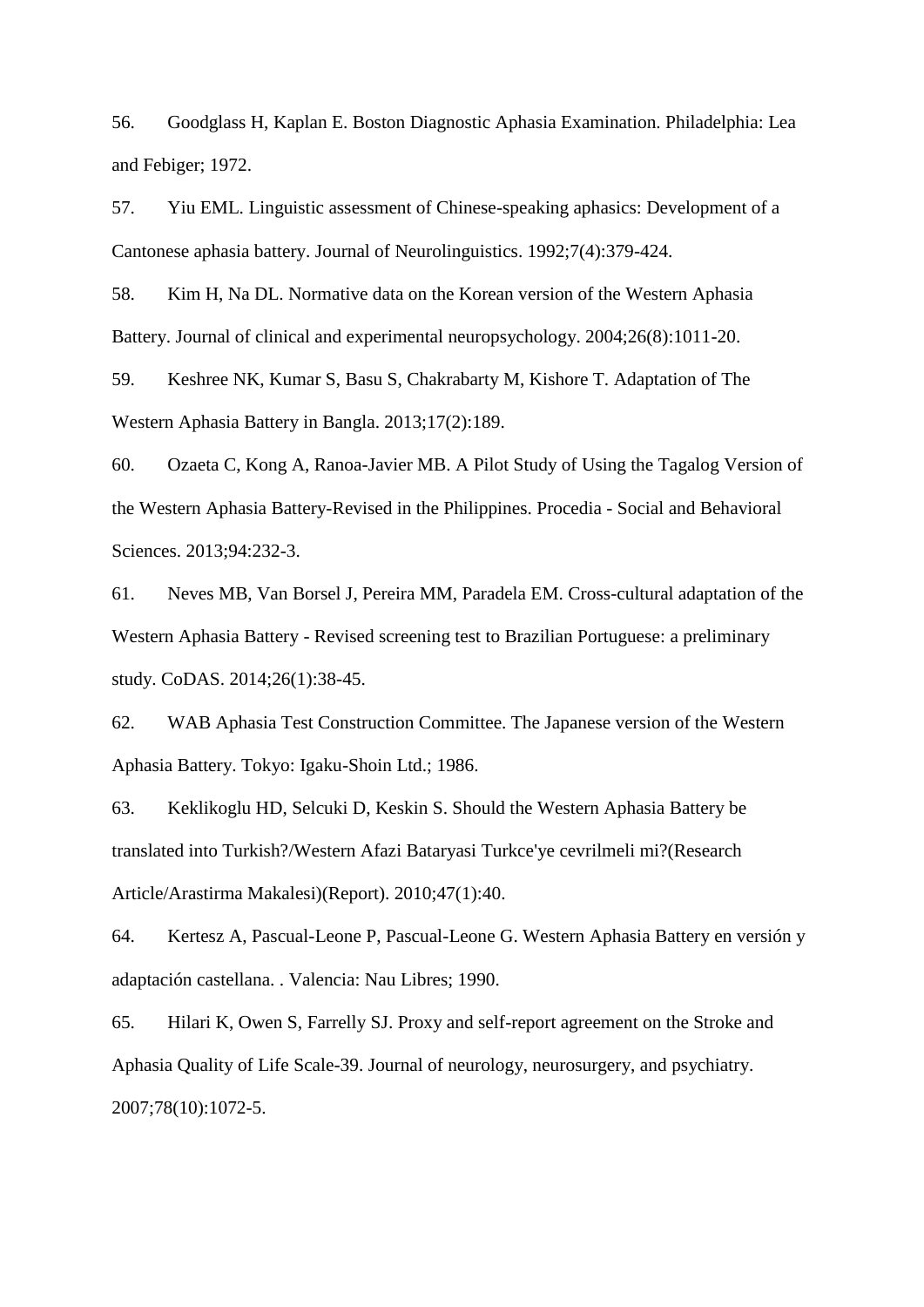66. Ignatiou M, Christaki V, Chelas EN, Efstratiadou EA, Hilari K. Agreement between People with Aphasia and Their Proxies on Health-Related Quality of Life after Stroke, Using the Greek SAQOL-39g. Psychology. 2012;Vol.03No.09:5.

67. Caute A, Northcott S, Clarkson L, Pring T, Hilari K. Does mode of administration affect health-related quality-of-life outcomes after stroke? International journal of speechlanguage pathology. 2012;14(4):329-37.

68. Diaz V, Gonzalez R, Salgado D, Perez D. Stroke and aphasia quality of life scale (SAQOL-39). Evaluation of acceptability, reliability and validity of Chilean version. Journal of the Neurological Sciences. 2013;333, Supplement 1:e553-e4.

69. Lin R, Chen X, Feng MI, Cai LJ, Deng F. Reliability and validity of the Chineseversion Stroke and Aphasia Quality of Life Scale. . Chinese Journal of Nursing. 2013;4.

70. Guo YE, Togher L, Power E, Koh GC. Validation of the Stroke and Aphasia Quality of Life Scale in a multicultural population. Disability and rehabilitation. 2016;38(26):2584- 92.

71. van Ewijk L, Versteegde L, Raven-Takken E, Hilari K. Measuring quality of life in Dutch people with aphasia: development and psychometric evaluation of the SAQOL-39NL. Aphasiology. 2016:1-12.

72. Kartsona A, Hilari K. Quality of life in aphasia: Greek adaptation of the stroke and aphasia quality of life scale - 39 item (SAQOL-39). Europa Medicophysica. 2007;43(1):27- 35.

73. Efstratiadou EA, Chelas EN, Ignatiou M, Christaki V, Papathanasiou I, Hilari K. Quality of life after stroke: evaluation of the Greek SAQOL-39g. Folia phoniatrica et logopaedica : official organ of the International Association of Logopedics and Phoniatrics. 2012;64(4):179-86.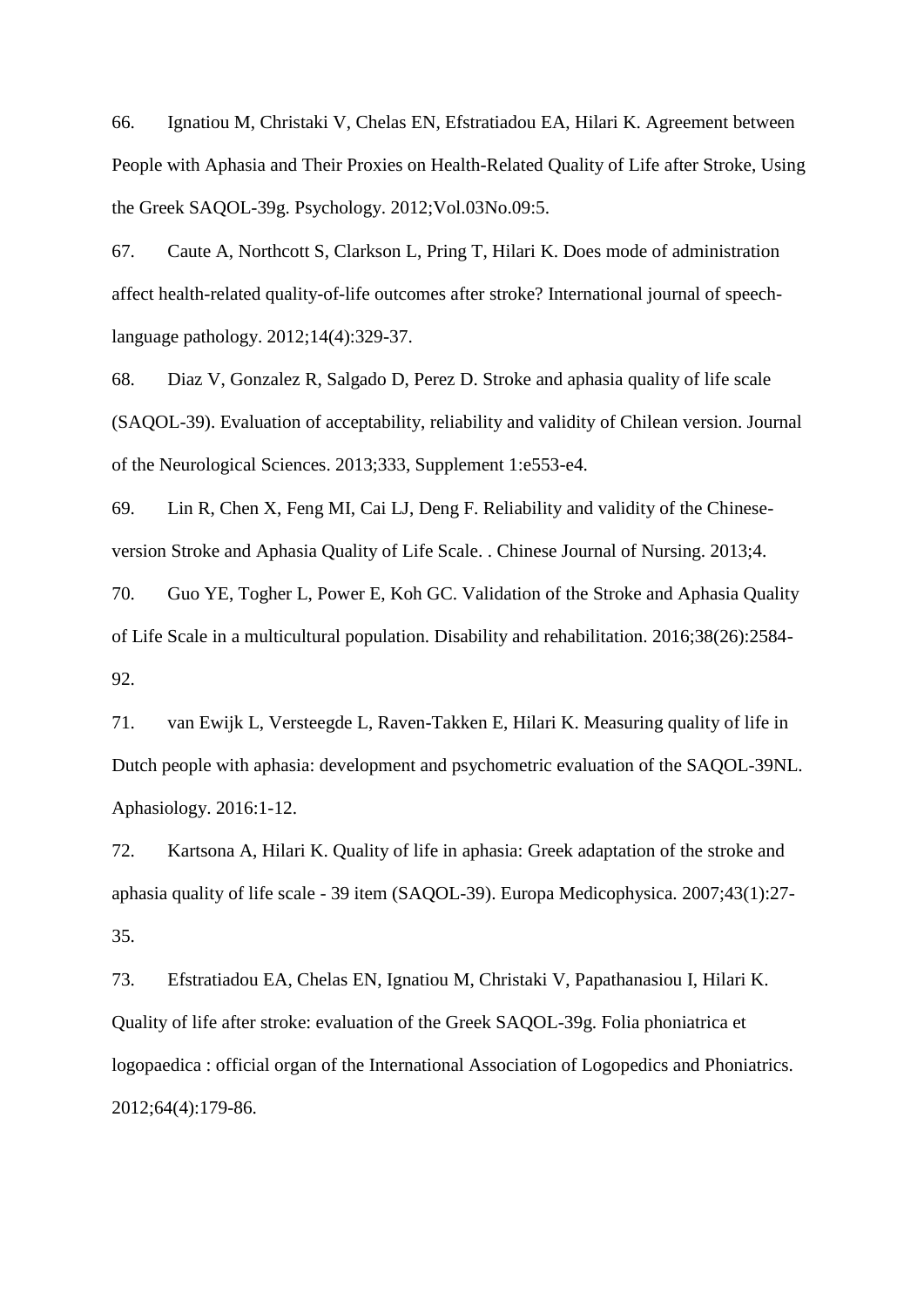74. Mitra I, Krishnan G. Adaptation and validation of stroke-aphasia quality of life (SAQOL-39) scale to Hindi. Annals of Indian Academy of Neurology. 2015;18(1):29-32.

75. Posteraro L, Formis A, Bidini C, Grassi E, Curti M, Bighi M, et al. Aphasia quality of life: reliability of the Italian version of SAQOL-39. Europa Medicophysica. 2004;40(4):257- 62.

76. Posteraro L, Formis A, Grassi E, Bighi M, Nati P, Proietti Bocchini C, et al. Quality of life and aphasia. Multicentric standardization of a questionnaire. Europa Medicophysica. 2006;42(3):227-30 4p.

77. Kamiya A, Kamiya K, Tatsumi H, Suzuki M, Horiguchi S. Japanese Adaptation of the Stroke and Aphasia Quality of Life Scale-39 (SAQOL-39): Comparative Study among Different Types of Aphasia. Journal of Stroke and Cerebrovascular Diseases. 2015;24(11):2561-4.

78. Kiran S, Krishnan G. Stroke and aphasia quality of life scale in Kannada-evaluation of reliability, validity and internal consistency. Annals of Indian Academy of Neurology. 2013;16(3):361-4.

79. Gimsujeong S, Gimdeokyong G. A measure of quality of life after stroke aphasia (SAQOL-39). Validity and Reliability of the Korean Version. . Rehabilitation and Welfare. 2012;16:245–65.

80. Raju R, Krishnan G. Adaptation and validation of stroke-aphasia quality of life (SAQOL-39) scale to Malayalam. Annals of Indian Academy of Neurology. 2015;18(4):441.

81. Mazdeh M, Yaghobi A. The Study of Quality of Life in Aphasic Stroke Patients in University- Medical Centers of Hamedan. Qom Univ Med Sci J. 2009;3(1):21-8.

82. Rodrigues IT, Leal MG. Tradução portuguesa e análise de aspectos psicométricos da escala "Stroke and Aphasia Quality of Life Scale-39 (SAQOL-39)". Audiology - Communication Research. 2013;18:339-44.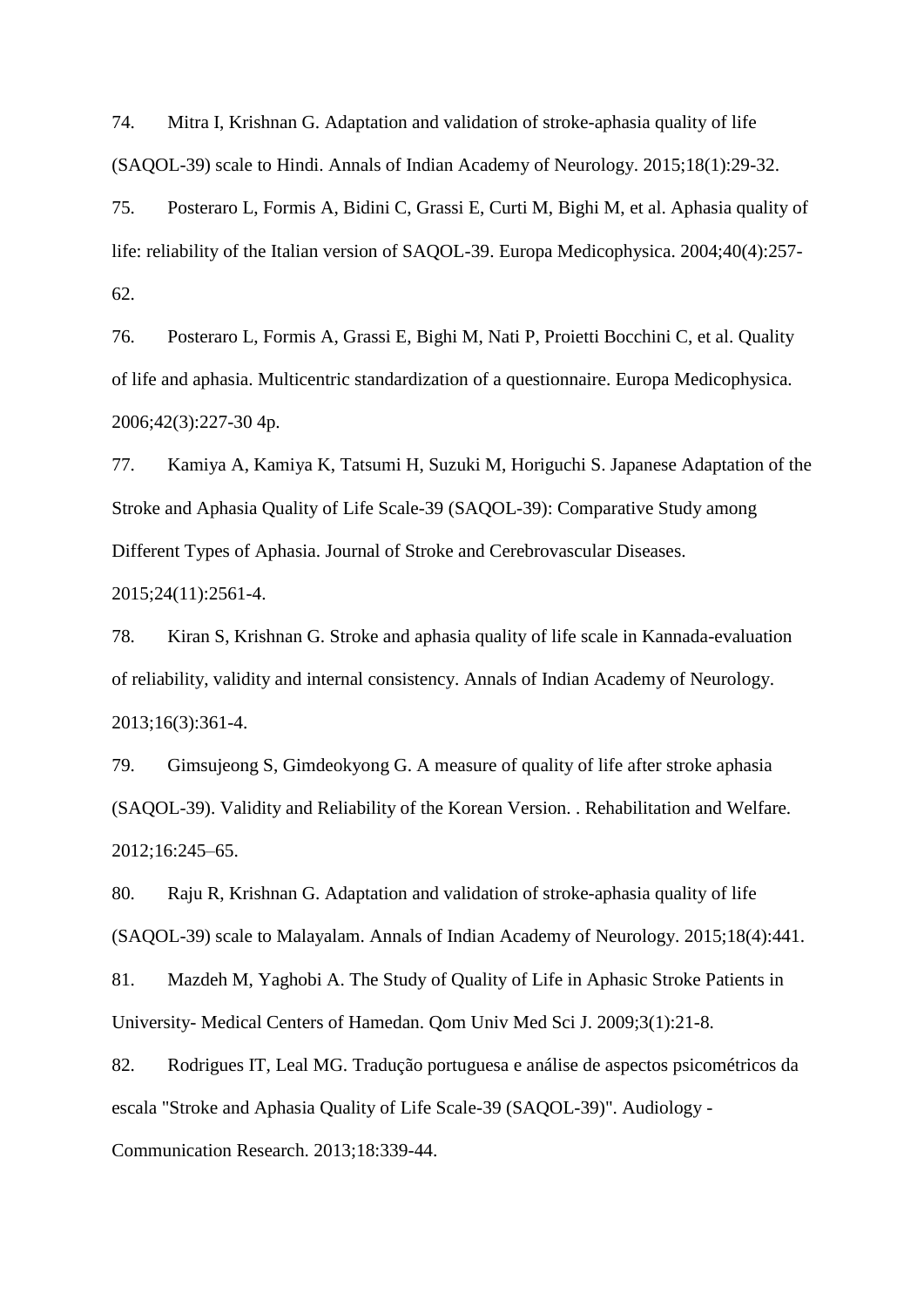83. Lata-Caneda MC, Pineiro-Temprano M, Garcia F, Garcia-Armesto I, Barrueco-Egido JR, Meijide-Failde R. Spanish adaptation of the stroke and aphasia quality of life scale-39 (SAQOL-39). European Journal of Physical and Rehabilitation Medicine. 2009;45(3):379-84.

84. Atamaz Calis F, Celik S, Demir O, Aykanat D, Yagiz On A. The psychometric properties of the Turkish Stroke and Aphasia Quality Of Life Scale-39. International Journal of Rehabilitation Research. 2016;39(2):140-4.

85. Politi PL, Piccinelli M, Wilkinson G. Reliability, validity and factor structure of the 12-item General Health Questionnaire among young males in Italy. Acta psychiatrica Scandinavica. 1994;90(6):432-7.

86. Daradkeh TK, Ghubash R, el-Rufaie OE. Reliability, validity, and factor structure of the Arabic version of the 12-item General Health Questionnaire. Psychological reports. 2001;89(1):85-94.

87. Kihç C, Rezaki M, Rezaki B, Kaplan I, Özgen G, Sagduyu A, et al. General Health Questionnaire (GHQ12 & GHQ28): psychometric properties and factor structure of the scales in a Turkish primary care sample. Social Psychiatry and Psychiatric Epidemiology. 1997;32(6):327-31.

88. Montazeri A, Harirchi AM, Shariati M, Garmaroudi G, Ebadi M, Fateh A. The 12 item General Health Questionnaire (GHQ-12): translation and validation study of the Iranian version. Health and quality of life outcomes. 2003;1:66-.

89. Laranjeira CA. General health questionnaire--12 items: adaptation study to the Portuguese population. Epidemiologia e psichiatria sociale. 2008;17(2):148-51.

90. Javaregowda DC, Parthasarathy B, Suresh A, Lokanath D, Govind Babu K, Ullas B, et al. Validation of 12-item general health questionnaire into Kannada language. Journal of Clinical Oncology. 2007;25(18\_suppl):17077-.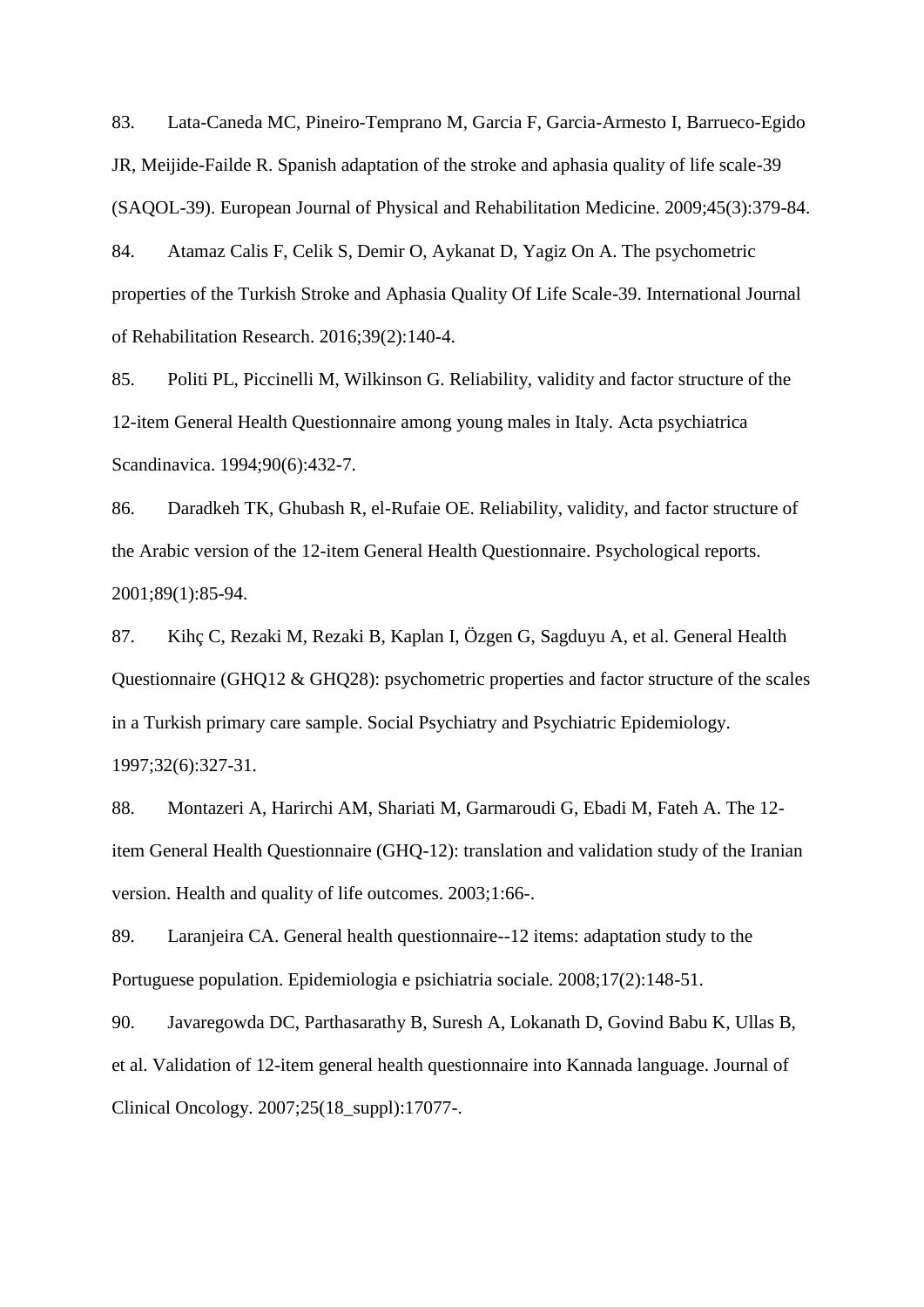91. Jacob KS, Bhugra D, Mann AH. The validation of the 12-item General Health Questionnaire among ethnic Indian women living in the United Kingdom. Psychol Med. 1997;27(5):1215-7.

92. Sanchez-Lopez Mdel P, Dresch V. The 12-Item General Health Questionnaire (GHQ-12): reliability, external validity and factor structure in the Spanish population. Psicothema. 2008;20(4):839-43.

93. Shewan CM, Kertesz A. Reliability and validity characteristics of the Western Aphasia Battery (WAB). J Speech Hear Disord. 1980;45(3):308-24.

94. Hankins M. The reliability of the twelve-item general health questionnaire (GHQ-12) under realistic assumptions. BMC public health. 2008;8(1):355.

95. Gnambs T, Staufenbiel T. The structure of the General Health Questionnaire (GHQ-12): two meta-analytic factor analyses. Health Psychology Review. 2018;12(2):179-94.

96. Shevlin M, Adamson G. Alternative Factor Models and Factorial Invariance of the GHQ-12: A Large Sample Analysis Using Confirmatory Factor Analysis. . Psychological Assessment. 2005;17(2):231-6.

97. Kertesz A, McCabe P. Recovery patterns and prognosis in aphasia. Brain. 1977;100 Pt 1:1-18.

98. Pedersen PM, Vinter K, Olsen TS. The Communicative Effectiveness Index: Psychometric properties of a Danish adaptation. Aphasiology. 2001;15(8):787-802.

99. Kong AP. The main concept analysis in cantonese aphasic oral discourse: external validation and monitoring chronic aphasia. Journal of speech, language, and hearing research : JSLHR. 2011;54(1):148-59.

100. Piccinelli M, Bisoffi G, Bon MG, Cunico L, Tansella M. Validity and test-retest reliability of the Italian version of the 12-item General Health Questionnaire in general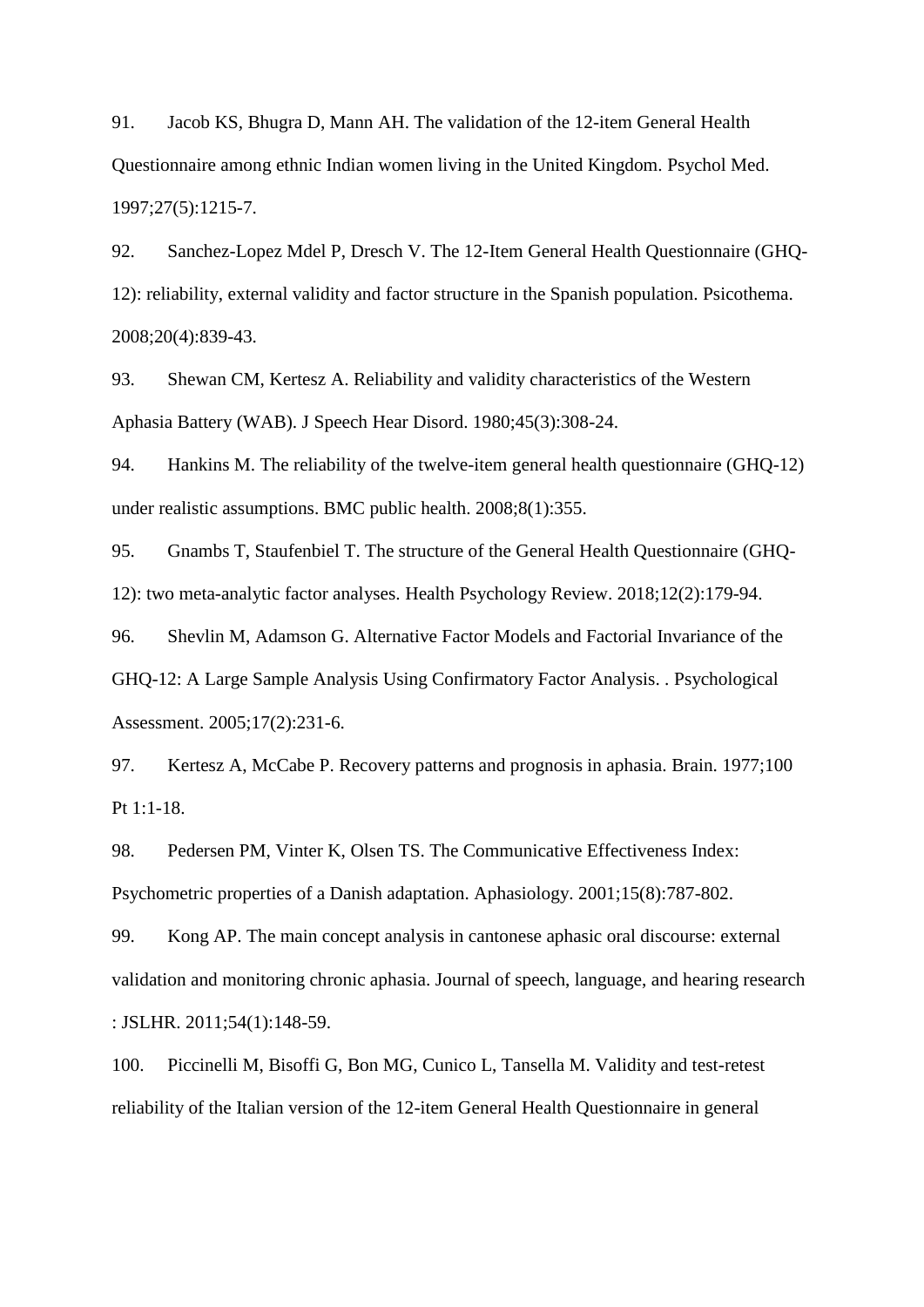practice: a comparison between three scoring methods. Comprehensive psychiatry. 1993;34(3):198-205.

101. Robinson RG, Price TR. Post-stroke depressive disorders: a follow-up study of 103 patients. Stroke; a journal of cerebral circulation. 1982;13(5):635.

102. Shewan CM. The Language Quotient (LQ): A new measure for the Western Aphasia Battery. Journal of communication disorders. 1986;19(6):427-9.

103. Godecke E, Ciccone NA, Granger AS, Rai T, West D, Cream A, et al. A comparison of aphasia therapy outcomes before and after a Very Early Rehabilitation programme following stroke. International journal of language & communication disorders / Royal College of Speech & Language Therapists. 2014;49(2):149-61.

104. Bakheit AMO, Shaw S, Barrett L, Wood J, Carrington S, Griffiths S, et al. A prospective, randomized, parallel group, controlled study of the effect of intensity of speech and language therapy on early recovery from poststroke aphasia. Clinical Rehabilitation. 2007;21(10):885-94.

105. Keser Z, Dehgan MW, Shadravan S, Yozbatiran N, Maher LM, Francisco GE. Combined Dextroamphetamine and Transcranial Direct Current Stimulation in Poststroke Aphasia. American Journal of Physical Medicine & Rehabilitation. 2017;96(10):S141-S5. 106. Aftonomos LB, Steele RD, Appelbaum JS, Harris VM. Relationships between impairment-level assessments and functional-level assessments in aphasia: Findings from LCC treatment programmes. Aphasiology. 2001;15(10-11):951-64.

107. Guo YE, Togher L, Power E, Heard R, Luo N, Yap P, et al. Sensitivity to change and responsiveness of the Stroke and Aphasia Quality-of-Life Scale (SAQOL) in a Singapore stroke population. Aphasiology. 2017;31(4):427-46.

108. Breitenstein C, Grewe T, Flöel A, Ziegler W, Springer L, Martus P, et al. Intensive speech and language therapy in patients with chronic aphasia after stroke: a randomised,